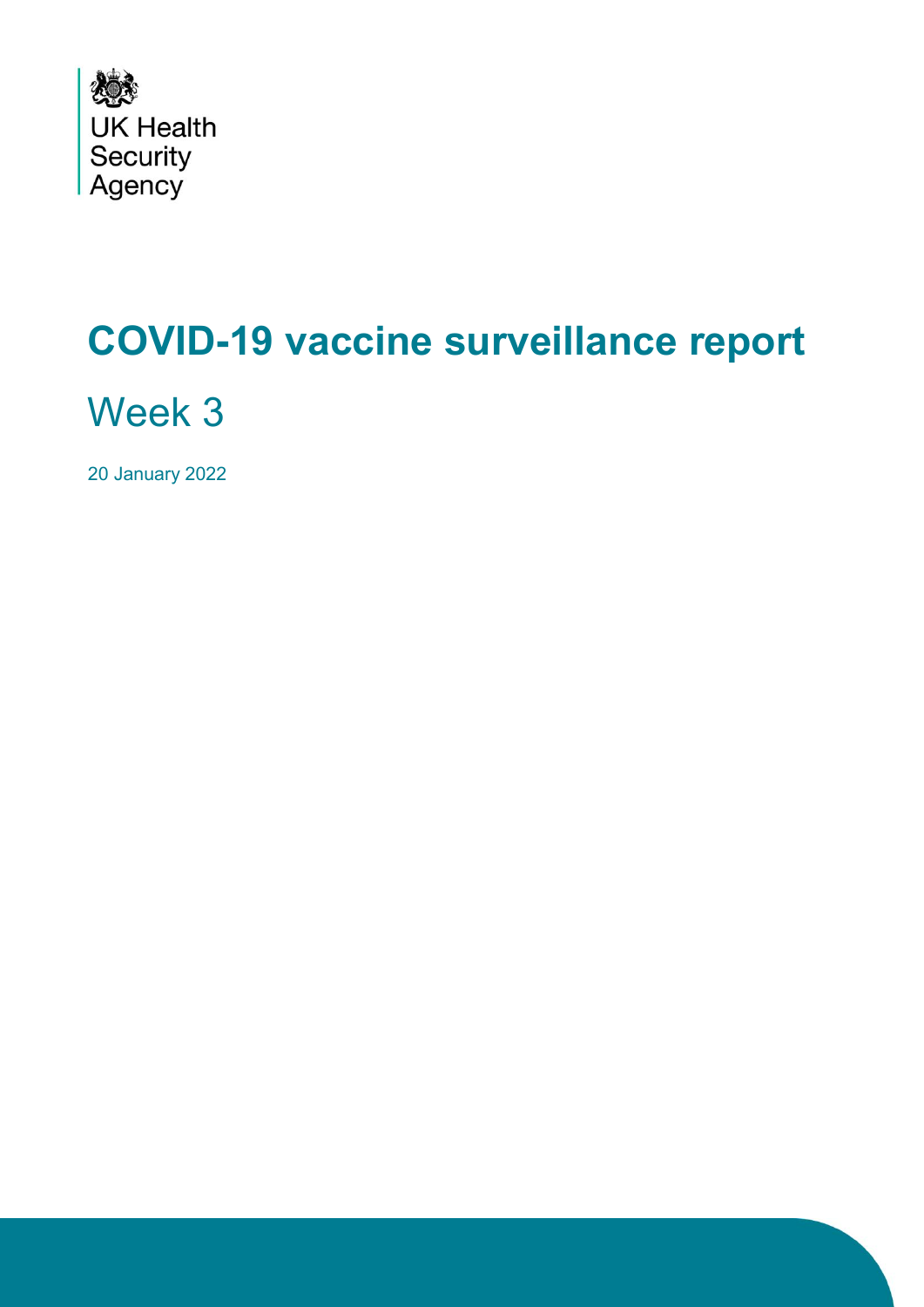# **Contents**

| Vaccine impact on proportion of population with antibodies to COVID-1939 |  |
|--------------------------------------------------------------------------|--|
|                                                                          |  |
|                                                                          |  |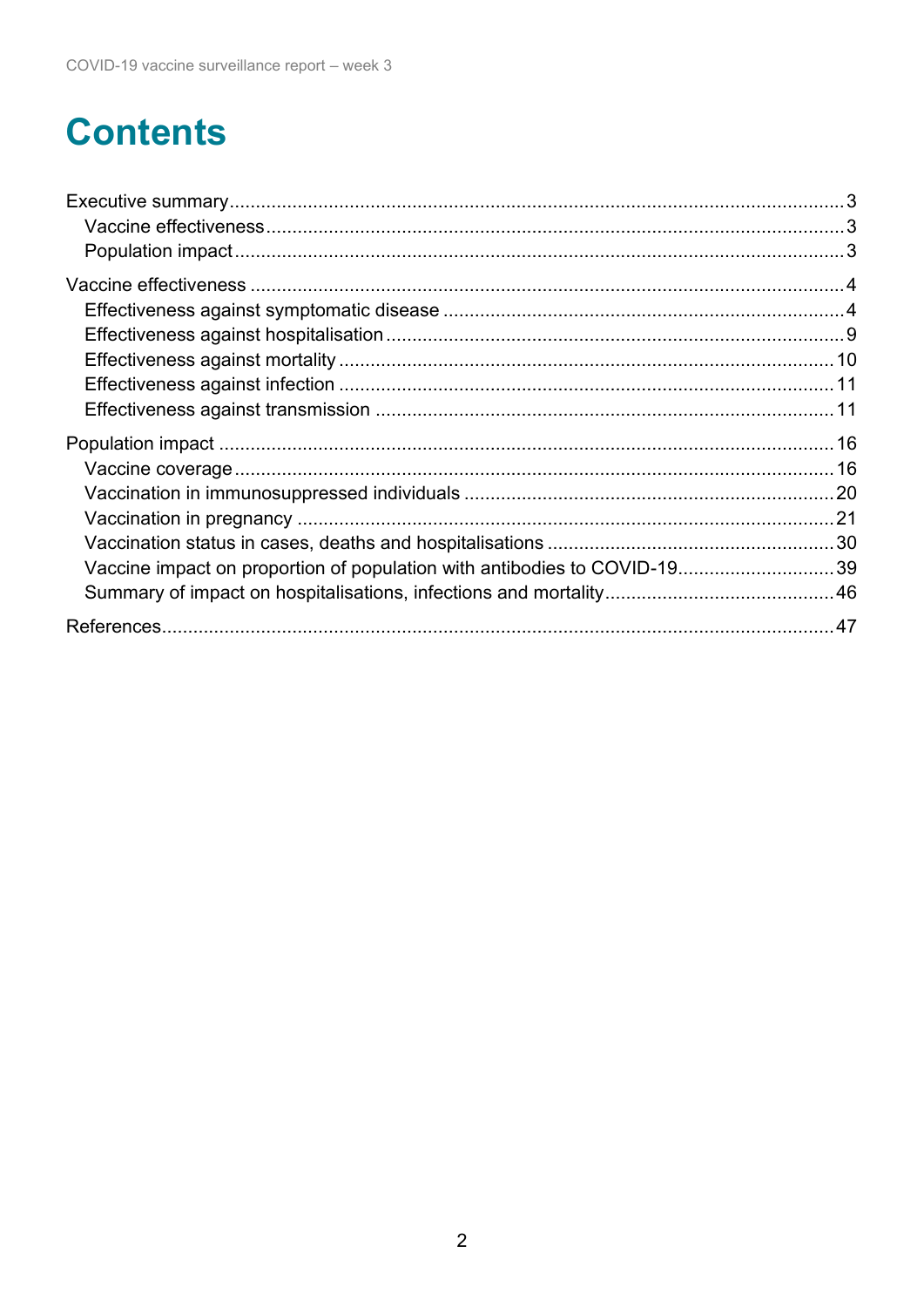# <span id="page-2-0"></span>**Executive summary**

Four coronavirus (COVID-19) vaccines have now been approved for use in the UK. Rigorous clinical trials have been undertaken to understand the immune response, safety profile and efficacy of these vaccines as part of the regulatory process. Ongoing monitoring of the vaccines as they are rolled out in the population is important to continually ensure that clinical and public health guidance on the vaccination programme is built upon the best available evidence. UK Health Security Agency (UKHSA), formerly Public Health England (PHE), works closely with the Medicines and Healthcare Regulatory Agency (MHRA), NHS England, and other government, devolved administration and academic partners to monitor the COVID-19 vaccination programme. Details of the vaccine surveillance strategy are set on the page [COVID-19: vaccine surveillance strategy](https://www.gov.uk/government/publications/covid-19-vaccine-surveillance-strategy) [\(1\)](#page-46-1). As with all vaccines, the safety of COVID-19 vaccines is continuously [being monitored by the MHRA.](https://www.gov.uk/government/publications/coronavirus-covid-19-vaccine-adverse-reactions/coronavirus-vaccine-summary-of-yellow-card-reporting) They conclude that overall, the benefits of COVID-19 vaccines outweigh any potential risks [\(2\)](#page-46-2).

## <span id="page-2-1"></span>Vaccine effectiveness

Several studies of vaccine effectiveness have been conducted in the UK against different COVID-19 variants. Vaccine effectiveness against symptomatic disease with the Omicron variant is substantially lower than against the Delta variant, with rapid waning. However, protection against hospitalisation remains high, particularly after 3 doses.

# <span id="page-2-2"></span>Population impact

The impact of the vaccination programme on the population is assessed by taking into account vaccine coverage, evidence on vaccine effectiveness and the latest COVID-19 disease surveillance indicators.

Vaccine coverage tells us about the proportion of the population that have received 1, 2 and 3 doses of COVID-19 vaccines. By 16 January 2022, the overall vaccine uptake in England for dose 1 was 68.9% and for dose 2 was 63.6%. Overall vaccine uptake in England in people with at least 3 doses was 48.4%. In line with the programme rollout, coverage is highest in the oldest age groups.

We present data on COVID-19 cases, hospitalisations and deaths by vaccination status. **These raw data should not be used to estimate vaccine effectiveness** as the data does not take into account inherent biases present such as differences in risk, behaviour and testing in the vaccinated and unvaccinated populations. Vaccine effectiveness is measured in other ways as detailed in the ['Vaccine Effectiveness'](#page-3-0) section.

Based on antibody testing of blood donors, 98.7% of the adult population now have antibodies to COVID-19 from either infection or vaccination compared to 24.1% that have antibodies from infection alone.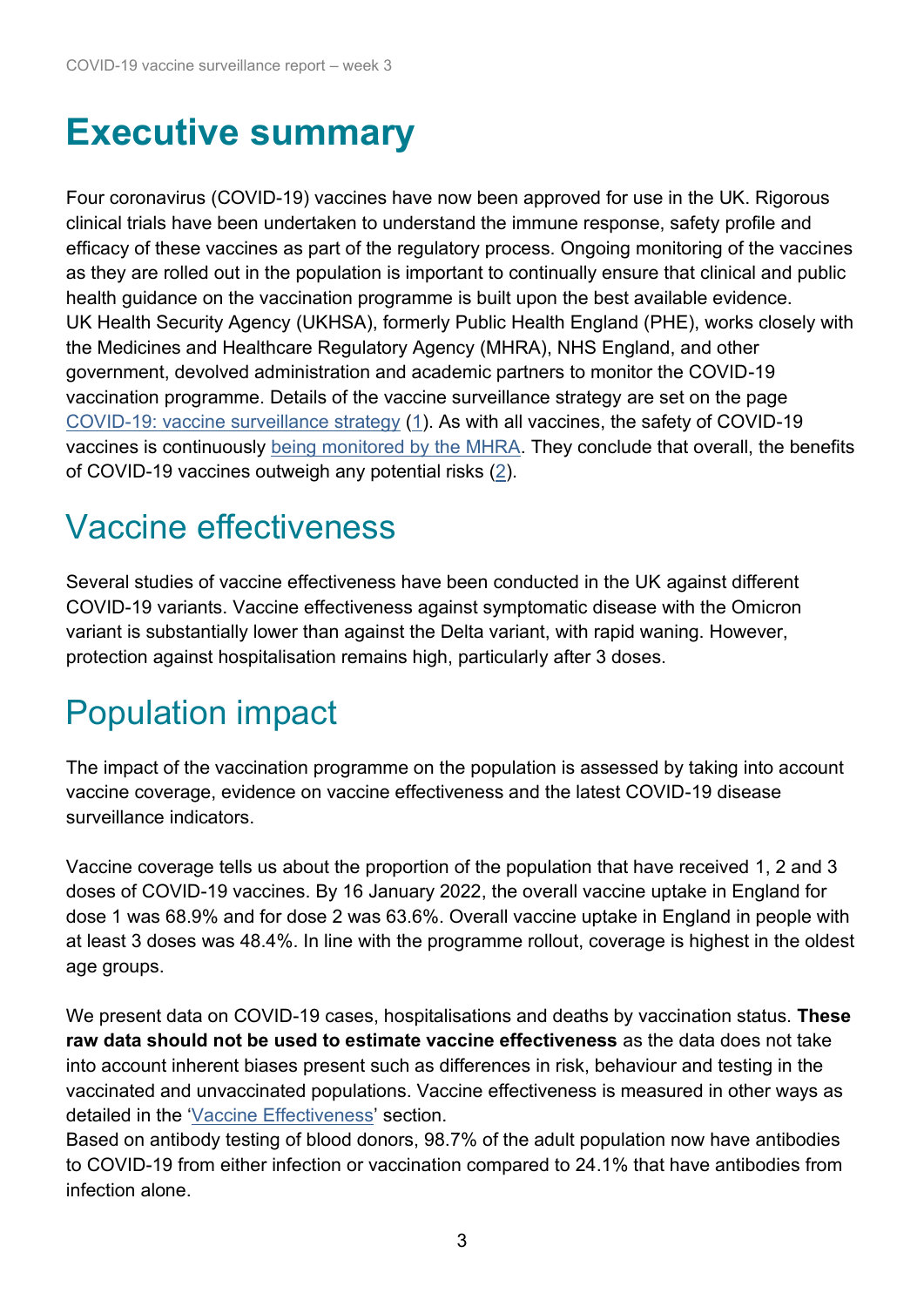# <span id="page-3-0"></span>**Vaccine effectiveness**

Large clinical trials have been undertaken for each of the COVID-19 vaccines approved in the UK which found that they are highly efficacious at preventing symptomatic disease in the populations that were studied. The clinical trials have been designed to be able to assess the efficacy of the vaccine against laboratory confirmed symptomatic disease with a relatively short follow up period so that effective vaccines can be introduced as rapidly as possible.

Post implementation real world vaccine effectiveness studies are needed to understand vaccine effectiveness against different outcomes (such as severe disease and onwards transmission), effectiveness in different subgroups of the population and against different variants as well as to understand the duration of protection.Vaccine effectiveness is estimated by comparing rates of disease in vaccinated individuals to rates in unvaccinated individuals. Below we outline the latest real-world evidence on vaccine effectiveness from studies in UK populations. Where available we focus on data related to the Omicron variant which is currently dominant in the UK. The findings are also summarised in Table 2.

## <span id="page-3-1"></span>Effectiveness against symptomatic disease

Vaccine effectiveness against symptomatic COVID-19 has been assessed in England based on community testing data linked to vaccination data from the National Immunisation Management System (NIMS), cohort studies such as the COVID Infection Survey and GP electronic health record data. After 2 doses of AstraZeneca vaccine, vaccine effectiveness against the Omicron variant starts at 45 to 50% then drops to almost no effect from 20 weeks after the second dose. With 2 doses of Pfizer or Moderna effectiveness dropped from around 65 to 70% down to around 10% by 20 weeks after the 2nd dose. 2 to 4 weeks after a booster dose of either the Pfizer or Moderna vaccine, effectiveness ranges from around 65 to 75%, dropping to 55 to 65% at 5 to 9 weeks and 45 to 50% from 10+ weeks after the booster. Vaccine effectiveness estimates for the booster dose are very similar, irrespective of the primary course received (3). Vaccine effectiveness is generally slightly higher in younger compared to older age groups.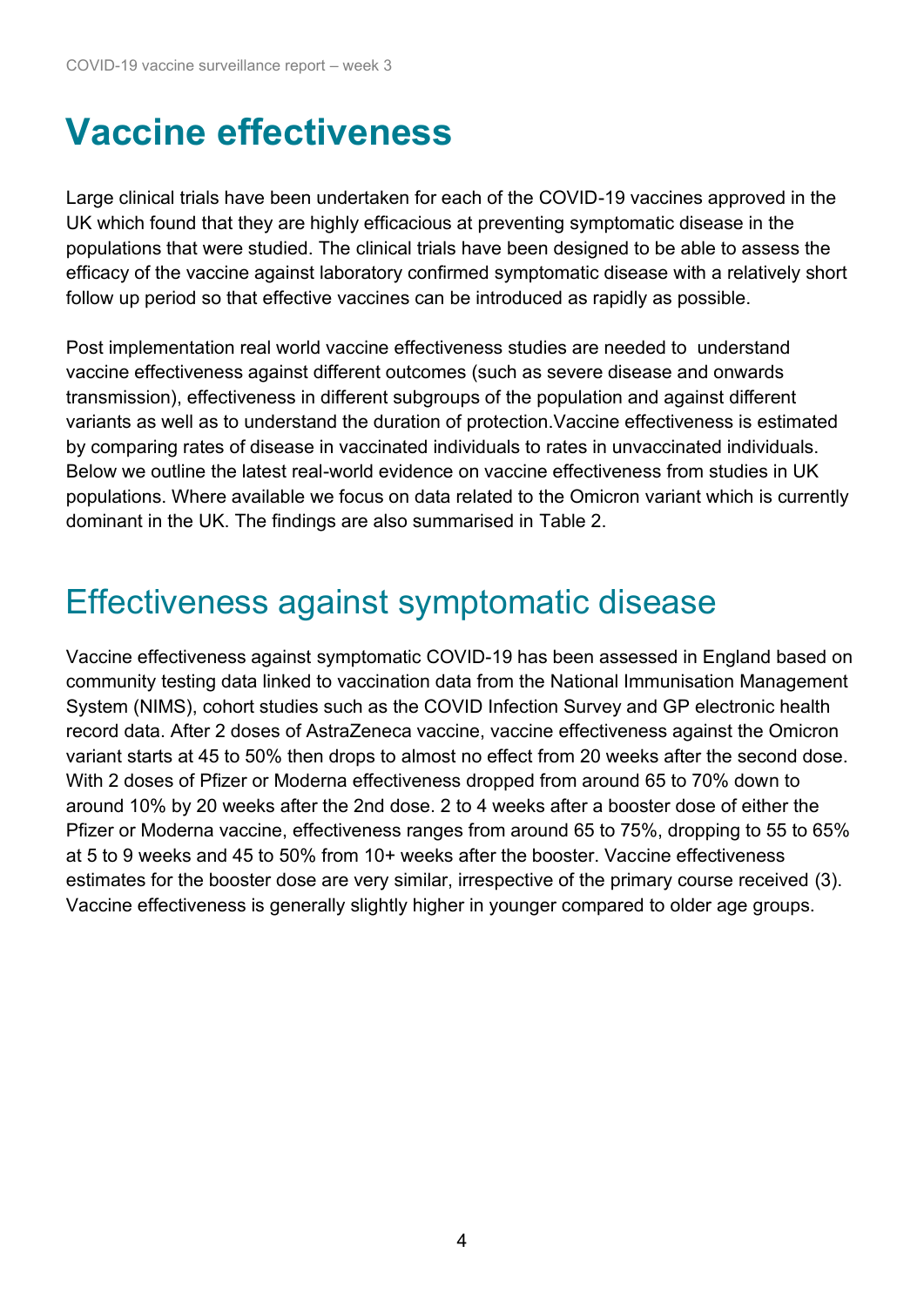**Figure 1. Vaccine effectiveness against symptomatic diseases by period after dose 1 and dose 2 for Delta (black squares) and Omicron (grey circles) for a) recipients of 2 doses of Astrazeneca(ChAdOx1-S) vaccine as the primary course and Pfizer (BNT162b2) or Moderna (mRNA-1273) as a booster; b) recipients of 2 doses of Pfizer vaccine as the primary course and Pfizer or Moderna as a booster, and c) 2 doses of Moderna as a primary course (insufficient data for boosters after a Moderna primary course)**

a)

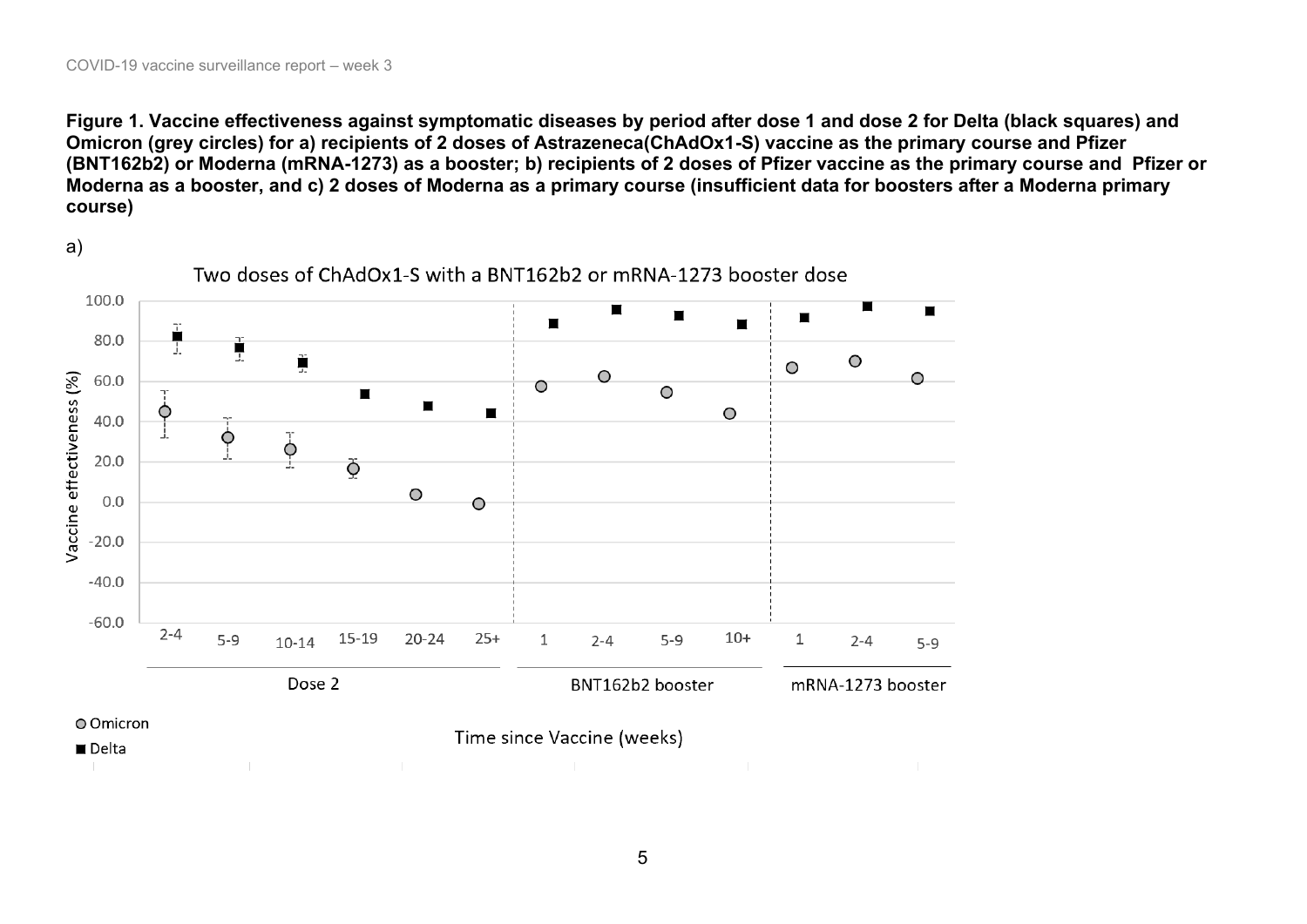b)

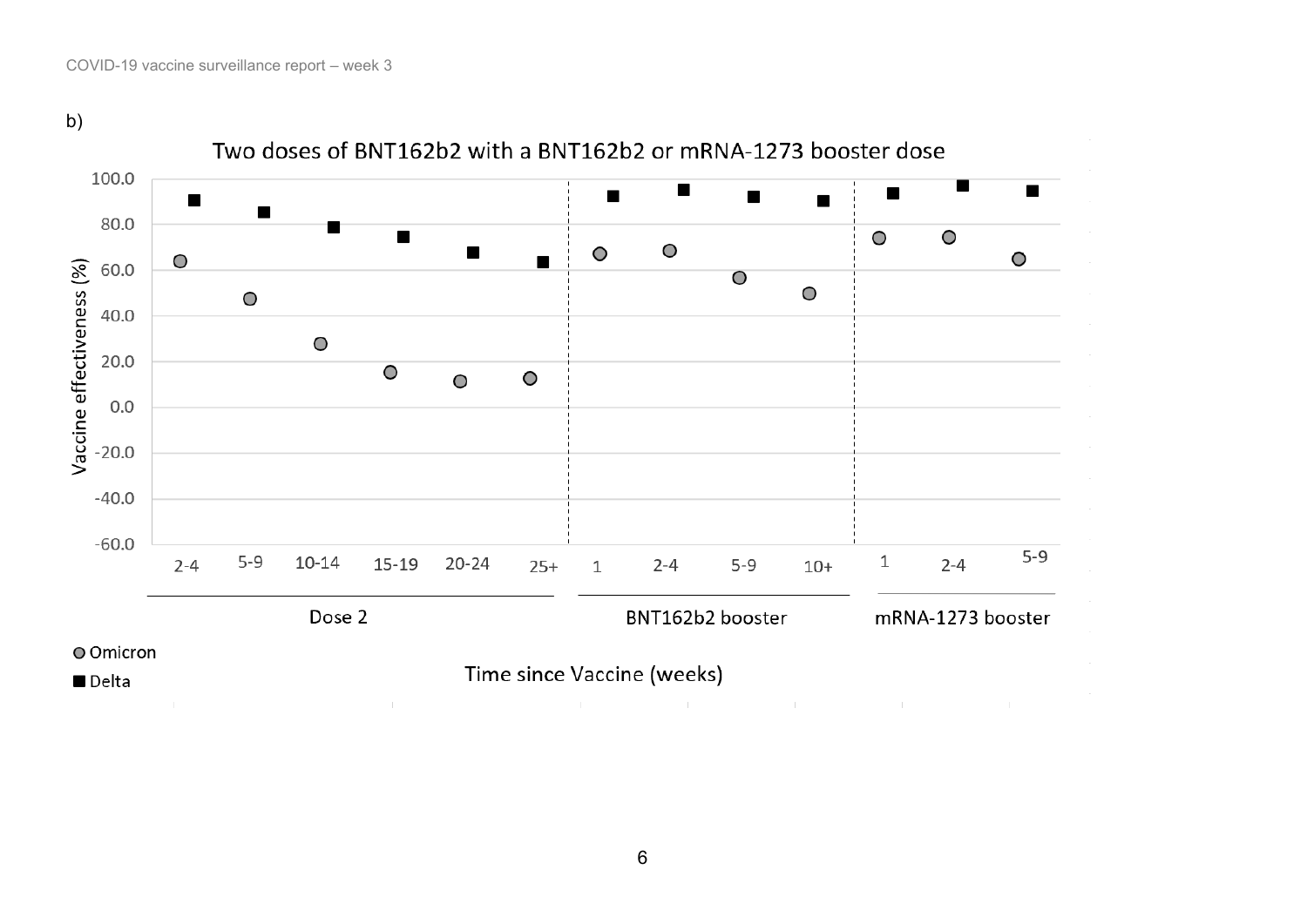c)

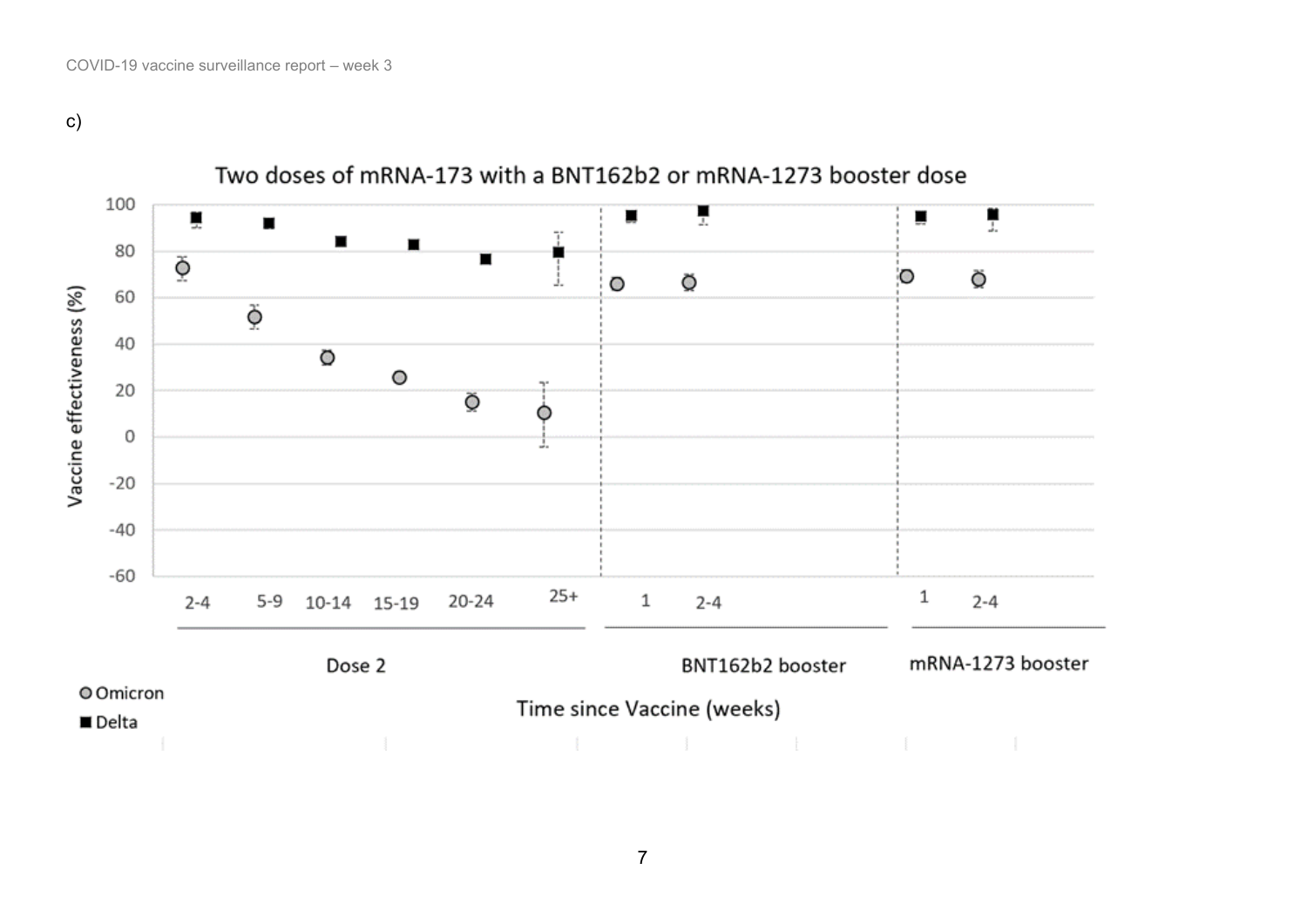Data (based primarily on the Alpha and Delta variants) suggest that in most clinical risk groups, immune response to vaccination is maintained and high levels of VE are seen with both the Pfizer and AstraZeneca vaccines. Reduced antibody response and vaccine effectiveness were seen after 1 dose of vaccine among the immunosuppressed group, however, after a second dose the reduction in vaccine effectiveness is smaller (4). Analyses by dosing interval suggest that immune response to vaccination and vaccine effectiveness against symptomatic disease improves with a longer (greater than 6 week interval) compared to a shorter interval of 3 to 4 weeks (5).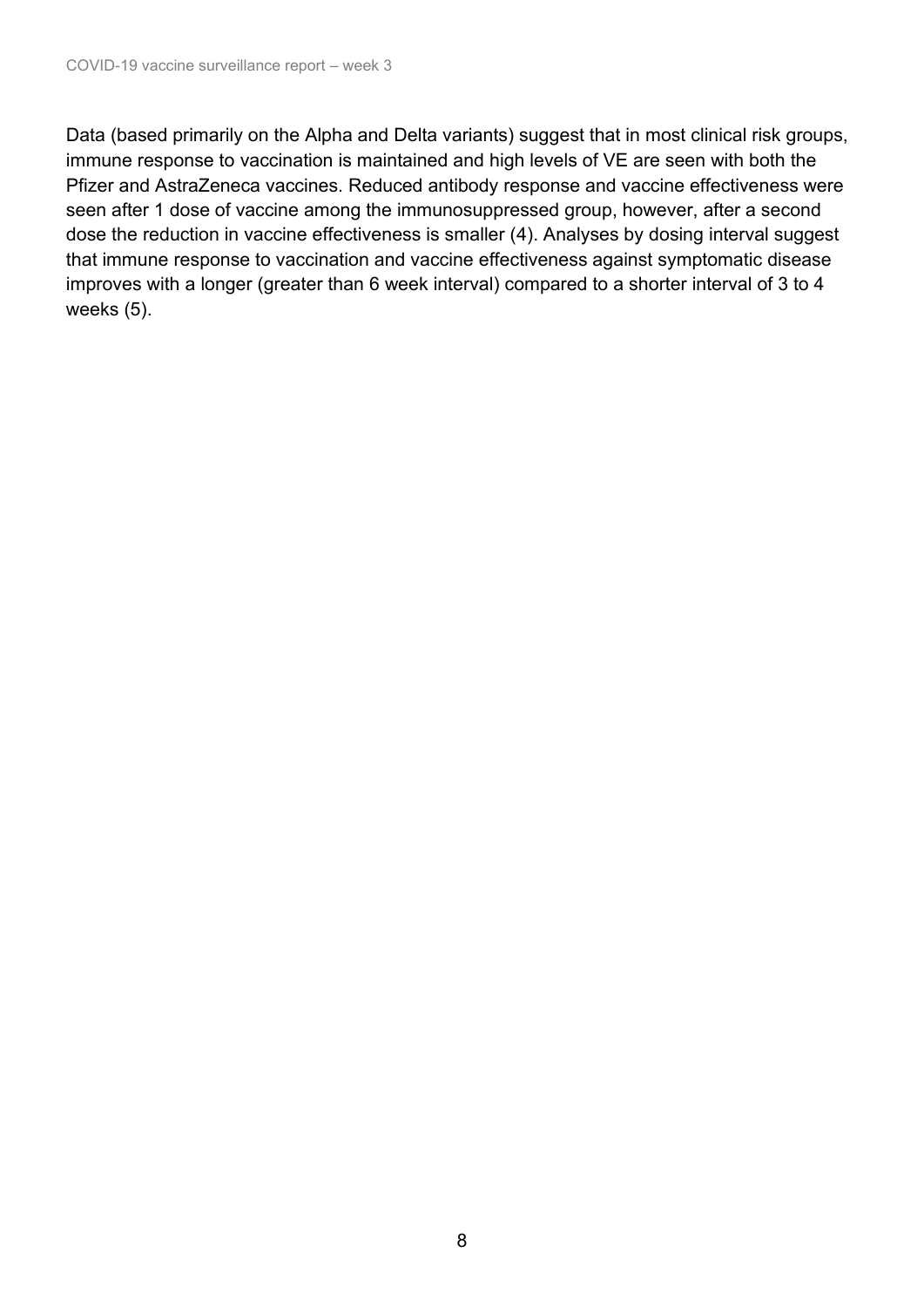### <span id="page-8-0"></span>Effectiveness against hospitalisation

Several studies have estimated vaccine effectiveness against hospitalisation in older ages, all of which indicate higher levels of protection against hospitalisation with all vaccines against the Alpha and Delta variants (6, 7, 8, 9). Vaccine effectiveness against hospitalisation with the Omicron variant has been estimated by combining the risk of becoming a symptomatic case with the risk of hospitalisation among symptomatic cases in vaccinated (all vaccines combined) compared to unvaccinated individuals (Table 1). One dose of vaccine was associated with a 43% reduced risk of hospitalisation among symptomatic cases with the Omicron variant, 2 doses with a 55% reduction up to 24 weeks after the 2nd dose and a 40% reduced risk 25 or more weeks after the 2nd dose, and a 3rd dose was associated with a 74% reduced risk of hospitalisation in the first 2-4 weeks after vaccination dropping slightly to a 66% reduction by 10+ weeks after the booster dose. When combined with vaccine effectiveness against symptomatic disease this was equivalent to vaccine effectiveness against hospitalisation of 58% after 1 dose, 64% 2-24 weeks after dose 2, 44% 25+ weeks after dose 2, and 92% dropping to 83% 10+ weeks after a booster dose. Combining the dose 3 periods, overall vaccine effectiveness 2+ weeks after the booster was 89% (95% confidence interval 86-91%).

| <b>Dose</b> | <b>Interval</b><br>after dose<br>(weeks) | OR v<br>symptomatic<br>disease | HR vs<br>hospitalisation | <b>VE vs</b><br>hospitalisation |
|-------------|------------------------------------------|--------------------------------|--------------------------|---------------------------------|
|             | 4+                                       | $0.74(0.72-0.76)$              | $0.57(0.38-0.85)$        | 58% (37-72)                     |
| 2           | 2 to 24                                  | $0.81(0.8-0.82)$               | $0.45(0.36-0.56)$        | 64% (54-71)                     |
| 2           | $25+$                                    | $0.94(0.92 - 0.95)$            | $0.6(0.49-0.74)$         | 44% (30-54)                     |
| 3           | $2$ to 4                                 | $0.32(0.31-0.33)$              | $0.26(0.19-0.35)$        | 92% (89-94)                     |
| 3           | 5 to 9                                   | $0.42(0.41 - 0.43)$            | $0.29(0.23 - 0.37)$      | 88% (84-91)                     |
| 3           | $10+$                                    | $0.5(0.49-0.51)$               | $0.34(0.26-0.44)$        | 83% (78-87)                     |

#### **Table 1. Hazard ratios and vaccine effectiveness against hospitalisation (all vaccine brands combined). OR = odds ratio, HR = hazards ratio, VE = vaccine effectiveness**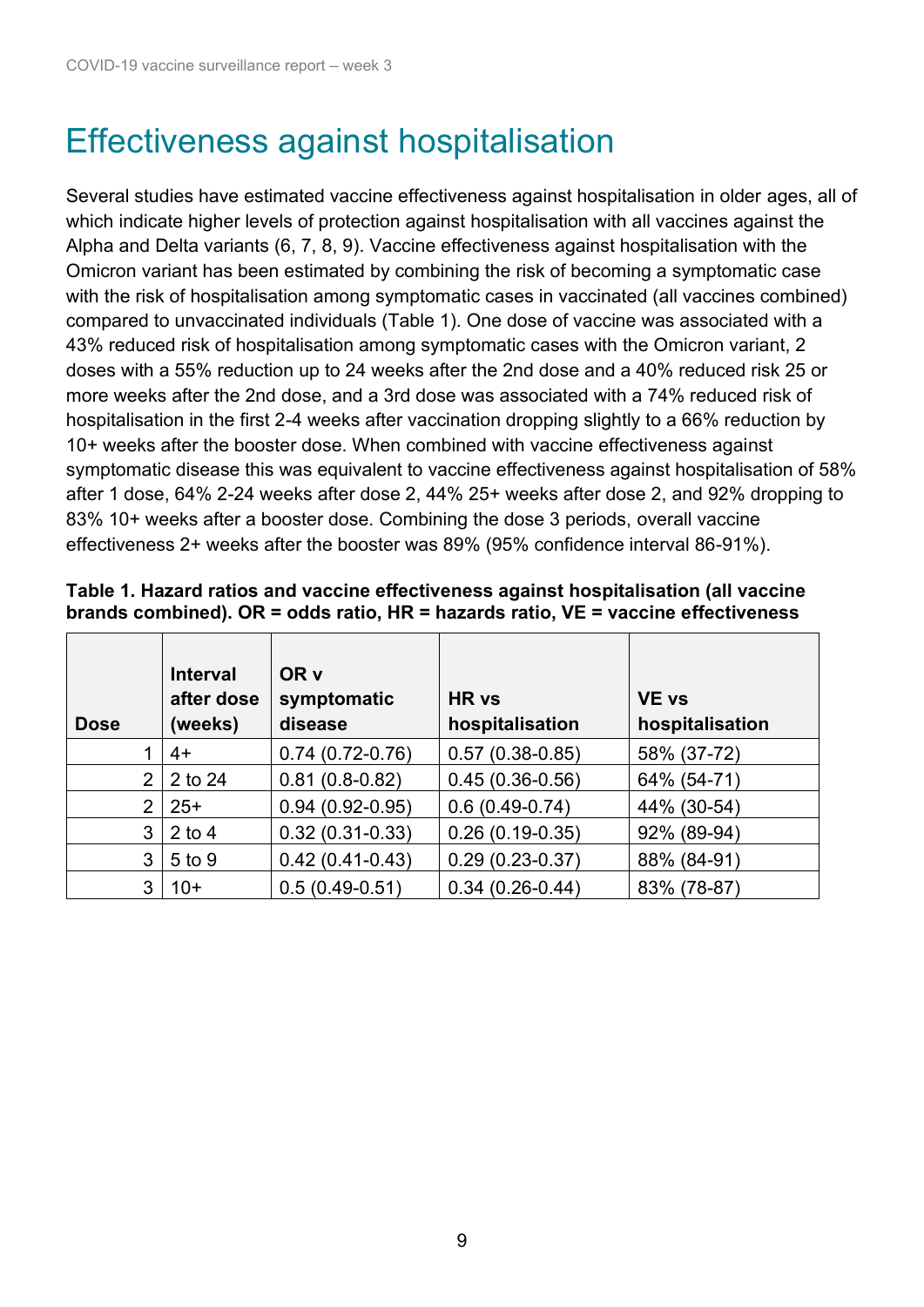# <span id="page-9-0"></span>Effectiveness against mortality

High levels of protection (over 90%) are also seen against mortality with all 3 vaccines and against both the Alpha and Delta variants with relatively limited waning (6, 10, 11). Vaccine effectiveness estimates against mortality with the Omicron variant are not yet available but are expected to be similar to or higher than those against hospitalisation.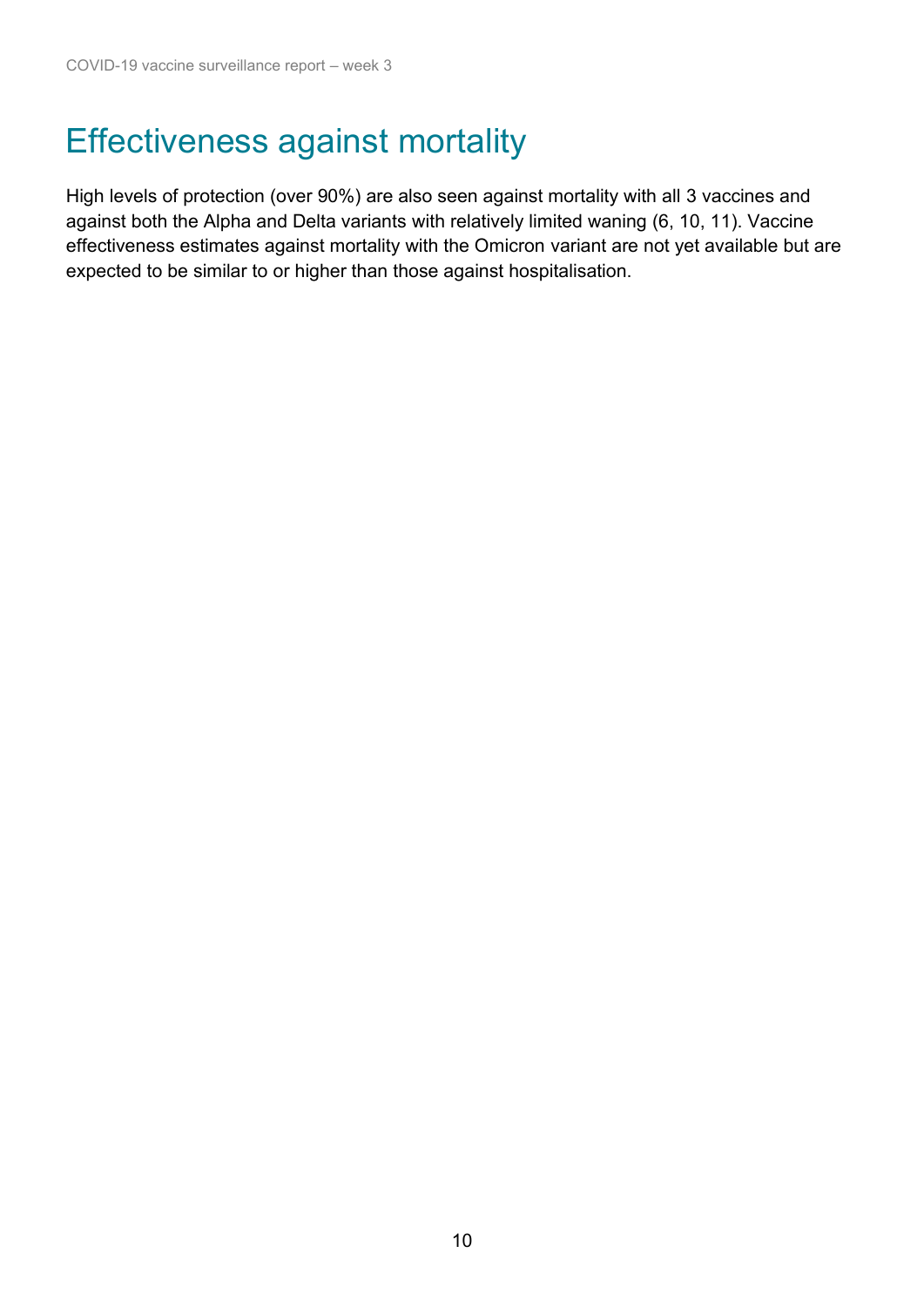## <span id="page-10-0"></span>Effectiveness against infection

Although individuals may not develop symptoms of COVID-19 after vaccination, it is possible that they could still be infected with the virus and could transmit to others. Understanding how effective vaccines are at preventing infection is therefore important to predict the likely impact of the vaccination programme on the wider population. In order to estimate vaccine effectiveness against infection, repeat asymptomatic testing of a defined cohort of individuals is required. Studies have now reported on vaccine effectiveness against infection in healthcare workers, care home residents and the general population with the Alpha and Delta variants (12, 13, 14, 15). Generally estimates are similar to or slightly lower than vaccine effectiveness estimates against symptomatic disease and there is evidence of significant waning in protection against infection over time. Estimates for vaccine effectiveness against infection with the Omicron variant are not yet available.

### <span id="page-10-1"></span>Effectiveness against transmission

As described above, several studies have provided evidence that vaccines are effective at preventing infection. Uninfected individuals cannot transmit; therefore, the vaccines are also provide some protection against transmission. There may be additional benefit, beyond that due to prevention of infection, if some of those individuals who become infected despite vaccination are also at a reduced risk of transmitting (for example, because of reduced duration or level of viral shedding). Several studies have provided evidence of reduced risk of household transmission from vaccinated cases compared to unvaccinated cases (16, 17, 18, 19).

A summary of vaccine effectiveness evidence can be seen in Table 2.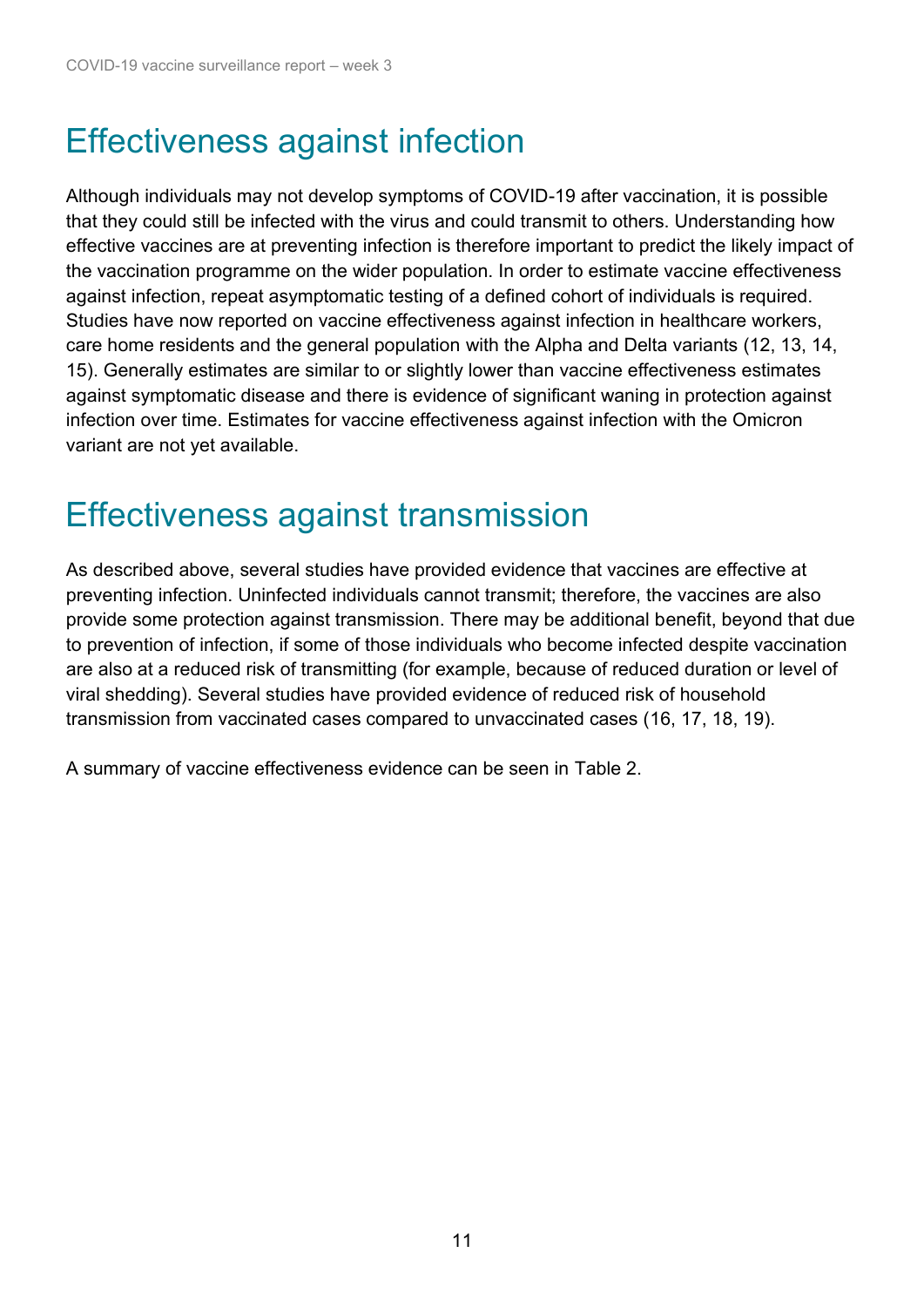#### **Table 2. Summary of evidence on vaccine effectiveness against different outcomes (a) Omicron (b) Delta (all vaccines combined)**

| I |  |
|---|--|

|                        | Dose 2       |              |              | Dose 3       |              |                      |
|------------------------|--------------|--------------|--------------|--------------|--------------|----------------------|
|                        | $0 - 3$      | $4 - 6$      | $6+$         | $0 - 3$      | $4 - 6$      | $6+$                 |
|                        | months       | months       | months       | months       | months       | months               |
|                        | Insufficient | Insufficient | Insufficient | Insufficient | Insufficient | Insufficient         |
| Infection              | data         | data         | data         | data         | data         | data                 |
| Symptomatic<br>disease | 25-70%       | 5-30%        | $0 - 10%$    | 50-70%       | 40-50%       | Insufficient<br>data |
| Hospitalisation        | 65-85%       | 55-65%       | 30-55%       | 85-95%       | 80-85%       | Insufficient<br>data |
|                        | Insufficient | Insufficient | Insufficient | Insufficient | Insufficient | Insufficient<br>data |
| Mortality              | data         | data         | data         | data         | data         |                      |

b)

|                        | Dose 2            |                   |                      | Dose 3               |                      |                      |
|------------------------|-------------------|-------------------|----------------------|----------------------|----------------------|----------------------|
|                        | $0 - 3$<br>months | $4 - 6$<br>months | 6+<br>months         | $0 - 3$<br>months    | $4 - 6$<br>months    | $6+$<br>months       |
| <b>Infection</b>       | 65-80%            | 50-65%            | Insufficient<br>data | Insufficient<br>data | Insufficient<br>data | Insufficient<br>data |
| Symptomatic<br>disease | 65-90%            | 45-65%            | 40-60%               | 90-99%               | 90-95%               | Insufficient<br>data |
| Hospitalisation        | 95-99%            | 80-90%            | 70-85%               | 95-99%               | Insufficient<br>data | Insufficient<br>data |
| Mortality              | 95-99%            | 90-95%            | 80-99%               | 95-99%               | Insufficient<br>data | Insufficient<br>data |

| High          | Evidence from multiple studies which is consistent      |
|---------------|---------------------------------------------------------|
| Confidence    | and comprehensive                                       |
| <b>Medium</b> | Evidence is emerging from a limited number of           |
| Confidence    | studies or with a moderately level of uncertainty       |
| Low           | Little evidence is available at present and results are |
| Confidence    | <i>i</i> nconclusive                                    |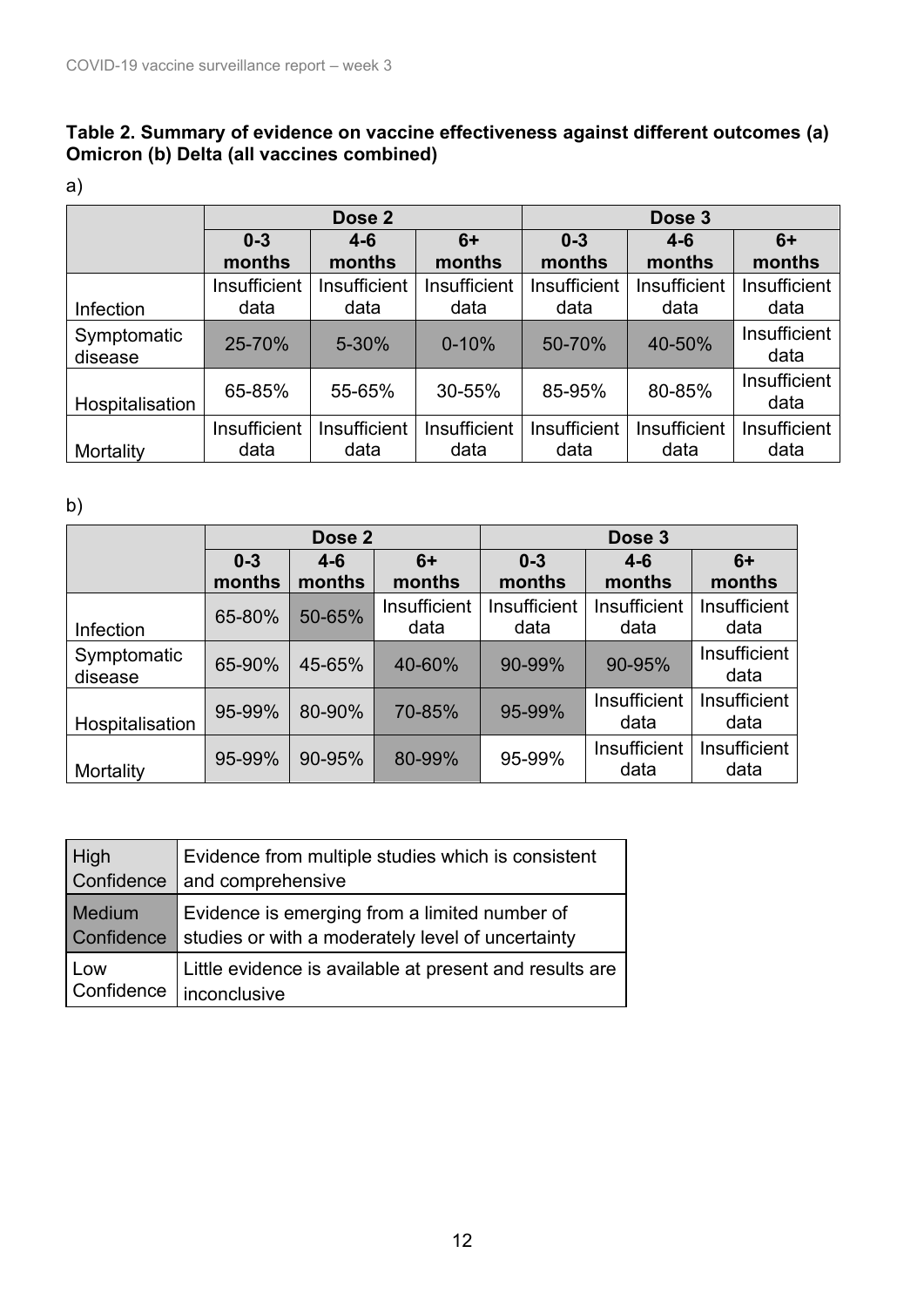## Vaccine effectiveness publications

UKHSA and collaborators have published a significant amount of [research into vaccine](https://www.gov.uk/government/publications/phe-monitoring-of-the-effectiveness-of-covid-19-vaccination)  [effectiveness,](https://www.gov.uk/government/publications/phe-monitoring-of-the-effectiveness-of-covid-19-vaccination) which is summarised on pages 4 to 12. The publications listed in table 3 provide further results and details on the methods used.

| <b>Publication</b>                                                                                                                                                       | <b>Subject</b>                                                                                                                                                                                                                          |
|--------------------------------------------------------------------------------------------------------------------------------------------------------------------------|-----------------------------------------------------------------------------------------------------------------------------------------------------------------------------------------------------------------------------------------|
| Effectiveness of BNT162b2 and ChAdOx1<br>against SARS-CoV-2 household transmission:<br>a prospective cohort study in England                                             | This study reports on vaccine effectiveness<br>against transmission of COVID-19 with the<br>Alpha and Delta variants.                                                                                                                   |
| Effectiveness of 3 doses of COVID-19 vaccines<br>against symptomatic COVID-19 and<br>hospitalisation in adults aged 65 years and<br>older                                | Updated analysis on the effectiveness of 3<br>doses of COVID-19 vaccines against<br>symptomatic COVID-19 and hospitalisation<br>in adults aged 65 years and older.                                                                      |
| Effectiveness of BNT162b2 COVID-19 booster<br>vaccine against covid-19 related symptoms and<br>hospitalization in England                                                | This study provides real world evidence of<br>significant increased protection from the<br>booster vaccine dose against symptomatic<br>disease and hospitalisation irrespective of<br>the primary course.                               |
| Effectiveness of COVID-19 vaccines against<br>the Omicron (B.1.1.529) variant of concern                                                                                 | This study reports on the vaccine<br>effectiveness against symptomatic disease<br>with 2 dose courses of BNT1622 and<br>ChAdOx1-S as well as booster doses of<br>BNT162b2 following a primary course of<br>either BNT1622 or ChAdOx1-S. |
| Effectiveness of BNT162b2 (Comirnaty, Pfizer-<br>BioNTech) COVID-19 booster vaccine against<br>covid-19 related symptoms in England: test<br>negative case-control study | Results from the first UK real-world study by<br>UKHSA show significantly increased<br>protection against symptomatic disease from<br>a booster dose of the Pfizer-BioNTech<br>vaccine in those aged 50 years and older.                |
| <b>Duration of Protection against Mild and Severe</b><br><b>Disease by Covid-19 Vaccines</b>                                                                             | This study reports on the vaccine<br>effectiveness and duration of protection of<br>Comirnaty, Vaxzevria and Spikevax against<br>mild and severe COVID-19 in the UK.                                                                    |
| Serological responses and vaccine<br>effectiveness for extended COVID-19 vaccine<br>schedules in England                                                                 | This study investigates the impact of<br>different dosing schedules on immune<br>response and vaccine effectiveness.                                                                                                                    |

**Table 3. UKHSA publications on the effectiveness of COVID-19 vaccination**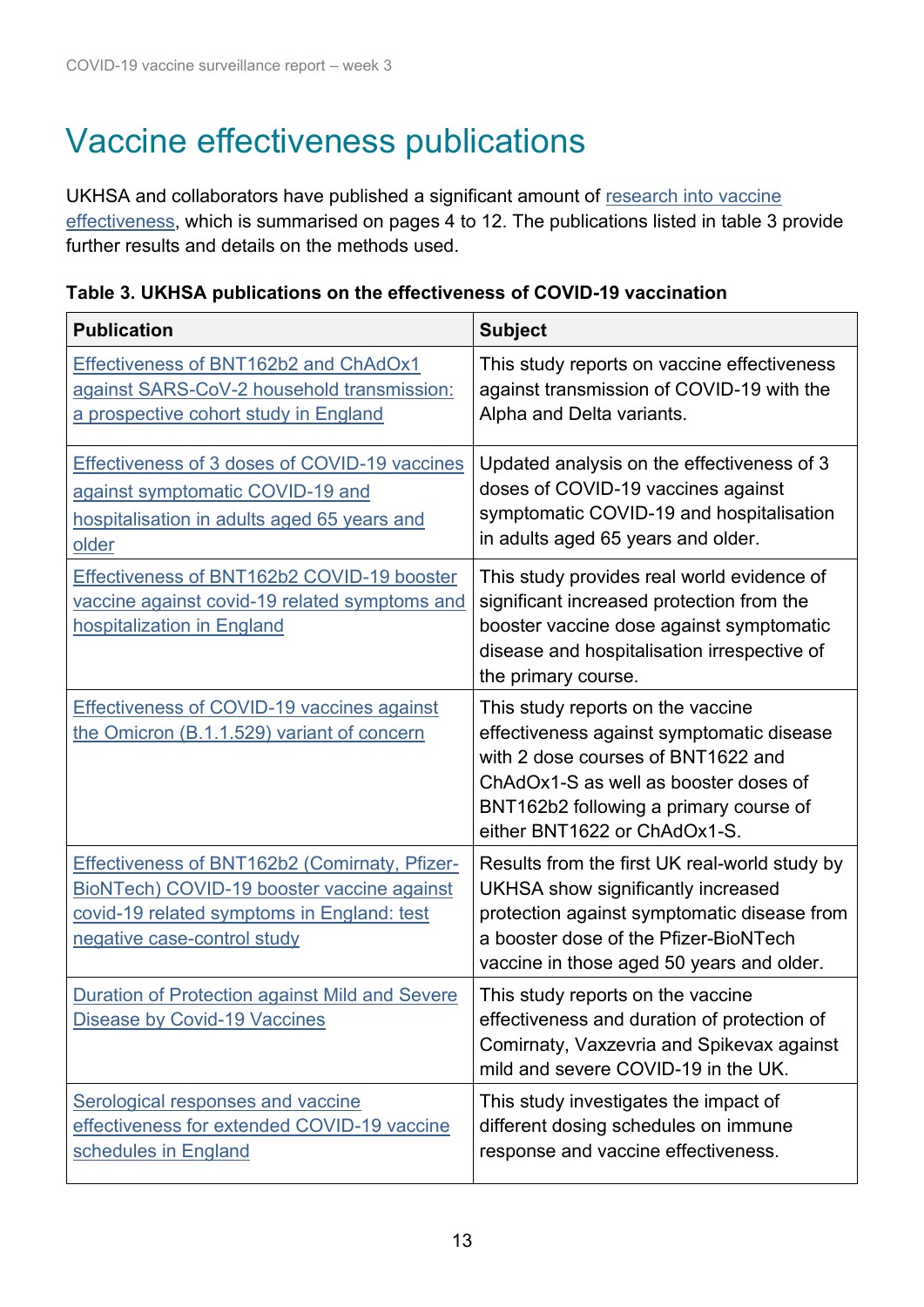| <b>Publication</b>                                                                                                                                                                                  | <b>Subject</b>                                                                                                                                                                                                                                                                                                                                       |
|-----------------------------------------------------------------------------------------------------------------------------------------------------------------------------------------------------|------------------------------------------------------------------------------------------------------------------------------------------------------------------------------------------------------------------------------------------------------------------------------------------------------------------------------------------------------|
| <b>Pfizer-BioNTech and Oxford AstraZeneca</b><br><b>COVID-19 vaccine effectiveness and immune</b><br>response among individuals in clinical risk<br>groups                                          | This study reports on the immune response<br>and clinical effectiveness of COVID-19<br>vaccine among individuals in clinical risk<br>groups. A supplementary appendix is also<br>available to download.                                                                                                                                              |
| <b>Effectiveness of COVID-19 vaccines against</b><br>hospital admission with the Delta (B.1.617.2)<br>variant                                                                                       | This study reports on the effectiveness of<br>COVID-19 vaccines on hospitalisation<br>disease with the Delta variant. A<br>supplementary appendix is also available to<br>download.                                                                                                                                                                  |
| <b>Effectiveness of Covid-19 Vaccines against the</b><br>B.1.617.2 (Delta) Variant                                                                                                                  | This study reports on the effectiveness of<br>COVID-19 vaccines on symptomatic disease<br>with the Delta variant.                                                                                                                                                                                                                                    |
| Effectiveness of BNT162b2 mRNA and<br>ChAdOx1 adenovirus vector COVID-19<br>vaccines on risk of hospitalisation among older<br>adults in England: an observational study using<br>surveillance data | A study using the SARI watch surveillance<br>system of COVID-19 hospitalisations found<br>high levels of protection against<br>hospitalisation after both a single dose and 2<br>doses of COVID-19 vaccines.                                                                                                                                         |
| Effectiveness of BNT162b2 mRNA vaccine and<br>ChAdOx1 adenovirus vector vaccine on<br>mortality following COVID-19                                                                                  | A study on deaths with COVID-19 indicates<br>that COVID-19 vaccines offer high levels of<br>protection against mortality.                                                                                                                                                                                                                            |
| <b>Effect of Vaccination on Household</b><br>Transmission of SARS-CoV-2 in England                                                                                                                  | Impact of vaccination on household<br>transmission of SARS-COV-2 in England is<br>an analysis to determine whether individuals<br>who have received vaccine, but still become<br>infected with SARS-COV-2 up to 60 days<br>after the first dose, are less likely than<br>unvaccinated cases to transmit to their<br>unvaccinated household contacts. |
| Vaccine effectiveness of the first dose of<br>ChAdOx1 nCoV-19 and BNT162b2 against<br>SARS-CoV-2 infection in residents of Long-<br><b>Term Care Facilities (VIVALDI study)</b>                     | The VIVALDI study found evidence that<br>COVID-19 vaccines were associated with a<br>substantially reduced risk of infection in care<br>home residents.                                                                                                                                                                                              |
| Effectiveness of BNT162b2 and ChAdOx1<br>nCoV-19 COVID-19 vaccination at preventing<br>hospitalisations in people aged at least 80<br>years: a test-negative, case-control study                    | The Avon CAP study, conducted in 2<br>hospitals in Bristol, found evidence of high<br>levels of protection against hospitalisation in<br>80+ year olds with a single dose of either<br>vaccine.                                                                                                                                                      |
| COVID-19 vaccine coverage in health-care<br>workers in England and effectiveness of                                                                                                                 | Early data from PHE's SIREN study shows a<br>promising impact on infection in healthcare                                                                                                                                                                                                                                                             |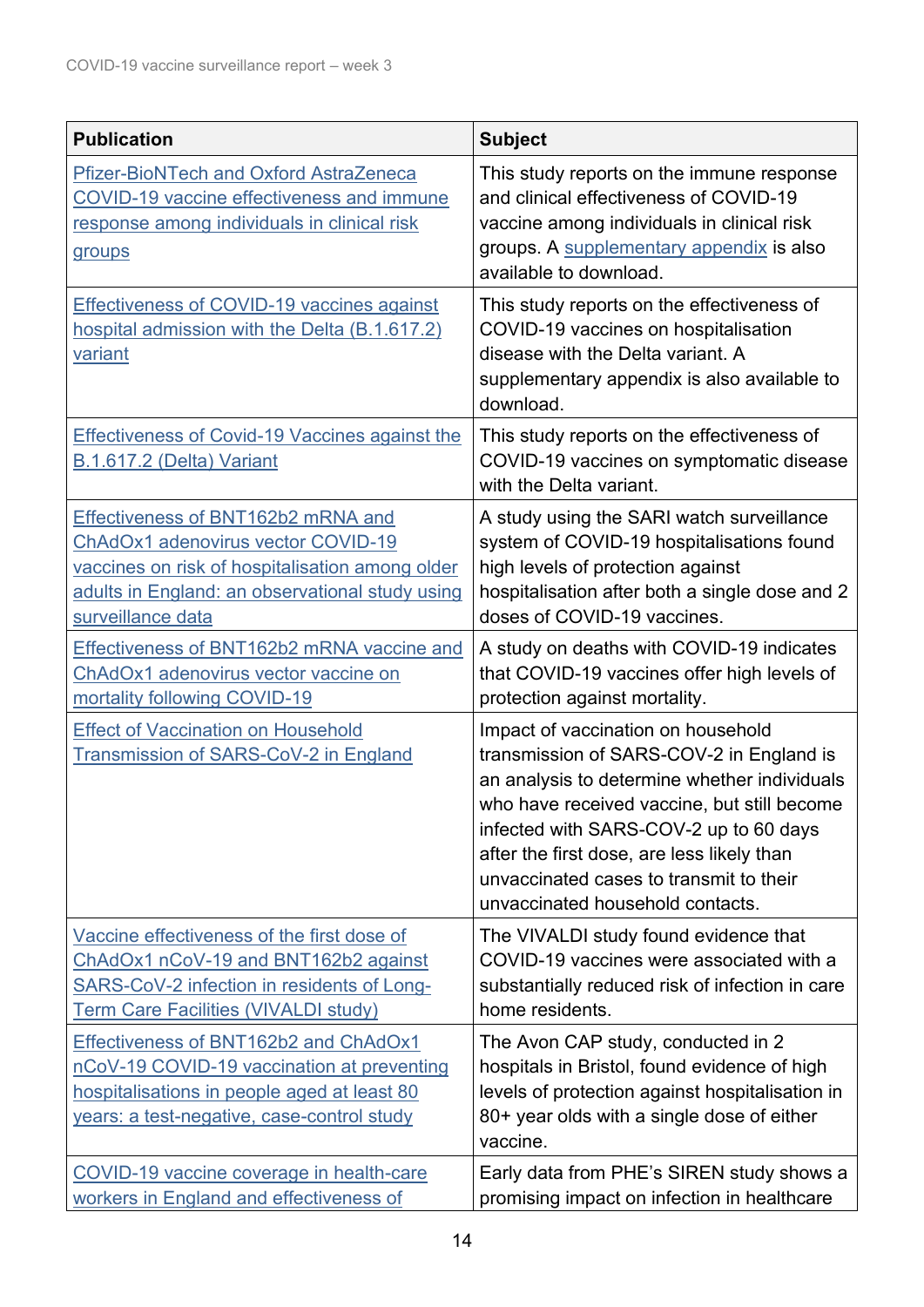| <b>Publication</b>                                                                                                                                                                                                    | <b>Subject</b>                                                                                                                                          |
|-----------------------------------------------------------------------------------------------------------------------------------------------------------------------------------------------------------------------|---------------------------------------------------------------------------------------------------------------------------------------------------------|
| BNT162b2 mRNA vaccine against infection<br>(SIREN): a prospective, multicentre, cohort<br>study                                                                                                                       | workers aged under 65. Healthcare workers<br>in the study are tested for COVID-19 every 2<br>weeks – whether or not they have<br>symptoms.              |
| <b>Effectiveness of the Pfizer-BioNTech and</b><br>Oxford-AstraZeneca vaccines on covid-19<br>related symptoms, hospital admissions, and<br>mortality in older adults in England: test<br>negative case-control study | Early data from routine COVID-19 testing in<br>older adults shows that vaccines are<br>effective at preventing COVID-19 disease<br>and severe outcomes. |
| Impact of COVID-19 vaccination programme on<br>seroprevalence in blood donors in England,<br>2021                                                                                                                     | Report on the Impact of COVID-19<br>vaccination programme on seroprevalence<br>in blood donors in England, 2021.                                        |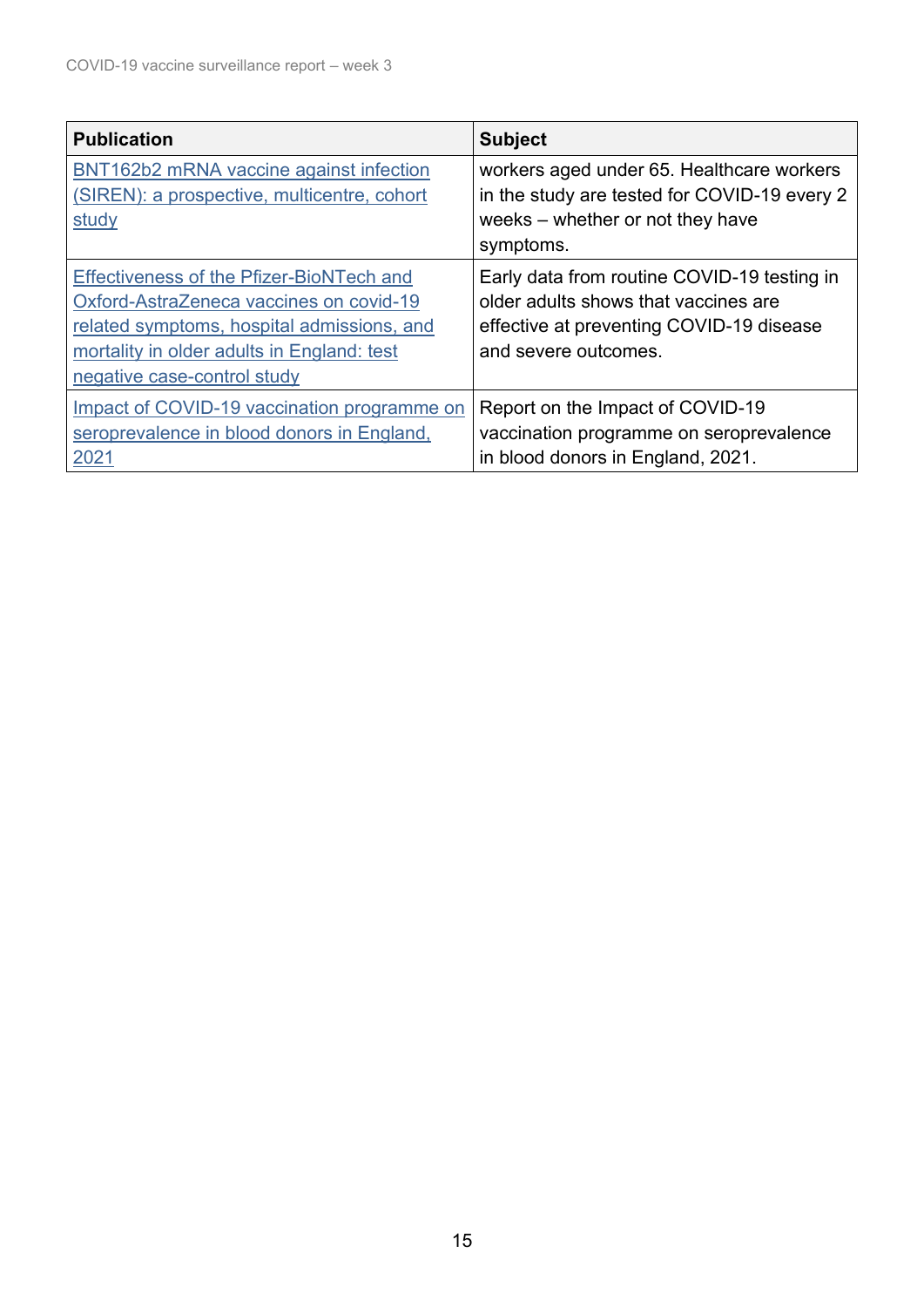# <span id="page-15-0"></span>**Population impact**

Vaccines typically have both direct effects on those who are vaccinated and indirect effects on the wider population due to a reduced probability that people will come into contact with an infected individual. The overall impact of the vaccination programme may therefore extend beyond that estimated through vaccine effectiveness analysis.

Estimating the impact of a vaccination programme is challenging as there is no completely unaffected control group. Furthermore, the effects of the vaccination programme need to be differentiated from that of other interventions (for example, lockdowns or outbreak control measures), changes in behaviour and any seasonal variation in COVID-19 activity.

UKHSA and other government and academic partners monitor the impact of the of the vaccination programme on levels of COVID-19 antibodies in the population and different disease indicators, including hospitalisations and mortality. This is done through populationbased testing and through modelling which combines vaccine coverage rates in different populations, estimates of vaccine effectiveness and disease surveillance indicators.

### <span id="page-15-1"></span>Vaccine coverage

The data in this week's report covers the period from 8 December 2020 to 16 January 2022 (week 2) (Figure 2). It shows the provisional number and percentage of living people in England who have had received 1, 2 or 3 doses of a COVID-19 vaccination by age group and week since the start of the programme. Further data on vaccine uptake by age in England can be found in the [national flu and COVID-19 surveillance reports.](https://www.gov.uk/government/statistics/national-flu-and-covid-19-surveillance-reports-2021-to-2022-season) Age is calculated as age on the 31 August 2021, that is, academic cohort for all ages.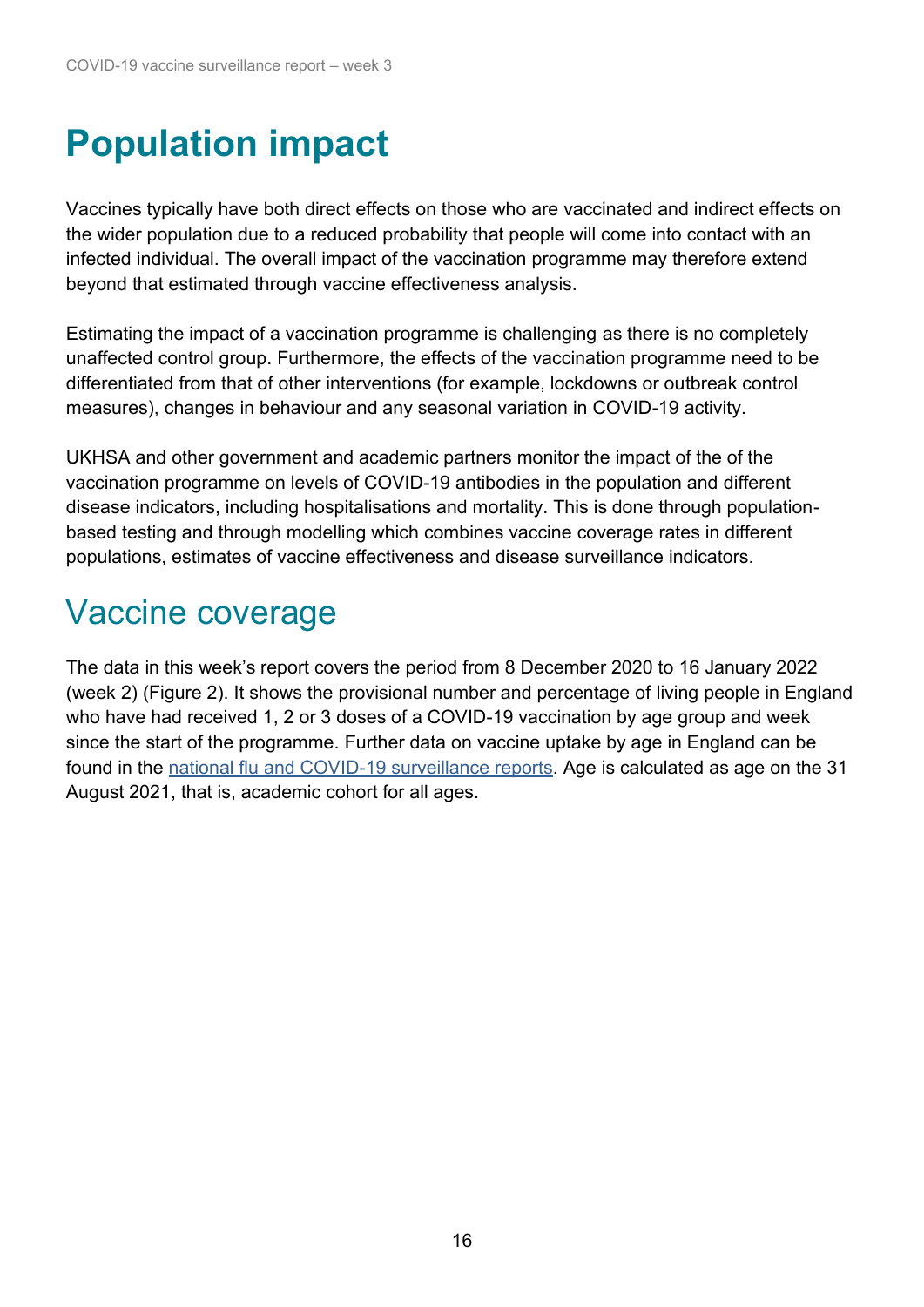

a) Dose 1



Week number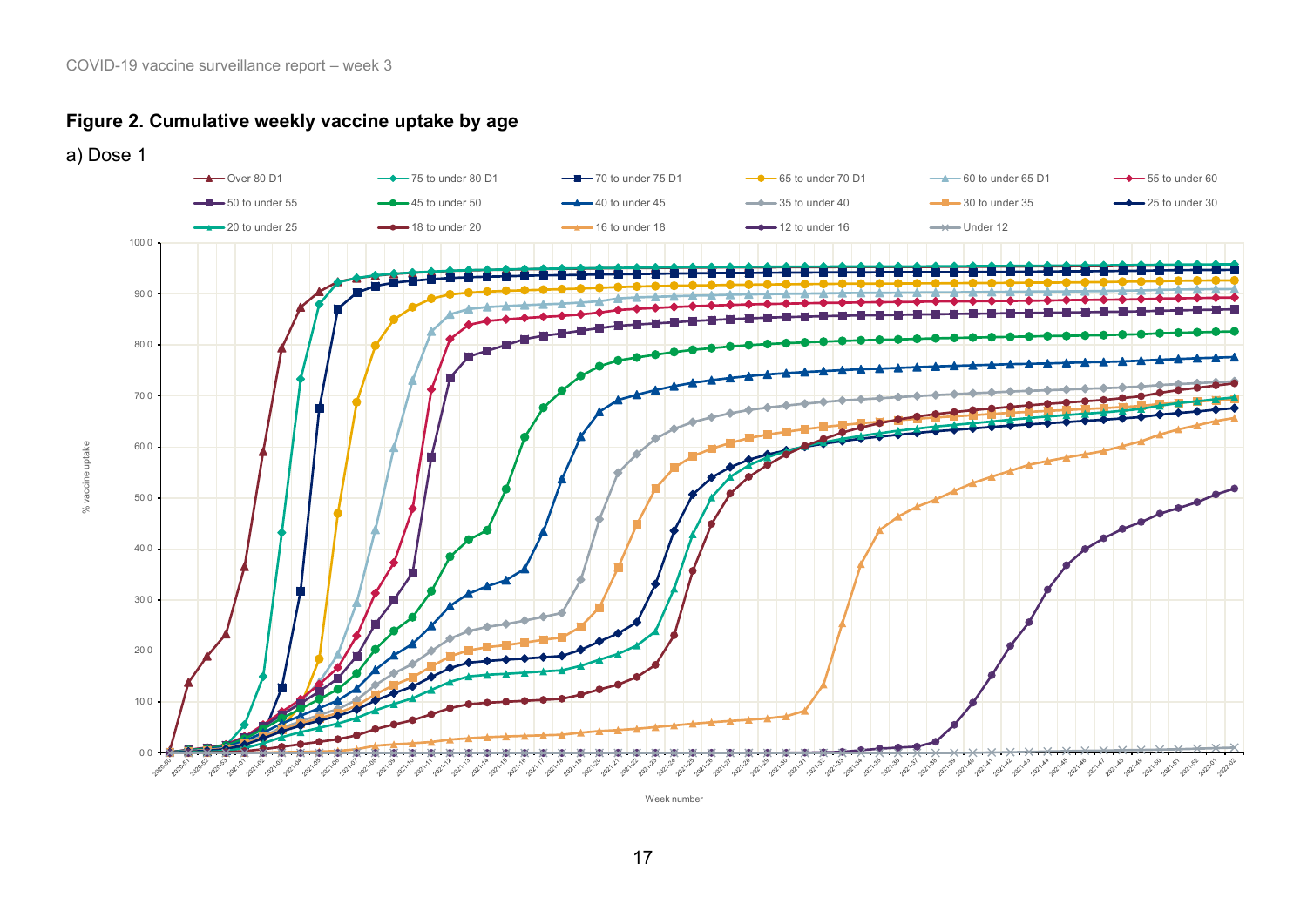

% vaccine uptake



Week number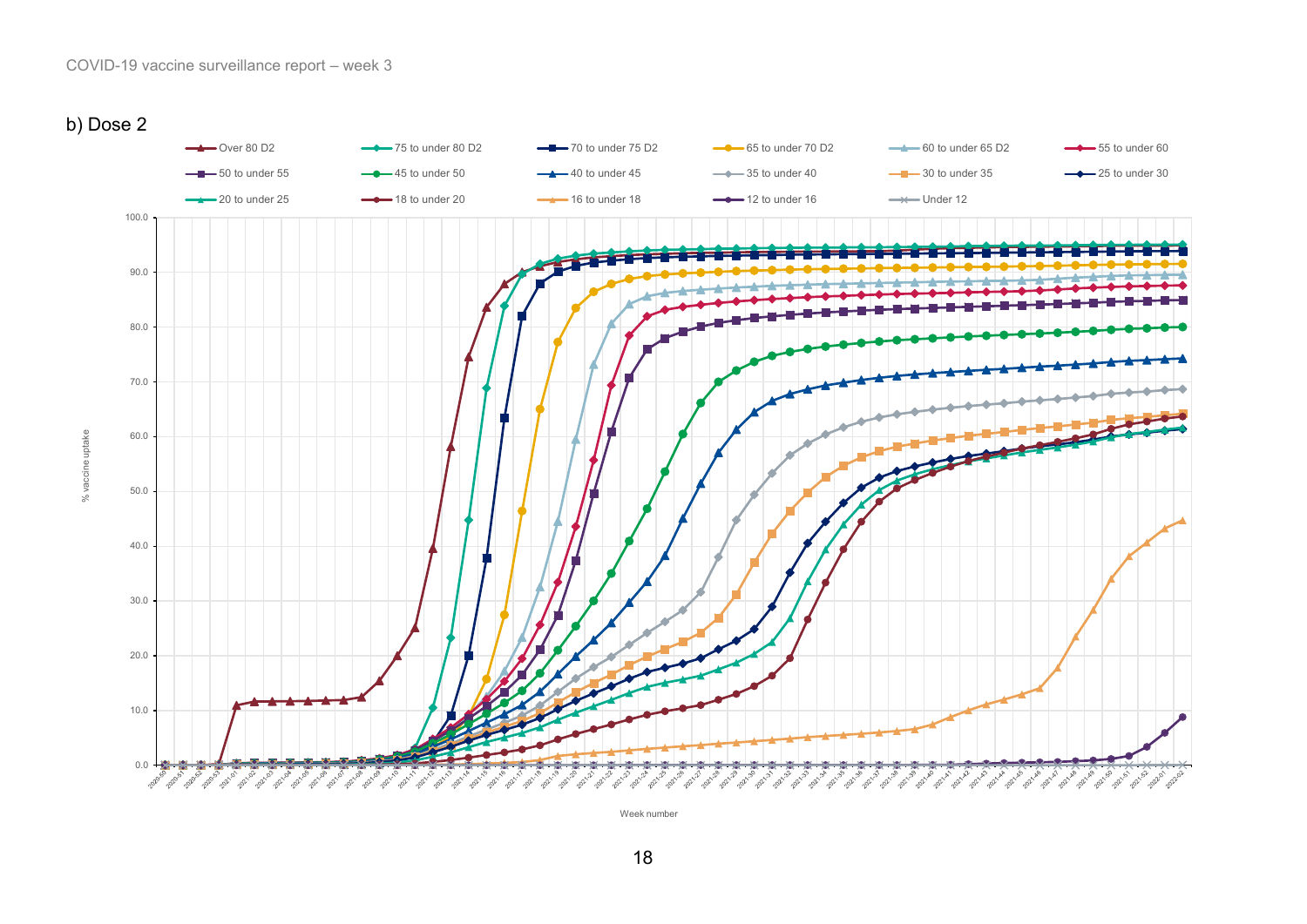

#### c) Dose 3 - please note the data for this graph is shown from week 35 (week ending 05/09/2021)

Week number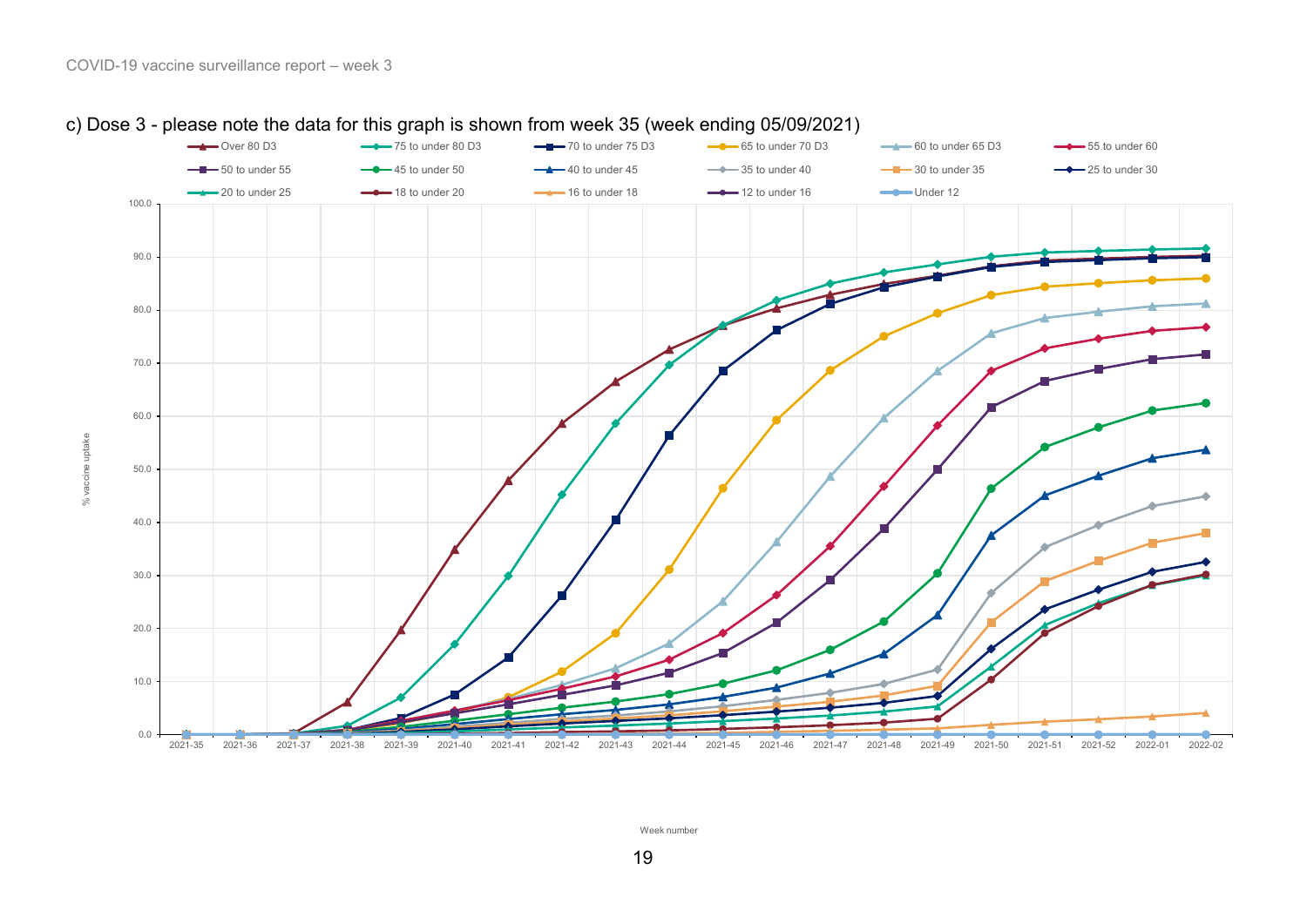### Vaccination in immunosuppressed individuals

Provisional vaccine uptake data in living and resident people identified as immunosuppressed in England to the end of week 2 can be found in Table 4. This shows that vaccine uptake in the 534,232 identified as immunosuppressed was 95.5% for at least dose 1, 94.0% for at least 2 doses and 86.1% for at least 3 doses. Data on vaccine uptake in people with at least 3 doses by age in England can be found in the [National flu and COVID-19 surveillance reports.](https://www.gov.uk/government/statistics/national-flu-and-covid-19-surveillance-reports-2021-to-2022-season)

#### **Table 4. Vaccine uptake in people identified as immunosuppressed in England**

| Immuno-<br>suppression | <b>People</b><br>in NIMs<br><b>Cohort</b> | <b>Numbers</b><br>vaccinated<br>with at least<br>1 dose | Percentage<br>vaccine<br>least 1 dose | <b>Numbers</b><br>vaccinated<br>2 doses | Percentage<br>vaccine<br>uptake with at $ $ with at t least $ $ uptake with at $ $<br>least 2 doses | <b>Numbers</b><br>vaccinated<br>with at least<br>3 doses | Percentage<br>vaccine uptake<br>with at least 3<br>doses |
|------------------------|-------------------------------------------|---------------------------------------------------------|---------------------------------------|-----------------------------------------|-----------------------------------------------------------------------------------------------------|----------------------------------------------------------|----------------------------------------------------------|
| England                | 534,232                                   | 510,229                                                 | 95.5                                  | 501,986                                 | 94.0                                                                                                | 460,227                                                  | 86.1                                                     |

<span id="page-19-0"></span>Detailed information on the [characterisation of the immunosuppressed group by NHS Digital](https://digital.nhs.uk/dashboards/gp-covid-19-vaccine-dashboard/3rd-primary-dose-cohort-identification-specification) is available.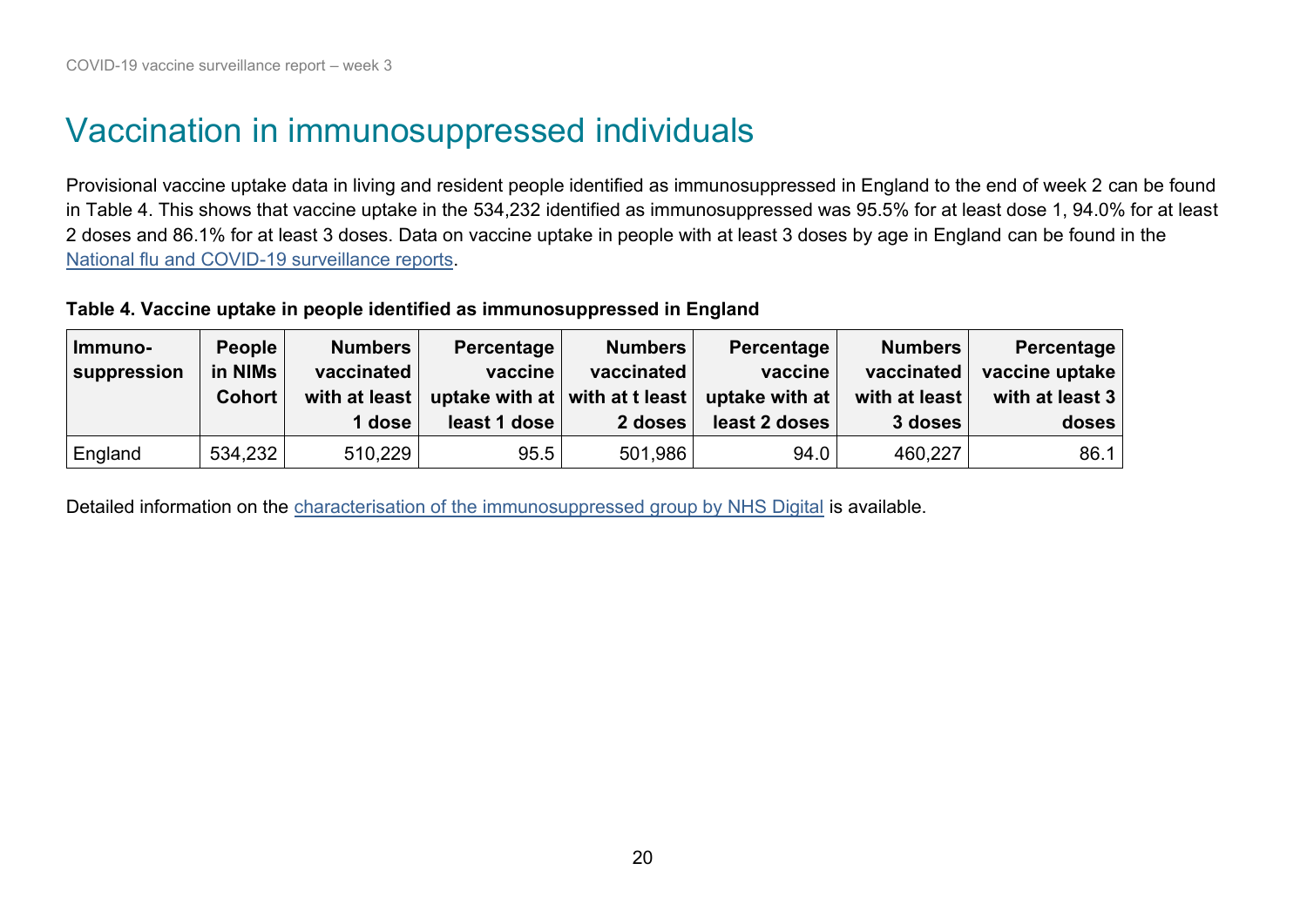# <span id="page-20-0"></span>Vaccination in pregnancy

Vaccination of pregnant women alongside their peers is recommended in the UK and other countries as an important way to protect pregnant women and their unborn children against COVID-19 disease. Vaccination of pregnant women is strongly recommended by the [Royal](https://www.rcog.org.uk/en/guidelines-research-services/guidelines/coronavirus-pregnancy/)  [College of Obstetricians and Gynaecologists and the Royal College of Midwives.](https://www.rcog.org.uk/en/guidelines-research-services/guidelines/coronavirus-pregnancy/)

As of 16 April, the Joint Committee on Vaccination and Immunisation (JCVI) advice is that pregnant women should be offered COVID-19 vaccines at the same time as people of the same age or risk group. Therefore, any pregnant women not in a higher-risk group would likely have received their first dose from mid-April 2021 as part of the general adult population programme in those aged under 50 years. This was offered by age group, working back from older to younger individuals.

Prior to this, COVID-19 vaccine was delivered to priority groups based on clinical risk and risk of exposure, and delivered in order of priority. It was advised that vaccine could be offered to pregnant and breast-feeding women who were in these risk categories and at high risk of ongoing exposure or at high risk of serious complications of COVID-19 after the JCVI met on 22 December 2020. The Pfizer vaccine was rolled out from early December 2020, AstraZeneca vaccine was approved for use in the UK at the end of December 2020 and the Moderna vaccine became available from April 2021.

In England more than 80,000 women indicated that they were or could be pregnant at the time they were vaccinated by the end of September 2021 (20). In Scotland more than 14,000 women were vaccinated during pregnancy to the end of August 2021 (21) and nearly 2,000 women in Wales to the end September 2021 (22). In the USA more than 175,000 women have indicated they were pregnant at the time they received COVID-19 vaccination to 22 November 2021 (23). There is evidence of high levels of protection against SARS-CoV-2 infection in pregnant women after COVID-19 vaccination (24 to 26) and evidence that vaccination induces higher antibody levels than after disease (26). Between February and September 2021, 0.4% of 1,714 pregnant women with COVID-19 symptoms who required hospital treatment in the UK had received 2 doses of COVID-19 vaccine and, of 235 pregnant women who were admitted to intensive care with COVID-19 disease in that period, none had received 2 doses of vaccine (27).

Complications linked with COVID-19 disease in pregnancy (critical care admission and perinatal deaths) in Scotland were far more common in unvaccinated than in vaccinated pregnant women (28, 29). No safety concerns relating to COVID-19 vaccination of pregnant women have been found in published studies to date (30 to 33). The vaccine side-effects appear to be similar in pregnant and non-pregnant populations (30).

Increased severity of COVID-19 disease in pregnant and recently pregnant women has been reported after the first SARS-CoV-2 wave in England (34, 35) and in Scotland (28). Pregnant women who develop severe disease have increased rates of admission to ICU, need for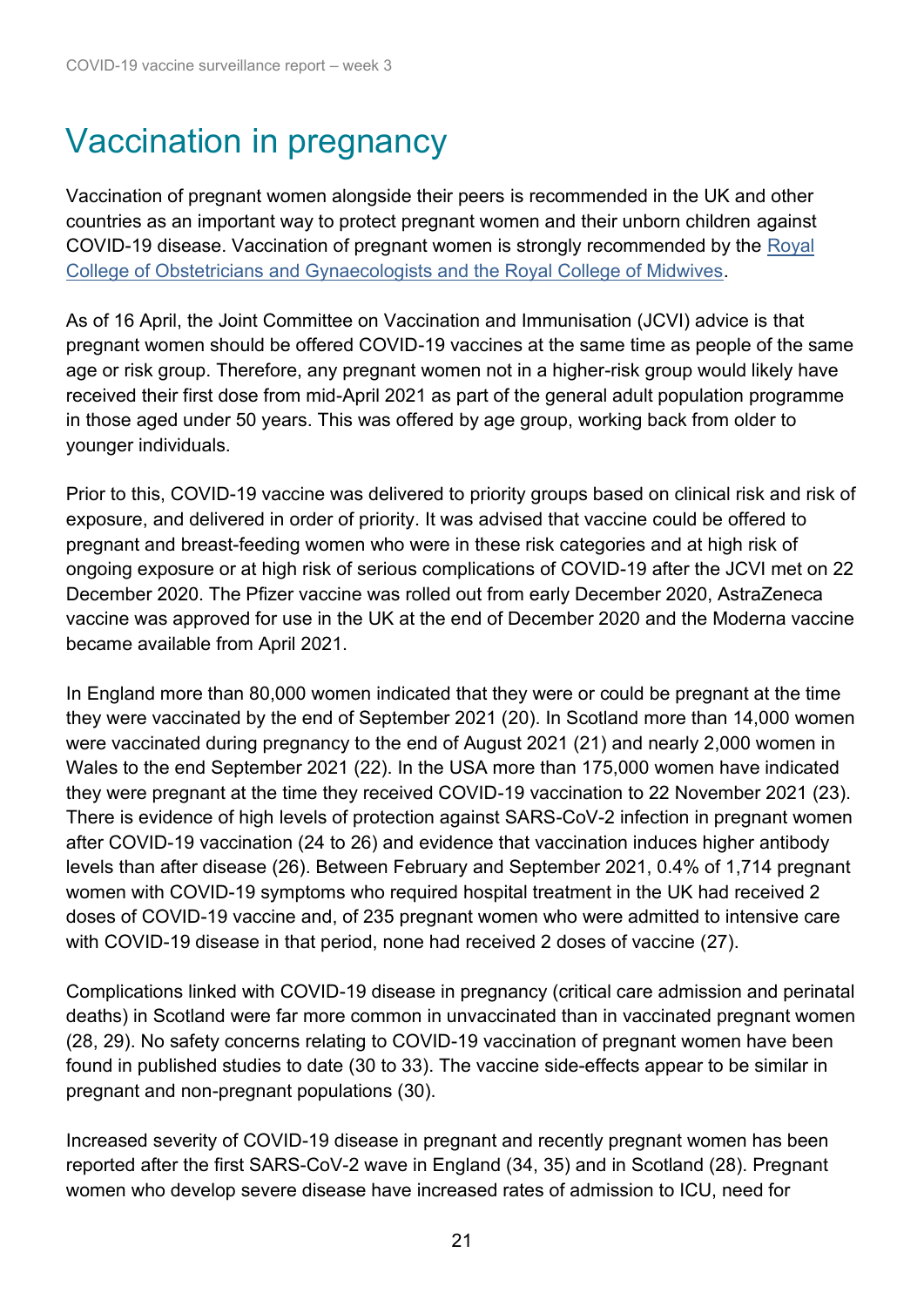invasive ventilation and pre-term delivery. Data from the US Centers for Disease Control and Prevention (CDC) found that pregnant women are around 3 times more likely to be admitted to ICU and nearly 3 times more likely to require invasive ventilation compared to non-pregnant women with COVID-19 disease and 25% more likely to die (36).

COVID-19 vaccines used in the UK programme do not contain live SARS-CoV-2 virus and therefore cannot infect a pregnant woman or her unborn child with the virus. Whilst, as is commonly the case in trials of medicinal products, pregnant women were excluded from the original COVID-19 vaccine trials, there is accumulating experience and evidence of the safe and effective use of mRNA vaccines (such as the Pfizer-BioNTech or Moderna) in pregnant women. This report provides first the early data on COVID-19 vaccination in pregnant women and provides preliminary findings.

### Vaccine coverage

COVID-19 vaccine coverage in women before they give birth has increased as more women have become eligible for vaccination. In May 2021, only 2.8% of women giving birth had received at least 1 dose of vaccine. This increased to 9.8% of women who gave birth in June, 16.0% in July and 22.2% in August 2021 (Table 5).

In the overall 8 month period between January and August 2021 a total of 355,299 women gave birth of whom 24,759 had received at least 1 dose of COVID-19 vaccine prior to delivery. For the 18,187 women where enough information was available to derive the trimester in which the vaccine was administered, 695 (3.8%) were immunised with their earliest vaccine dose in pregnancy in their first trimester, 4,487 (24.7%) were immunised in their second trimester and 13,005 (71.5%) were immunised in their third trimester.

Of all vaccinated women giving birth, 80.8% had received Pfizer vaccine, 11.1% had received AstraZeneca vaccine and 8.1% had received Moderna vaccine.

| <b>Month</b> | Women giving birth | <b>Vaccinated</b> | <b>Unvaccinated</b> | Unknown vaccine status |
|--------------|--------------------|-------------------|---------------------|------------------------|
| $Jan-21$     | 41,955             | $18(0.0\%)$       | 41,766 (99.5%)      | 171 (0.4%)             |
| Feb-21       | 40,105             | 84 (0.2%)         | 39,879 (99.4%)      | 142 (0.4%)             |
| Mar- $21$    | 44,657             | 292 (0.7%)        | 44,230 (99.0%)      | 135 (0.3%)             |
| Apr-21       | 43,363             | 495 (1.1%)        | 42,687 (98.4%)      | 181 (0.4%)             |
| $May-21$     | 44,831             | 1,255 (2.8%)      | 43,387 (96.8%)      | 189 (0.4%)             |
| $Jun-21$     | 44,822             | 4,383 (9.8%)      | 40,277 (89.9%)      | 162 (0.4%)             |
| $Jul-21$     | 48,409             | 7,746 (16.0%)     | 40,468 (83.6%)      | 195 (0.4%)             |
| Aug-21       | 47,157             | 10,486 (22.2%)    | 36,464 (77.3%)      | 207 (0.4%)             |

**Table 5. Overall vaccine coverage in women giving birth, by month of delivery**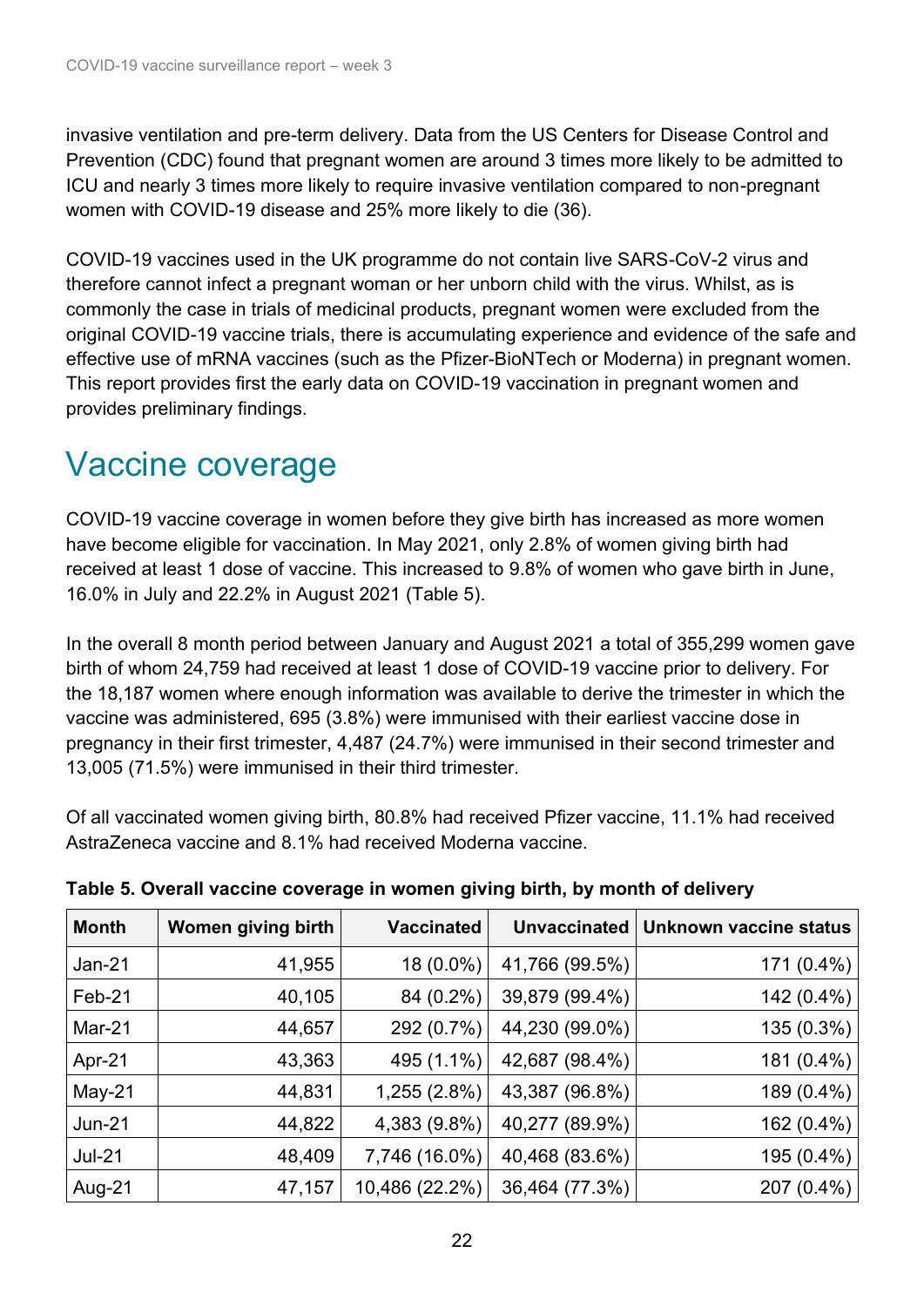| <b>Ethnicity</b>     | Women giving birth<br>in June to August | <b>Vaccinated</b> | <b>Unvaccinated</b> |
|----------------------|-----------------------------------------|-------------------|---------------------|
| Asian                | 17,248                                  | 2,320 (13.5%)     | 14,928 (86.5%)      |
| <b>Black</b>         | 6,736                                   | 370 (5.5%)        | 6,366 (94.5%)       |
| Other                | 5,579                                   | 865 (15.5%)       | 4,714 (84.5%)       |
| <b>Mixed</b>         | 3,311                                   | 463 (14.0%)       | 2,848 (86.0%)       |
| White                | 100,555                                 | 17,599 (17.5%)    | 82,956 (82.5%)      |
| Unknown <sup>1</sup> | 6,395                                   | 998 (15.6%)       | 5,397 (84.4%)       |

<span id="page-22-0"></span>

|  |  |  |  | Table 6. Vaccine coverage by ethnicity, for women giving birth June to August 2021 |
|--|--|--|--|------------------------------------------------------------------------------------|
|--|--|--|--|------------------------------------------------------------------------------------|

<sup>1</sup> 564 women of could not be matched with a NIMS record and their ethnicity and vaccine status are therefore unknown.

#### <span id="page-22-1"></span>**Table 7. Vaccine coverage by quintile of deprivation of the small area in which the woman lived, for women giving birth June to August 2021**

| <b>Quintile of</b><br>deprivation | Women giving birth<br>in June to August | <b>Vaccinated</b> | <b>Unvaccinated</b> |
|-----------------------------------|-----------------------------------------|-------------------|---------------------|
| 1 - most deprived                 | 35,263                                  | 2,751 (7.8%)      | 32,512 (92.2%)      |
| 2                                 | 30,448                                  | 3,964 (13.0%)     | 26,484 (87.0%)      |
| 3                                 | 27,146                                  | 4,847 (17.9%)     | 22,299 (82.1%)      |
| 4                                 | 24,462                                  | 5,189 (21.2%)     | 19,273 (78.8%)      |
| 5 - least deprived                | 21,751                                  | 5,770 (26.5%)     | 15,981 (73.5%)      |
| Unknown <sup>1</sup>              | 754                                     | 94 (12.5%)        | 660 (87.5%)         |

<sup>1</sup> 564 women of could not be matched with a NIMS record and their quintile of deprivation and vaccine status are therefore unknown.

| Age                       | Women giving birth<br>in June to August | <b>Vaccinated</b> | <b>Unvaccinated</b> |
|---------------------------|-----------------------------------------|-------------------|---------------------|
| Under 20                  | 2,463                                   | 71 (2.9%)         | 2,392 (97.1%)       |
| 20 to 24                  | 15,903                                  | 738 (4.6%)        | 15,165 (95.4%)      |
| 25 to 29                  | 35,417                                  | 2,915 (8.2%)      | 32,502 (91.8%)      |
| 30 to 34                  | 48,655                                  | 9,164 (18.8%)     | 39,491 (81.2%)      |
| 35 to 39                  | 29,719                                  | 7,709 (25.9%)     | 22,010 (74.1%)      |
| 40 to 44                  | 7,246                                   | 1,924 (26.6%)     | 5,322 (73.4%)       |
| 45 and above <sup>1</sup> | 420                                     | 93 (22.1%)        | 327 (77.9%)         |

#### **Table 8. Vaccine coverage by age of mother, for women giving birth June to August 2021**

<sup>1</sup> 564 women of could not be matched with a NIMS record and their age group and vaccine status are therefore unknown.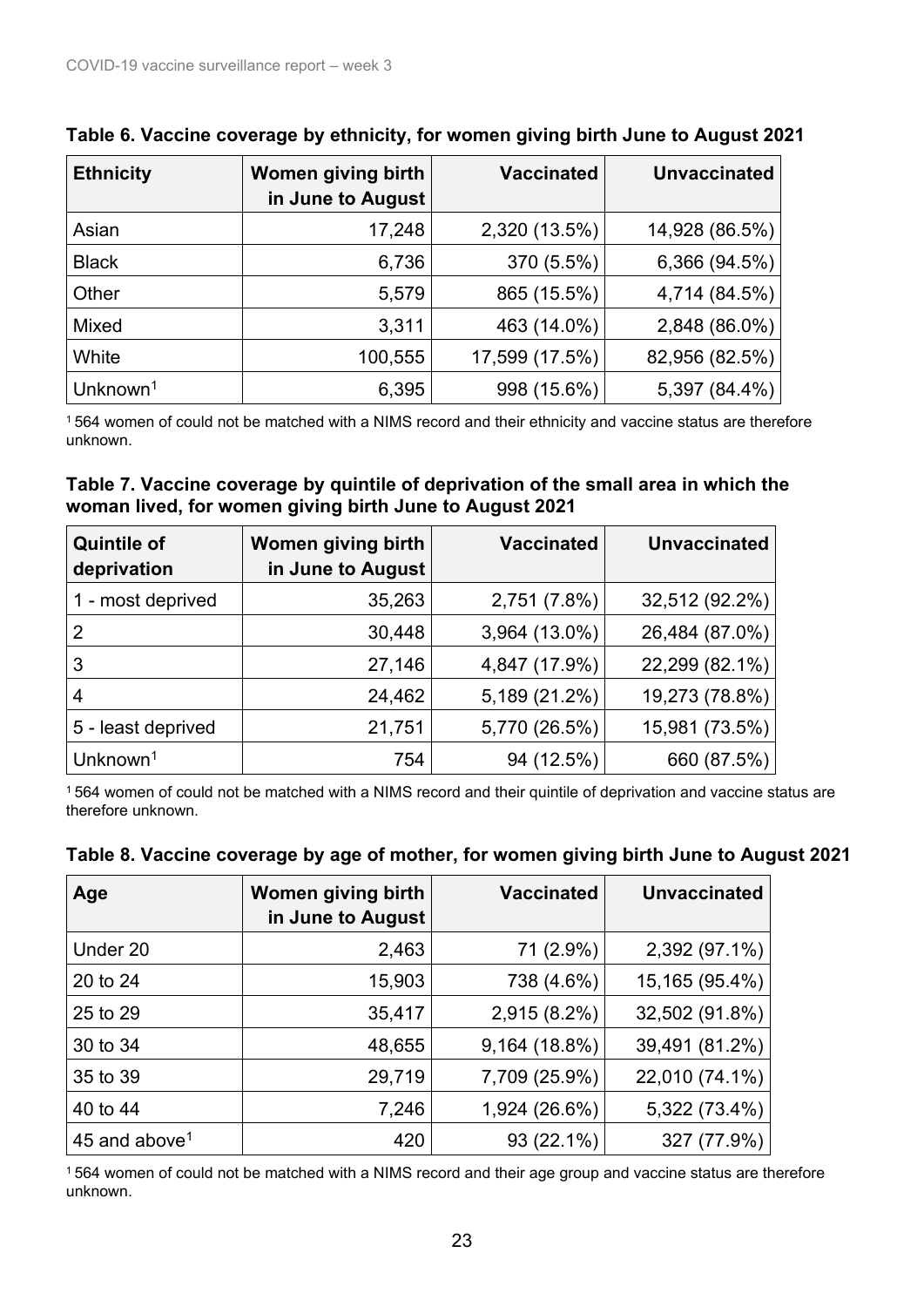Using the most recent 3-month period (during which time there were 22,615 vaccinated women giving birth, accounting for 91.3% of all vaccinated women giving birth since January) there were differences in vaccine coverage by both ethnicity [\(Table](#page-22-0) 6) and by quintile of deprivation [\(Table](#page-22-1) 7). Women of Black ethnicity and women living in the most deprived areas in England were least likely to have been vaccinated with at least 1 dose of COVID-19 vaccine before they gave birth. Coverage increased as levels of deprivation decreased (Table 7). Vaccine coverage increased with increasing age group to those aged 40 to 44 years in whom uptake was 26.6% (Table 8). Women who gave birth between January and August 2021 aged 45 years or older had vaccine coverage of 22.1% and were offered vaccine earlier than the younger age groups.

### **Methods**

Data on vaccination status are recorded in a central dataset called the National Immunisation Management Service (NIMS).<sup>1</sup> In addition, NHS Digital manages the Hospital Episode Statistics (HES) datasets, containing information about hospital activity in England.

Records of women giving birth ('delivery records') in the months since 1 January 2021 were identified in HES. De-duplication of delivery records resulted in a dataset of women who had given birth with 1 record per woman, identified by her NHS Number, and the latest 'delivery episode' associated with her. These were then linked back to women in the NIMS using the NHS Number, and each woman's vaccine status was established as either vaccinated or unvaccinated (plus a small number where vaccine status was unknown), using the NIMS vaccine records. The date the vaccine was administered had to be on an earlier date than the date the woman gave birth. The ethnicity, residence and age information used to generate Tables 6 to 8 was taken from the NIMS record.

In order to establish the trimester each woman first received the vaccine, the gestational age on the date at which she gave birth was required and was used to establish the start of her pregnancy. Women recorded as receiving their earliest dose of the vaccine within 97 days of the start of their pregnancy were counted as having received the vaccine in trimester 1; women recorded as receiving their earliest dose of the vaccine between 98 and 195 days of the start of their pregnancy were counted as having received the vaccine in trimester 2 and women receiving the vaccine over 195 days (but before the day of delivery) were counted as having received the vaccine in trimester 3.

The analysis within this section was carried out on 16 November 2021. The latest HES data available are for August 2021, and HES data since April 2021 is considered provisional.

<sup>1</sup> NIMS Data controllers are NHSEI and NHSD. The NIMS IT software is commissioned by NHSEI via South Central West CSU and is provided by the System C and Graphnet Care Alliance.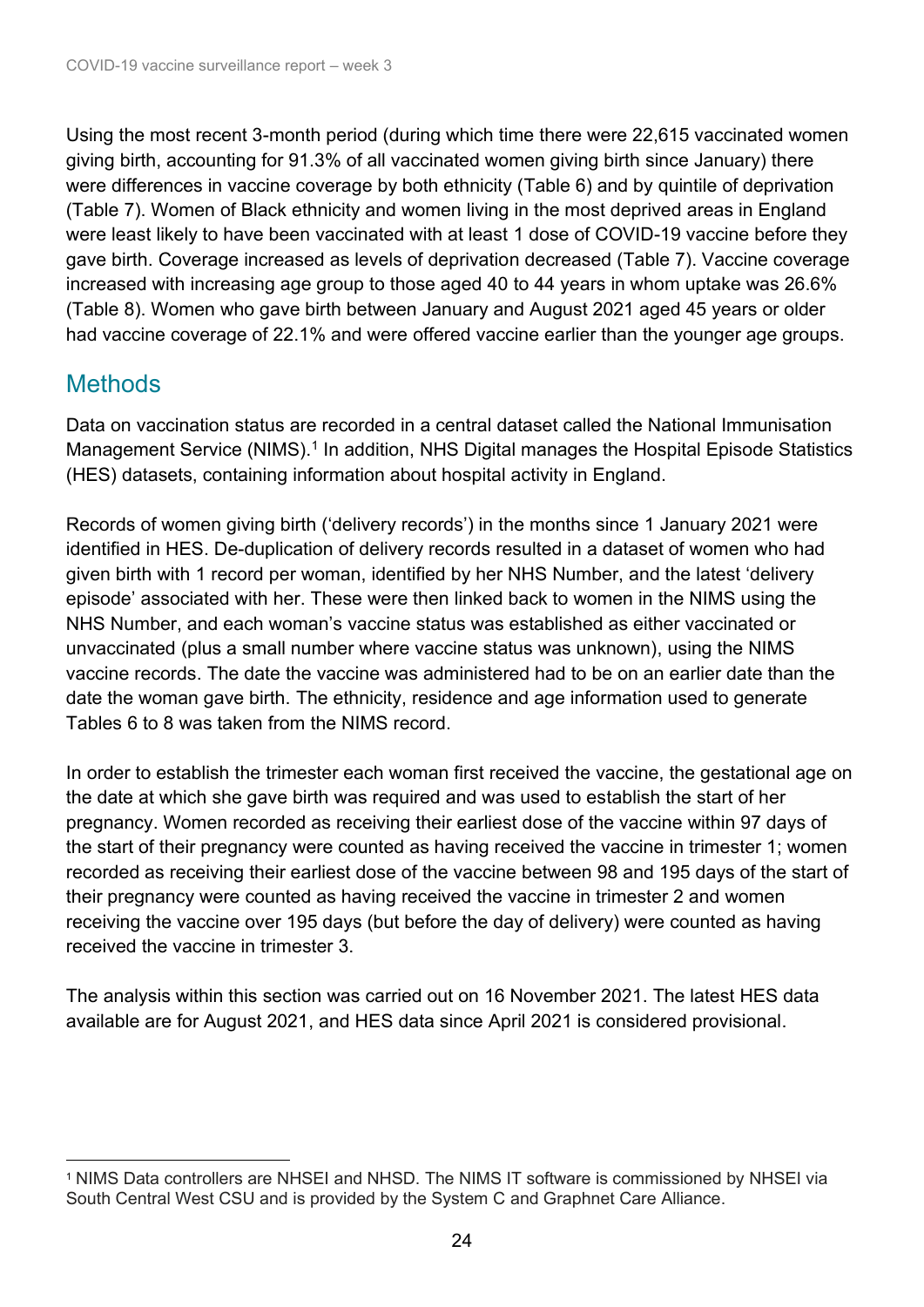## Pregnancy outcomes

The following figures present rates of women in England who gave birth to a stillborn baby (based on recorded diagnoses), the proportion of women giving birth to a baby with low birthweight (<2,500g) or a very low birthweight (<1,500g) and the proportion of women giving birth prematurely (<37 weeks gestation), very prematurely (<32 weeks gestation) and extremely prematurely (<28 weeks gestation). It assesses whether rates were different in women who received a COVID-19 vaccination in pregnancy compared with the unvaccinated and overall population but does not take other factors that might affect these outcomes into account, such as age and whether the woman was categorised as clinically extremely vulnerable (CEV). [More](https://www.gov.uk/government/collections/covid-19-vaccination-programme#surveillance)  [detailed statisical analyses are planned.](https://www.gov.uk/government/collections/covid-19-vaccination-programme#surveillance) These pregnancy outcomes are routinely reported as official statistics annually by ONS, however HES data was used to monitor outcomes more quickly than ONS data allow.

<span id="page-24-0"></span>

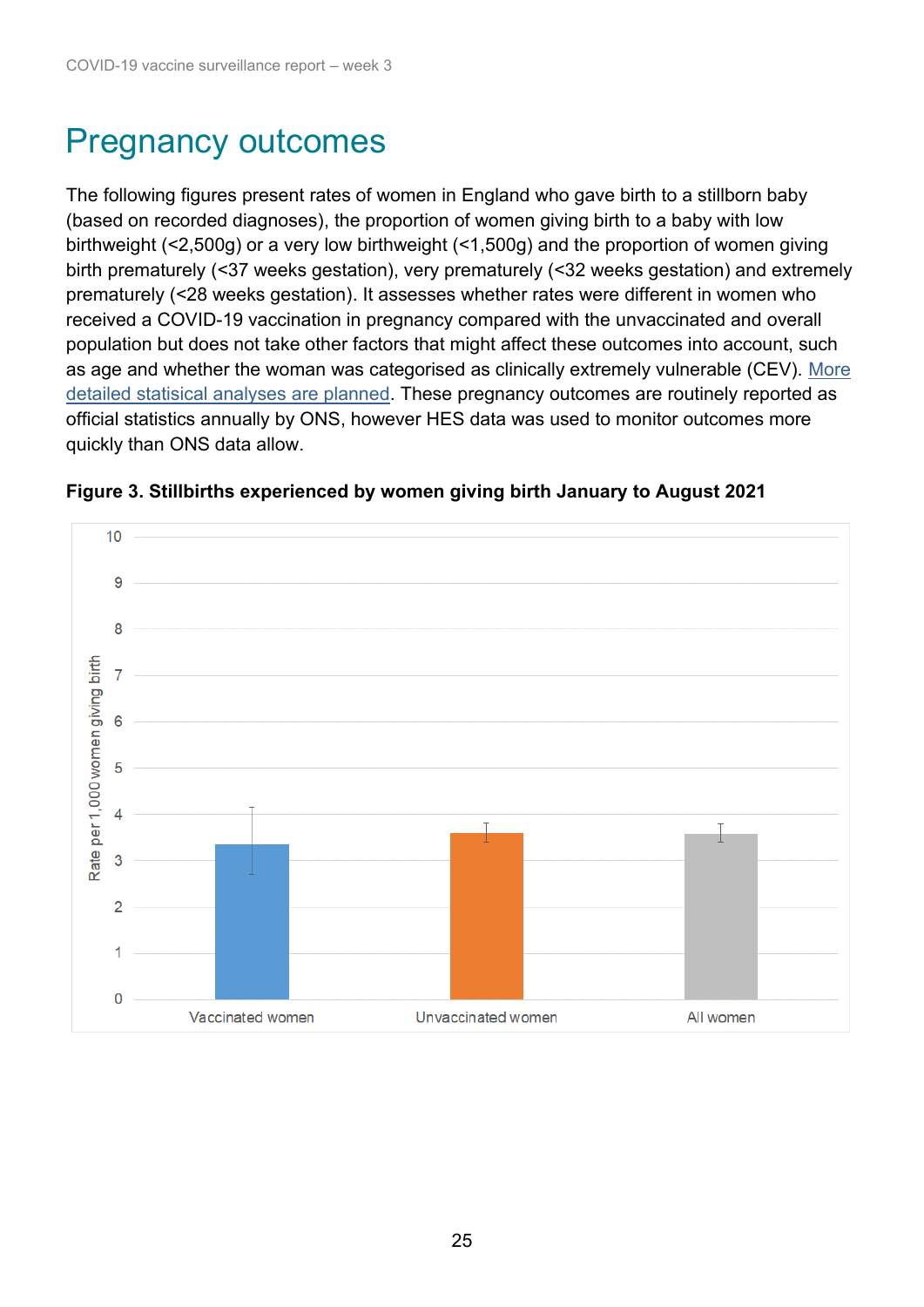



The stillbirth rate for vaccinated women who gave birth (3.35 per 1,000, 95%CI 2.71 to 4.15) was similar to the rate for unvaccinated women (3.60 per 1,000, 95%CI 3.40 to 3.81) giving birth between January and August 2021 (Figure 3). In the same period, the proportion of vaccinated women giving birth to babies with low birthweight (5.28%, 95%CI 5.01 to 5.57) was comparable to the proportion for unvaccinated women (5.36%, 95%CI 5.29 to 5.44) [\(Figure 4\)](#page-24-0). Similarly, 0.93% (95%CI 0.82 to 1.06) of vaccinated pregnant women and 0.80% (95%CI 0.77 to 0.83) of unvaccinated pregnant women had a very low birthweight baby.

The proportion of women with premature births was 6.51% (95%CI 6.21 to 6.82) in vaccinated women and 5.99% (95%CI 5.91 to 6.08) in unvaccinated women. The proportion of women with very premature births was 1.71% (95%CI 1.55 to 1.88) in vaccinated and 1.74% (95%CI 1.70 to 1.79) in unvaccinated women. The proportion of women with extremely premature births was 1.09% (95%CI 0.97 to 1.23) in vaccinated women and 1.21% (95%CI 1.17 to 1.25) in unvaccinated women.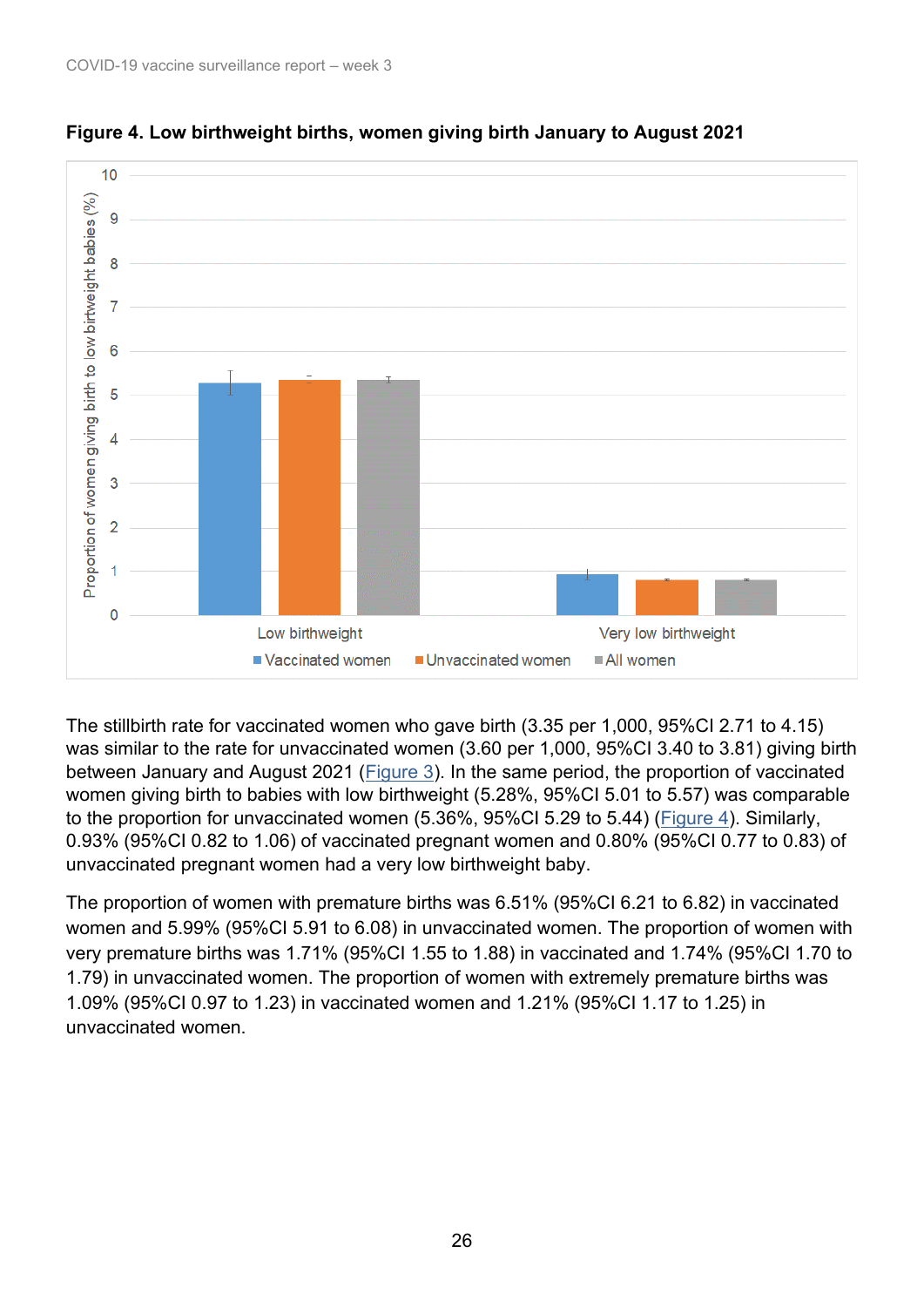

**Figure 5. Premature births in women giving birth January to August 2021**

The first women to be offered COVID-19 vaccine were those who were categorised as CEV and women of older age who are at increased risk of the 3 outcomes presented here (given the medical conditions that placed them in this category), together with healthcare professionals at higher risk of COVID-19 exposure. Women with underlying conditions that put them at very high risk of serious complications of COVID-19 and older pregnant women will therefore account for a relatively high proportion of early deliveries in vaccinated women. For example, whilst 26.7% of the women who gave birth were aged 35 years or older this age group accounted for 43.0% of all vaccinated women who gave birth. It is therefore very reassuring that vaccinated women had no increased risk of suffering a stillbirth or having low birthweight babies. Whilst the proportion of women with a premature birth was slightly higher in vaccinated women, this could be explained by differences in their age and underlying health risk. The proportion of very or extremely premature births, where the baby is at more risk, was similar in vaccinated and unvaccinated women.

#### **Methods**

For the analysis in this section, women aged under 50 years were identified in the NIMS dataset and their vaccine status was established as either vaccinated or unvaccinated, using the NIMS vaccine records. These records were then linked, where the woman had given birth, to the deduplicated delivery records from the HES dataset by NHS number. The date the vaccine was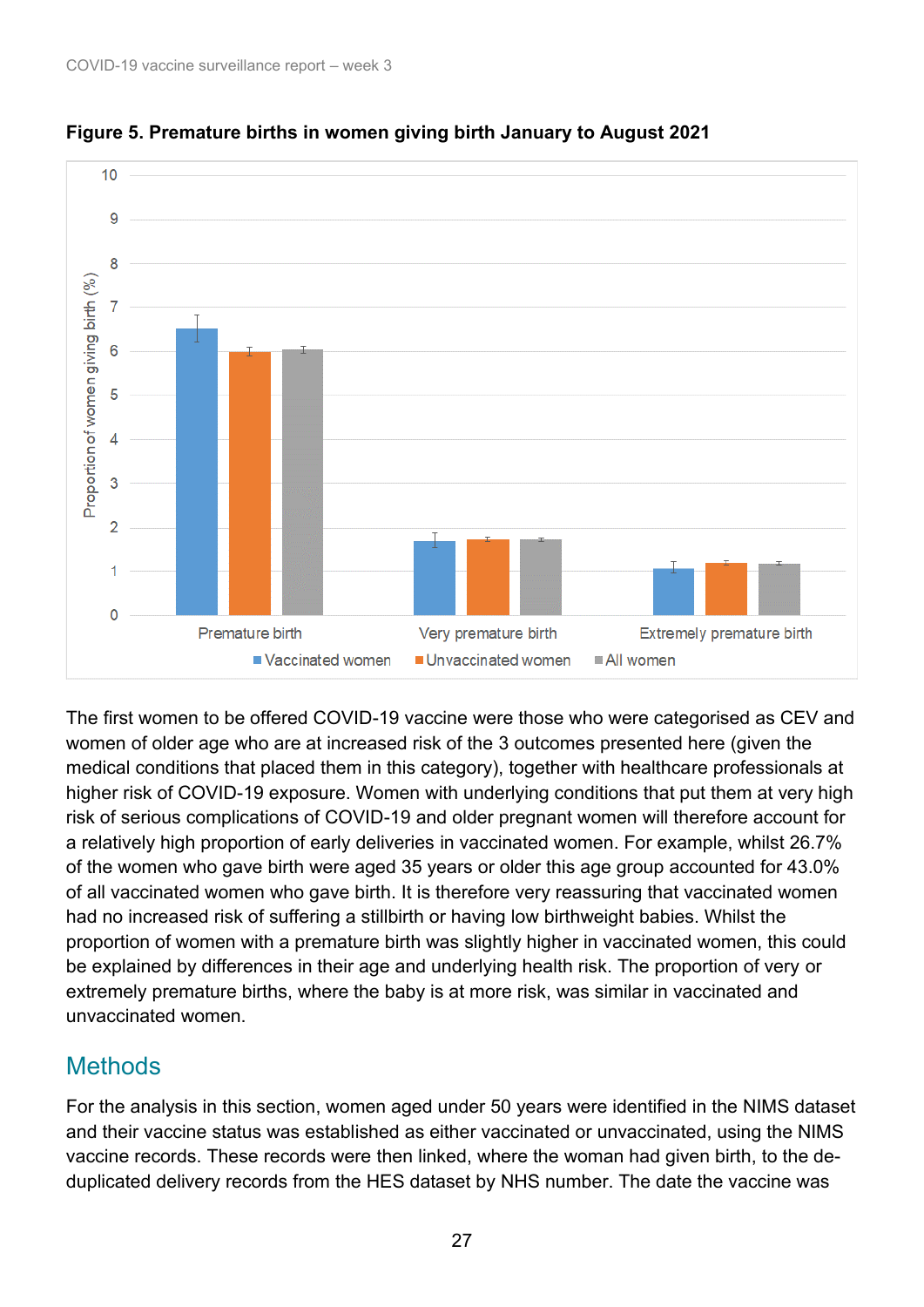administered had to be on an earlier date than the date the woman gave birth. The analysis within this section was carried out on 16 November 2021. The latest HES data available are for August 2021, and HES data since April 2021 is considered provisional.

Stillbirths were identified as records where any 1 or more of the first 12 diagnoses was the following: Z37.1: Single stillbirth; Z37.3 Twins, 1 liveborn and 1 stillborn; Z37.4 Twins, both stillborn; Z37.6: Other multiple births, some liveborn; Z37.7: Other multiple births, all stillborn. Low birthweight and very low birthweight deliveries were identified as records where any of the first 4 babies born had a known birthweight between 500g and 2499g (1499g or lower for very low birthweight).

Premature deliveries were identified as records where the gestational length was less than 37 weeks (less than 32 weeks for very premature, and less than 28 weeks for extremely premature).

Low birthweight is by convention presented as a percentage of all deliveries with known birthweights, and prematurity usually presented as a percentage of all deliveries with known gestational length. However here they are presented as percentages of all deliveries, to reduce the chance of significant findings arising from a change in the overall success of recording these fields during the pandemic. Figures will therefore differ from official statistics and should be considered for surveillance purposes only.

Confidence intervals were calculated using the Wilson Score method (37). A confidence interval is a range of values that is used to quantify the imprecision in the estimate of a particular indicator. Specifically it quantifies the imprecision that results from random variation in the measurement of the indicator. A wider confidence interval shows that the indicator value presented is likely to be a less precise estimate of the true underlying value.

## Main findings

COVID-19 vaccination is the safest and most effective way for women to protect themselves and their babies against severe COVID-19 disease.

COVID-19 vaccine coverage in pregnant women at delivery has increased as more women have become eligible for vaccination reaching 22.2% for women who gave birth in August 2021. This coverage is in line with the 25% of women in [Scotland](https://publichealthscotland.scot/publications/covid-19-statistical-report/covid-19-statistical-report-6-october-2021/) and 18.4% in [Wales](https://www2.nphs.wales.nhs.uk/CommunitySurveillanceDocs.nsf/3dc04669c9e1eaa880257062003b246b/e61c928e715ece3180258680003449c3/$FILE/Wales%20COVID-19%20vaccination%20enhanced%20surveillance%20-%20equality%20report.pdf) delivering in August 2021 who had received any dose and their first dose of COVID-19 vaccine respectively prior to delivery.

Coverage increased with decreasing levels of deprivation. Women of Black ethnicity had the lowest vaccine coverage.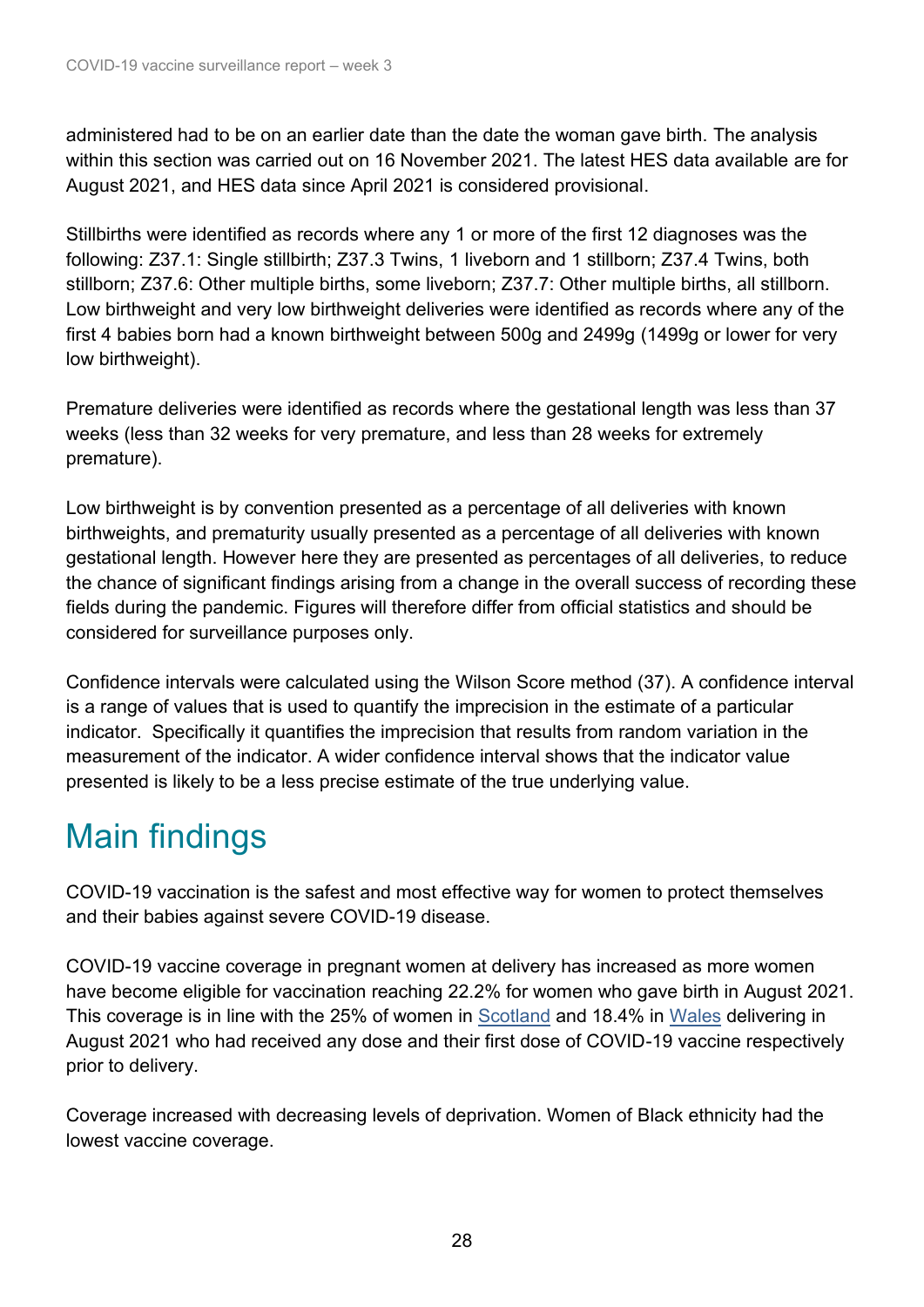Coverage increased with increasing age group to 40 to 44 years. This reflects the roll out of the vaccine by age group and the longer availability of vaccination in older pregnant women.

Women who had received COVID-19 vaccine and delivered between January and August 2021 were more likely to be in older age groups and to be in clinically extremely vulnerable risk groups as these women were offered COVID-19 vaccination earlier than younger women and those who were not in clinical risk categories.

It is reassuring, therefore, that vaccinated and unvaccinated women had a similar risk of stillbirth between January and August 2021. Vaccinated and unvaccinated women who gave birth in this period also had similar proportions of low and very low birthweight babies.

Whilst the proportion of premature births was slightly higher in vaccinated women, this could be explained by differences in their age and underlying health risk (as CEV women were prioritised in the earlier months of the roll-out). The proportions of very or extremely premature births, where the baby is at more risk, were similar in vaccinated and unvaccinated women.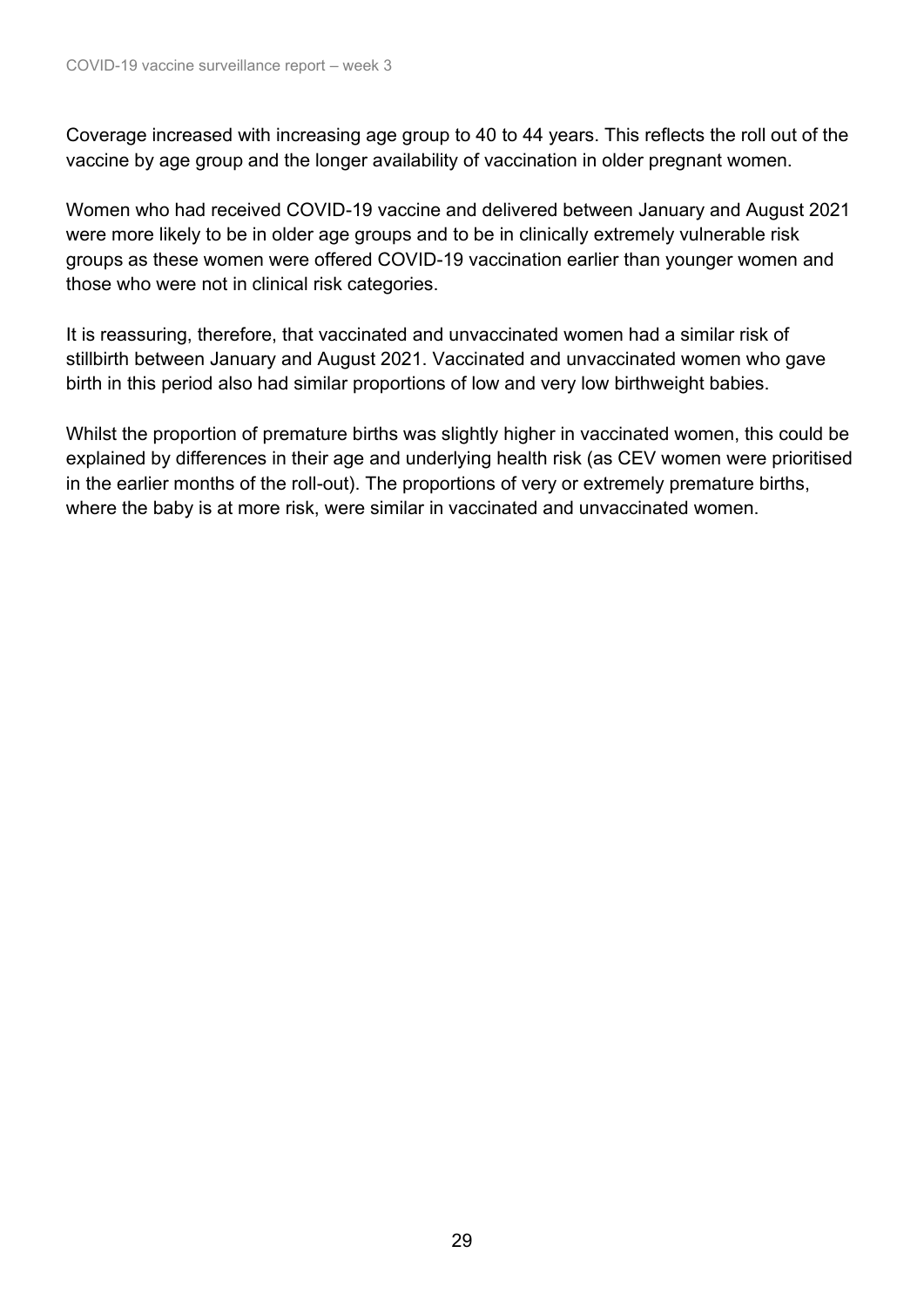### <span id="page-29-0"></span>Vaccination status in cases, deaths and hospitalisations

Vaccination status of COVID-19 cases, deaths and hospitalisations by week of specimen date over the past 4 weeks up to week 2 (up to 16 January 2022) are shown in tables 9 to 11.

These data are published to help understand the implications of the pandemic to the NHS, for example understanding workloads in hospitals, and to help understand where to prioritise vaccination delivery. **These raw data should not be used to estimate vaccine effectiveness.** We have published a [blog](https://ukhsa.blog.gov.uk/2021/11/02/transparency-and-data-ukhsas-vaccines-report/) post to accompany this section of the vaccine surveillance report.

### **Methods**

COVID-19 cases and deaths identified through routine collection from the Second Generation Surveillance System (SGSS) and from UKHSA EpiCell's deaths data, as described [in the](https://assets.publishing.service.gov.uk/government/uploads/system/uploads/attachment_data/file/882565/Technical_Summary_PHE_Data_Series_COVID-19_Deaths_20200429.pdf)  [technical summary,](https://assets.publishing.service.gov.uk/government/uploads/system/uploads/attachment_data/file/882565/Technical_Summary_PHE_Data_Series_COVID-19_Deaths_20200429.pdf) were linked to the National Immunisation Management System (NIMS) to derive vaccination status, using an individual's NHS number as the unique identifier.

Attendance to emergency care at NHS trusts was derived from the Emergency Care DataSet (ECDS) managed by NHS Digital. The same data source was used to identify COVID-19 cases where the attendance to emergency care resulted in admission to an NHS trust.

ECDS is updated weekly, and cases are linked to these data twice weekly. Data from ECDS are subject to reporting delays as, although NHS trusts may update data daily, the mandatory deadline for submission is by the 21st of every month. This means that for weeks immediately following the 21st of a month, numbers may be artificially low and are likely to be higher in later versions of the report.

Data from ECDS also only report on cases who have been presented to emergency care and had a related overnight patient admission and do not show those who are currently in hospital with COVID-19. As such, it is not appropriate for use for surveillance of those currently hospitalised with COVID-19. In addition, these data will not show cases who were directly admitted as inpatients without presenting to emergency care.

The outcome of overnight inpatient admission following presentation to emergency care, was limited to those occurring within 28 days of the earliest specimen date for a COVID-19 case. Deaths include those who died (a) within 28 days of the earliest specimen date or (b) within 60 days of the first specimen date or more than 60 days after the first specimen date with COVID-19 mentioned on the death certificate.

The rate of COVID-19 cases, hospitalisation, and deaths in fully vaccinated and unvaccinated groups was calculated using vaccine coverage data for each age group extracted at the midpoint of the reporting period from the National Immunisation Management Service.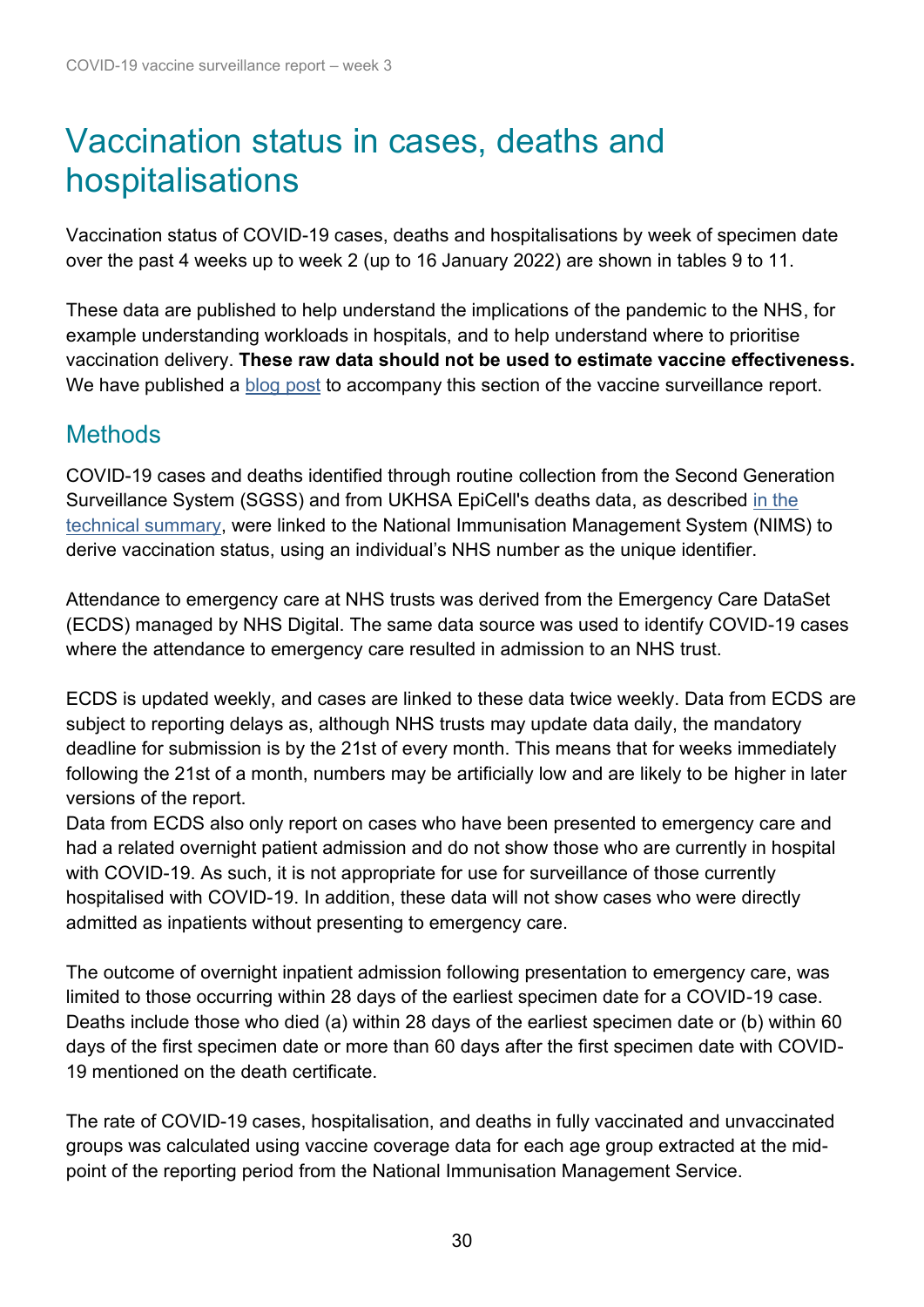### **Results**

The rate of a positive COVID-19 test varies by age and vaccination status. The rate of a positive COVID-19 test is substantially lower in vaccinated individuals compared to unvaccinated individuals up to the age of 29. In individuals aged greater than 30, the rate of a positive COVID-19 test is higher in vaccinated individuals compared to unvaccinated (Table 12). This is likely to be due to a variety of reasons, including differences in the population of vaccinated and unvaccinated people as well as differences in testing patterns.

The rate of hospitalisation within 28 days of a positive COVID-19 test increases with age, and is substantially greater in unvaccinated individuals compared to vaccinated individuals.

The rate of death within 28 days or within 60 days of a positive COVID-19 test increases with age, and again is substantially greater in unvaccinated individuals compared to fully vaccinated individuals.

#### Interpretation of data

These data should be considered in the context of the vaccination status of the population groups shown in the rest of this report. In the context of very high vaccine coverage in the population, even with a highly effective vaccine, it is expected that a large proportion of cases, hospitalisations and deaths would occur in vaccinated individuals, simply because a larger proportion of the population are vaccinated than unvaccinated and no vaccine is 100% effective. This is especially true because vaccination has been prioritised in individuals who are more susceptible or more at risk of severe disease. Individuals in risk groups may also be more at risk of hospitalisation or death due to non-COVID-19 causes, and thus may be hospitalised or die **with** COVID-19 rather than **from** COVID-19.

The vaccination status of cases, inpatients and deaths should not be used to assess vaccine effectiveness because of differences in risk, behaviour and testing in the vaccinated and unvaccinated populations. The case rates in the vaccinated and unvaccinated populations are crude rates that do not take into account underlying statistical biases in the data. There are likely to be systematic differences between vaccinated and unvaccinated populations, for example:

- testing behaviour is likely to be different between people with different vaccination status, resulting in differences in the chances of being identified as a case
- many of those who were at the head of the queue for vaccination are those at higher risk from COVID-19 due to their age, their occupation, their family circumstances or because of underlying health issues
- people who are fully vaccinated and people who are unvaccinated may behave differently, particularly with regard to social interactions and therefore may have differing levels of exposure to COVID-19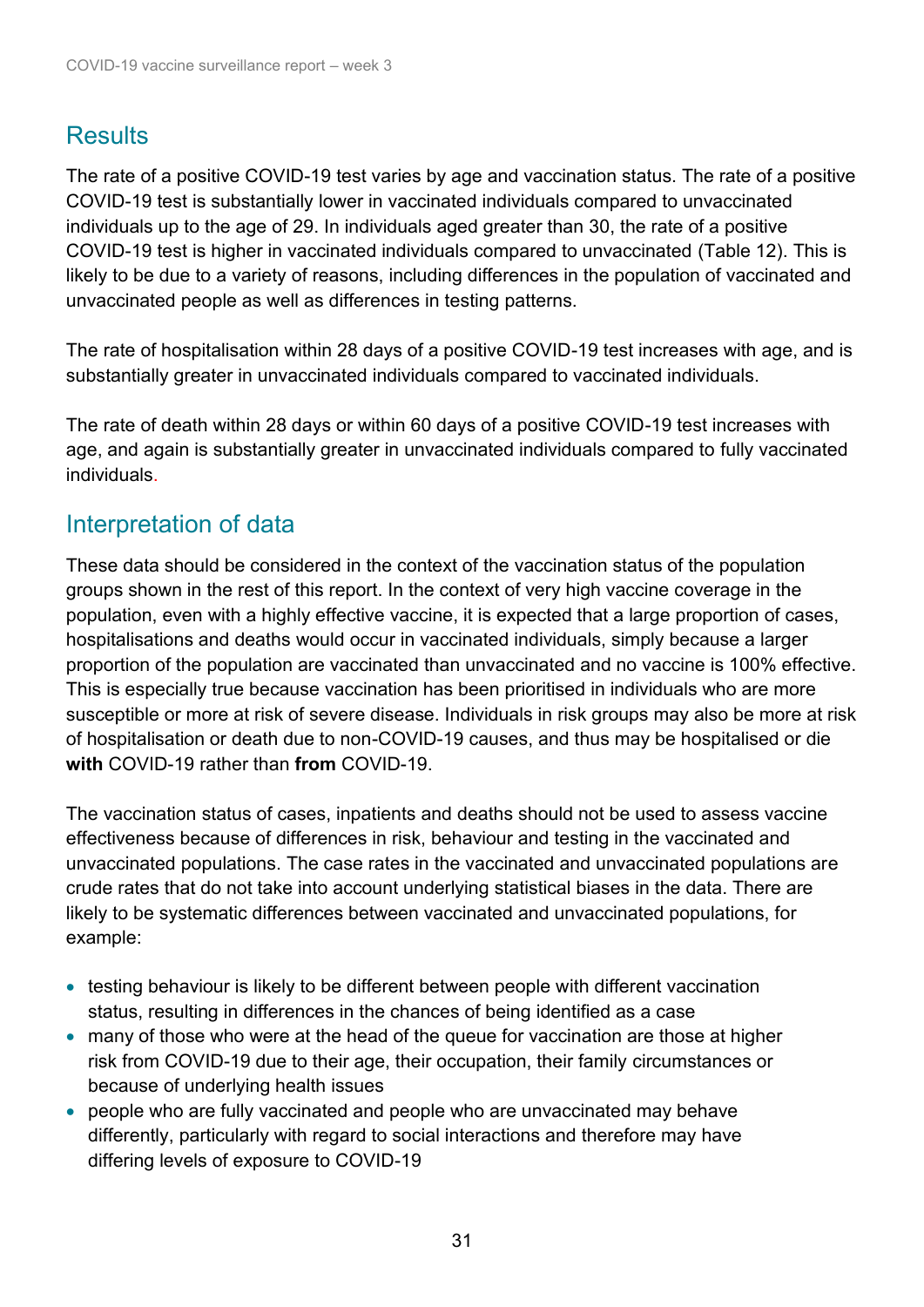• people who have never been vaccinated are more likely to have caught COVID-19 in the weeks or months before the period of the cases covered in the report. This gives them some natural immunity to the virus which may have contributed to a lower case rate in the past few weeks

These biases become more evident as more people are vaccinated and the differences between the vaccinated and unvaccinated population become systematically different in ways that are not accounted for without undertaken formal analysis of vaccine effectiveness. Vaccine effectiveness has been formally estimated from a number of different sources and is described on pages 4 to 12 in this report.

#### **Denominator**

The potential sources of denominator data are either the National Immunisation Management Service (NIMS) or the Office for National Statistics (ONS) mid-year population estimates. Each source has its strengths and limitations which have been described in detail on the [NHS website](https://www.england.nhs.uk/statistics/statistical-work-areas/covid-19-vaccinations/) and [GOV.Wales.](https://digitalanddata.blog.gov.wales/2021/09/22/chief-statisticians-update-what-share-of-people-have-been-vaccinated-in-wales/)

NIMS may over-estimate denominators in some age groups, for example because people are registered with the NHS but may have moved abroad. However, as it is a dynamic register, such patients, once identified by the NHS, are able to be removed from the denominator. On the other hand, ONS data uses population estimates based on the 2011 census and other sources of data. When using ONS, vaccine coverage exceeds 100% of the population in some age groups, which would in turn lead to a negative denominator when calculating the size of the unvaccinated population.

UKHSA uses NIMS throughout its COVID-19 surveillance reports including in the calculation rates of COVID-19 infection, hospitalisation and deaths by vaccination status because it is a dynamic database of named individuals, where the numerator and the denominator come from the same source and there is a record of each individual's vaccination status. Additionally, NIMS contains key sociodemographic variables for those who are targeted and then receive the vaccine, providing a rich and consistently coded data source for evaluation of the vaccine programme. Large scale efforts to contact people in the register will result in the identification of people who may be overcounted, thus affording opportunities to improve accuracy in a dynamic fashion that feeds immediately into vaccine uptake statistics and informs local vaccination efforts.

#### Sources of further information

UKHSA has published a blog post [to accompany this section of the report.](https://ukhsa.blog.gov.uk/2021/11/02/transparency-and-data-ukhsas-vaccines-report/)

The Office of the Statistics Regulator [has published a blog](https://osr.statisticsauthority.gov.uk/communicating-data-is-more-than-just-presenting-the-numbers/) post.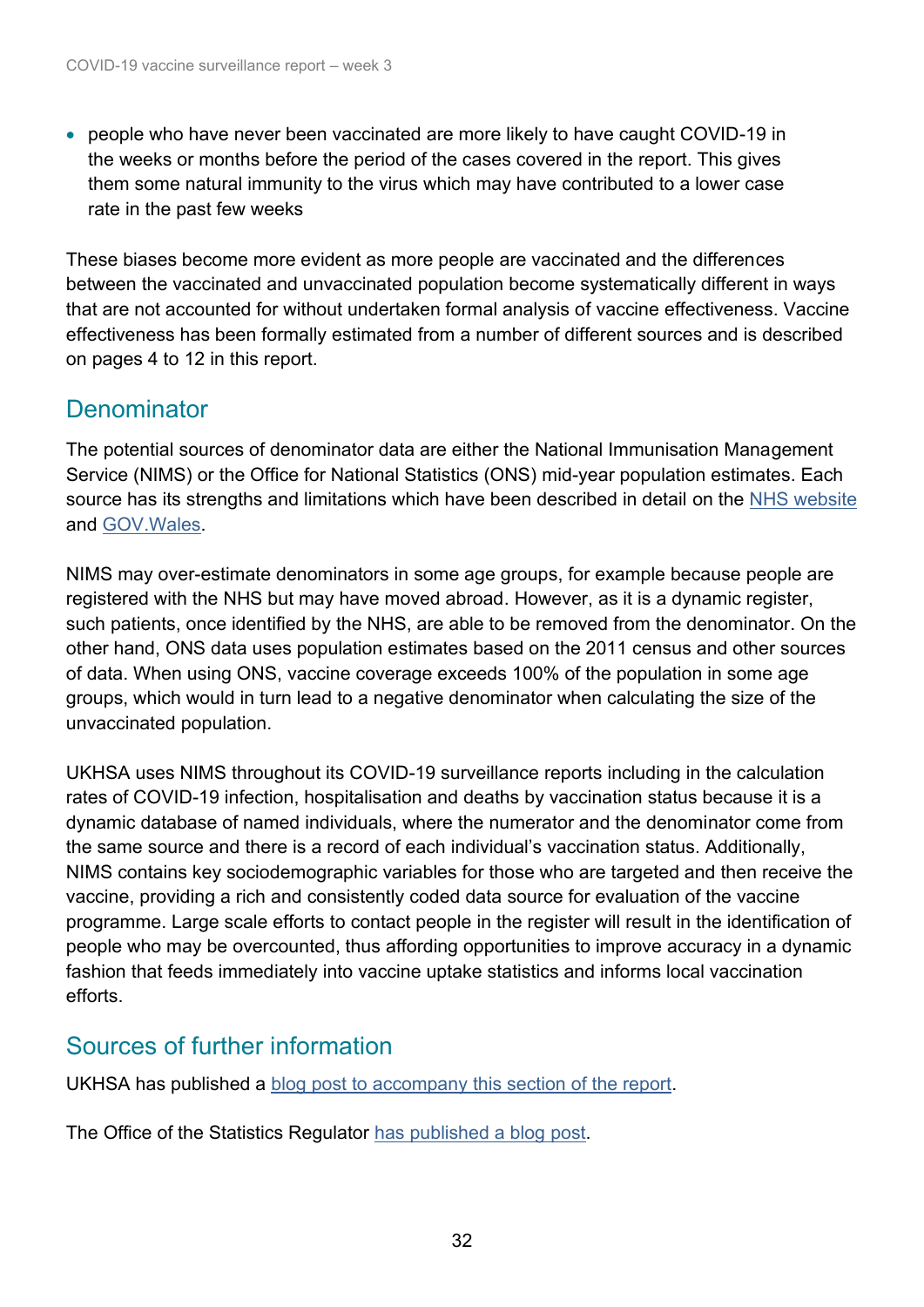UKHSA has published a significant amount of [research into vaccine effectiveness](https://www.gov.uk/government/publications/phe-monitoring-of-the-effectiveness-of-covid-19-vaccination) which is summarised on pages 4 to 12 of this report.

The Office for National Statistics has published research into the risk of testing positive for [COVID-19 by vaccination status,](https://www.ons.gov.uk/peoplepopulationandcommunity/healthandsocialcare/conditionsanddiseases/articles/coronaviruscovid19infectionsurveytechnicalarticleimpactofvaccinationontestingpositiveintheuk/october2021) impact of Delta on viral burden and vaccine effectiveness (4), and the [risk of death by vaccination status.](https://www.ons.gov.uk/peoplepopulationandcommunity/birthsdeathsandmarriages/deaths/articles/deathsinvolvingcovid19byvaccinationstatusengland/deathsoccurringbetween2januaryand2july2021)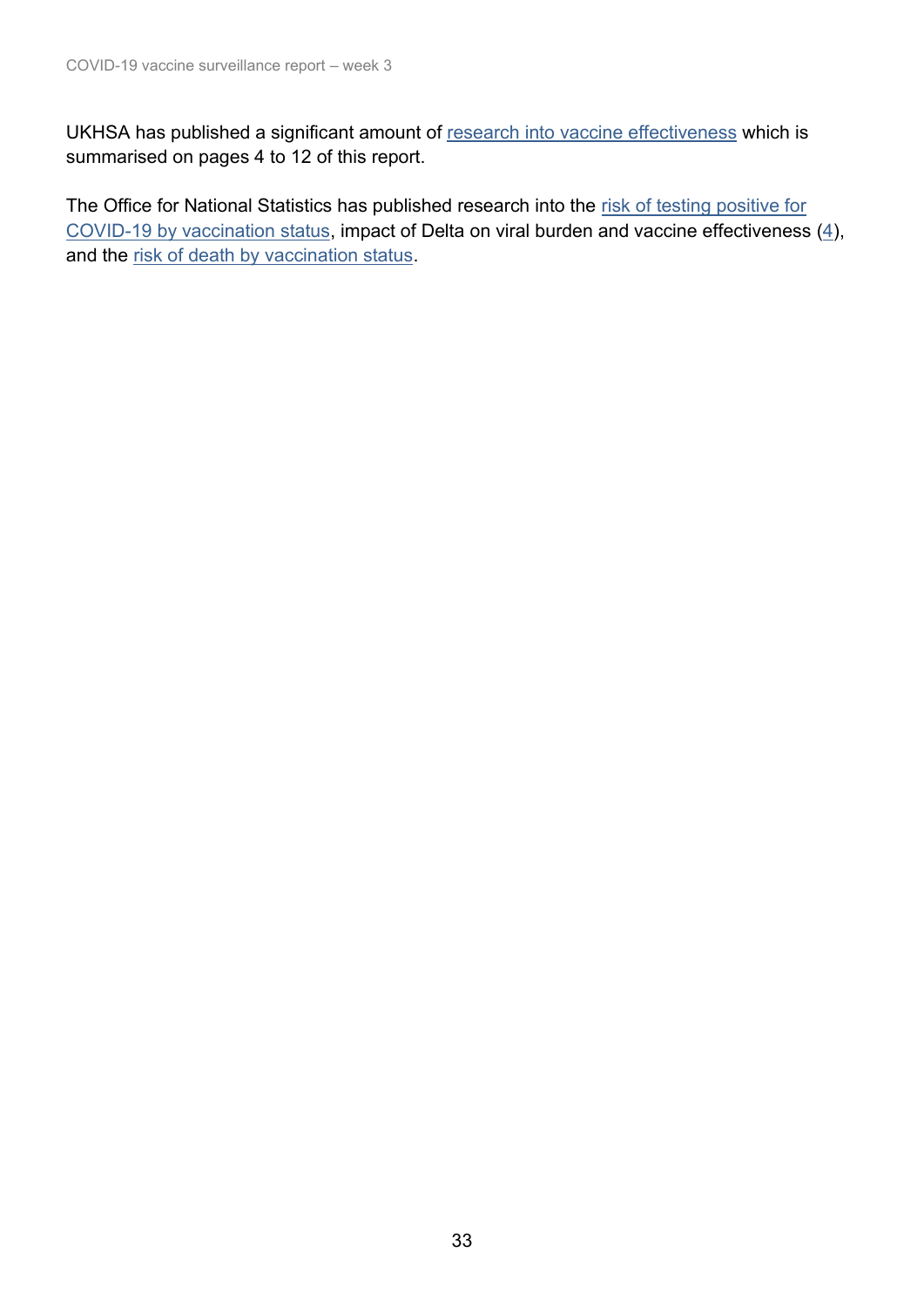#### **Table 9. COVID-19 cases by vaccination status between week 51 2021 and week 2 2022**

Please note that corresponding rates by vaccination status can be found in Table 12.

| <b>Cases</b><br>reported by<br>specimen date<br>between week<br>51 2021 (w/e<br>26/12/21) and | <b>Total</b>                                                                                                                            | Unlinked* | <b>Not vaccinated</b> | <b>Received one</b><br>dose (1 to 20<br>days before<br>specimen date) | <b>Received one</b><br>dose, $\geq$ 21 days<br>before<br>specimen date | <b>Second dose</b><br>$≥14$ days<br>before<br>specimen date <sup>1</sup> | Third dose ≥14<br>days before<br>specimen<br>date <sup>1</sup> |  |
|-----------------------------------------------------------------------------------------------|-----------------------------------------------------------------------------------------------------------------------------------------|-----------|-----------------------|-----------------------------------------------------------------------|------------------------------------------------------------------------|--------------------------------------------------------------------------|----------------------------------------------------------------|--|
| week 02 2022<br>(w/e 16/01/22)                                                                | [These data should be interpreted with caution. See information below in footnote about the correct interpretation of<br>these figures] |           |                       |                                                                       |                                                                        |                                                                          |                                                                |  |
| Under 18                                                                                      | 577,838                                                                                                                                 | 42,201    | 411,803               | 7,474                                                                 | 97,895                                                                 | 17,547                                                                   | 918                                                            |  |
| 18 to 29                                                                                      | 720,058                                                                                                                                 | 61,848    | 120,020               | 6,958                                                                 | 42,725                                                                 | 400,099                                                                  | 88,408                                                         |  |
| 30 to 39                                                                                      | 621,622                                                                                                                                 | 47,118    | 89,739                | 3,719                                                                 | 24,655                                                                 | 325,721                                                                  | 130,670                                                        |  |
| 40 to 49                                                                                      | 477,098                                                                                                                                 | 30,858    | 42,447                | 1,472                                                                 | 11,338                                                                 | 215,969                                                                  | 175,014                                                        |  |
| 50 to 59                                                                                      | 401,156                                                                                                                                 | 23,555    | 21,347                | 698                                                                   | 5,457                                                                  | 110,456                                                                  | 239,643                                                        |  |
| 60 to 69                                                                                      | 215,078                                                                                                                                 | 13,026    | 7,989                 | 369                                                                   | 1,998                                                                  | 29,724                                                                   | 161,972                                                        |  |
| 70 to 79                                                                                      | 110,293                                                                                                                                 | 6,789     | 2,723                 | 149                                                                   | 726                                                                    | 6,822                                                                    | 93,084                                                         |  |
| 80 or over                                                                                    | 60,423                                                                                                                                  | 5,483     | 1,683                 | 60                                                                    | 636                                                                    | 6,437                                                                    | 46,124                                                         |  |

\* Individuals whose NHS numbers were unavailable to link to the NIMS.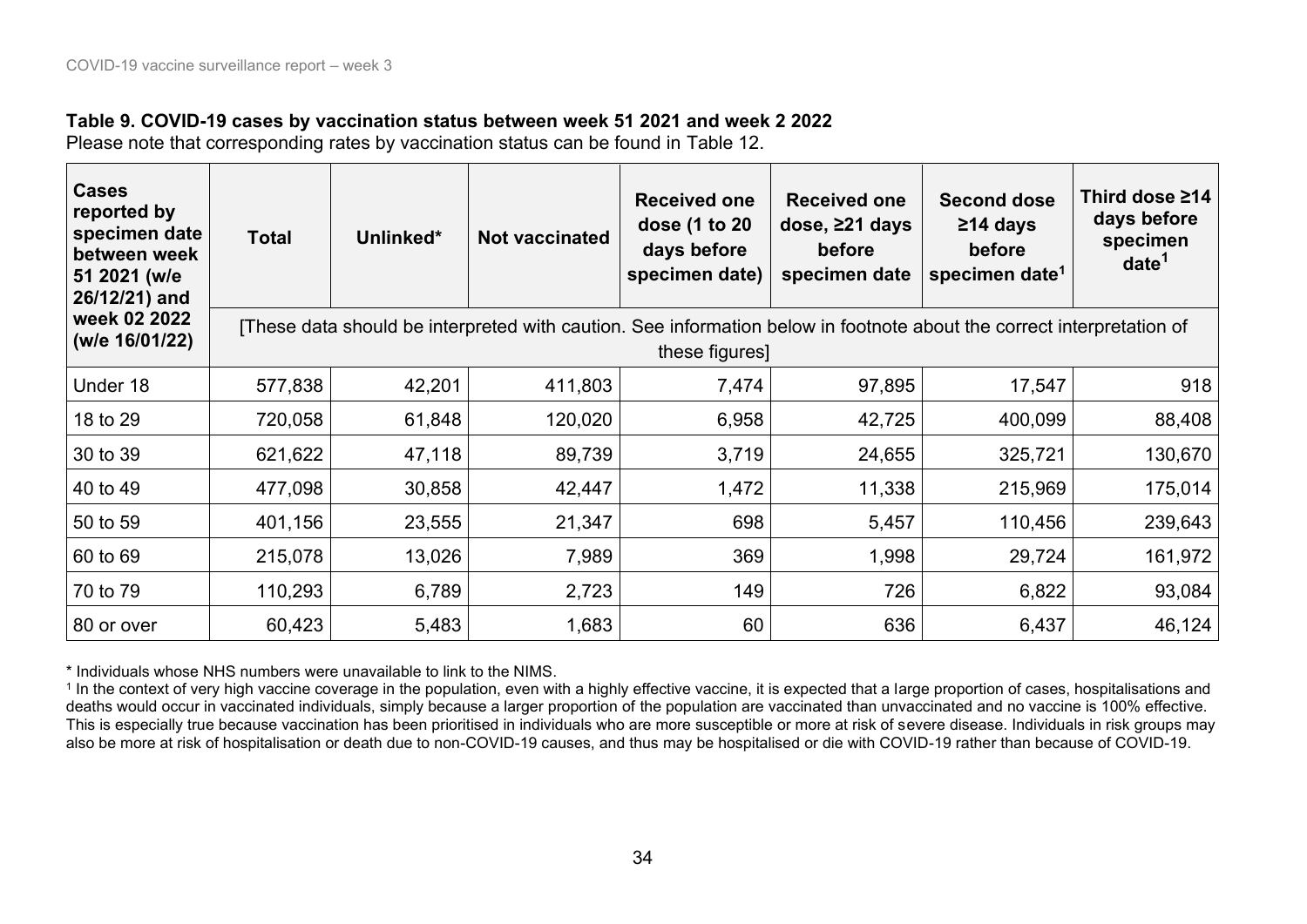#### **Table 10. COVID-19 cases presenting to emergency care (within 28 days of a positive specimen) resulting in an overnight inpatient admission by vaccination status between week 51 2021 and week 2 2022**

Please note that corresponding rates by vaccination status can be found in Table 12.

| <b>Cases presenting to</b><br>emergency care (within 28<br>days of a positive test)<br>resulting in overnight<br>inpatient admission, by<br>specimen date between                                            | <b>Total</b> | Unlinked* | <b>Not</b><br>vaccinated | <b>Received one</b><br>dose (1 to 20<br>days before<br>specimen<br>date) | <b>Received one</b><br>dose, $\geq$ 21<br>days before<br>specimen<br>date | <b>Second dose</b><br>$≥14$ days<br>before<br>specimen<br>date <sup>1</sup> | <b>Third dose</b><br>$≥14$ days<br>before<br>specimen<br>date <sup>1</sup> |
|--------------------------------------------------------------------------------------------------------------------------------------------------------------------------------------------------------------|--------------|-----------|--------------------------|--------------------------------------------------------------------------|---------------------------------------------------------------------------|-----------------------------------------------------------------------------|----------------------------------------------------------------------------|
| week 51 2021 (w/e<br>[These data should be interpreted with caution. See information below in footnote about the correct<br>26/12/21) and week 02<br>interpretation of these figures]<br>2022 (w/e 16/01/22) |              |           |                          |                                                                          |                                                                           |                                                                             |                                                                            |
| Under 18                                                                                                                                                                                                     | 1,509        | 76        | 1,307                    | 11                                                                       | 100                                                                       | 11                                                                          | 4                                                                          |
| 18 to 29                                                                                                                                                                                                     | 1,409        | 39        | 529                      | 12                                                                       | 130                                                                       | 589                                                                         | 110                                                                        |
| 30 to 39                                                                                                                                                                                                     | 1,428        | 35        | 569                      | 10 <sup>°</sup>                                                          | 89                                                                        | 548                                                                         | 177                                                                        |
| 40 to 49                                                                                                                                                                                                     | 1,355        | 17        | 467                      | 11                                                                       | 78                                                                        | 541                                                                         | 241                                                                        |
| 50 to 59                                                                                                                                                                                                     | 1,695        | 21        | 527                      | $\overline{7}$                                                           | 83                                                                        | 567                                                                         | 490                                                                        |
| 60 to 69                                                                                                                                                                                                     | 1,770        | 11        | 494                      | 18                                                                       | 68                                                                        | 504                                                                         | 675                                                                        |
| 70 to 79                                                                                                                                                                                                     | 2,369        | 5         | 434                      | $\overline{7}$                                                           | 75                                                                        | 542                                                                         | 1,306                                                                      |
| 80 or over                                                                                                                                                                                                   | 3,477        | 5         | 425                      | 3                                                                        | 79                                                                        | 825                                                                         | 2,140                                                                      |

\* Individuals whose NHS numbers were unavailable to link to the NIMS.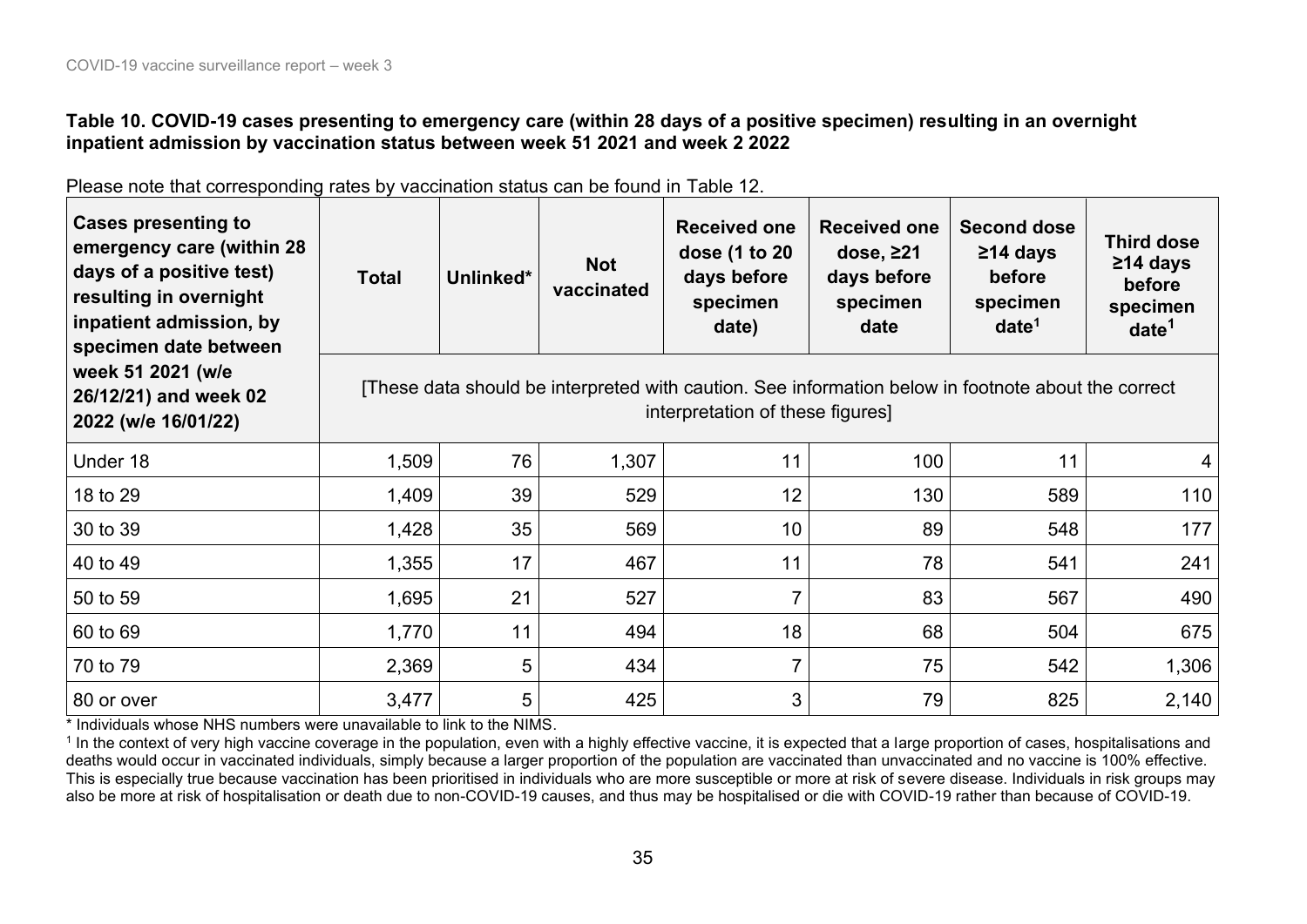#### **Table 11. COVID-19 deaths (a) within 28 days and (b) within 60 days of positive specimen or with COVID-19 reported on death certificate, by vaccination status between week 51 2021 and week 2 2022**

Please note that corresponding rates by vaccination status can be found in Table 12.

| (a)                                                                                         |                                                                                                                                        |                |                          |                                                                       |                                                                  |                                                                          |                                                                |
|---------------------------------------------------------------------------------------------|----------------------------------------------------------------------------------------------------------------------------------------|----------------|--------------------------|-----------------------------------------------------------------------|------------------------------------------------------------------|--------------------------------------------------------------------------|----------------------------------------------------------------|
| Death within 28<br>days of positive<br>COVID-19 test by<br>date of death<br>between week 51 | Total**                                                                                                                                | Unlinked*      | <b>Not</b><br>vaccinated | <b>Received one</b><br>dose (1 to 20<br>days before<br>specimen date) | <b>Received one</b><br>dose, ≥21 days<br>before specimen<br>date | <b>Second dose</b><br>$≥14$ days<br>before<br>specimen date <sup>1</sup> | Third dose ≥14<br>days before<br>specimen<br>date <sup>1</sup> |
| 2021 (w/e<br>26/12/21) and<br>week 02 2022 (w/e<br>16/01/22)                                | These data should be interpreted with caution. See information below in footnote about the correct interpretation of<br>these figures] |                |                          |                                                                       |                                                                  |                                                                          |                                                                |
| Under 18                                                                                    | 9                                                                                                                                      | $\overline{0}$ | 9                        | $\overline{0}$                                                        | 0                                                                | 0                                                                        | $\mathbf 0$                                                    |
| 18 to 29                                                                                    | 27                                                                                                                                     |                | 15                       | 0                                                                     | $\overline{2}$                                                   | 8                                                                        |                                                                |
| 30 to 39                                                                                    | 74                                                                                                                                     | $\overline{0}$ | 40                       | $\overline{0}$                                                        | $\mathfrak{S}$                                                   | 27                                                                       | 4                                                              |
| 40 to 49                                                                                    | 111                                                                                                                                    |                | 53                       | $\overline{0}$                                                        | 8                                                                | 39                                                                       | 10 <sup>°</sup>                                                |
| 50 to 59                                                                                    | 283                                                                                                                                    | 4              | 123                      |                                                                       | 16                                                               | 108                                                                      | 31                                                             |
| 60 to 69                                                                                    | 567                                                                                                                                    | 11             | 198                      |                                                                       | 27                                                               | 218                                                                      | 112                                                            |
| 70 to 79                                                                                    | 840                                                                                                                                    | 4              | 218                      | 3                                                                     | 40                                                               | 309                                                                      | 266                                                            |
| 80 or over                                                                                  | 1,982                                                                                                                                  | 12             | 359                      | 6                                                                     | 64                                                               | 709                                                                      | 832                                                            |

\* Individuals whose NHS numbers were unavailable to link to the NIMS.

\*\* number of deaths of people who had had a positive test result for COVID-19 and either died within 60 days of the first positive test or have COVID-19 mentioned on their death certificate.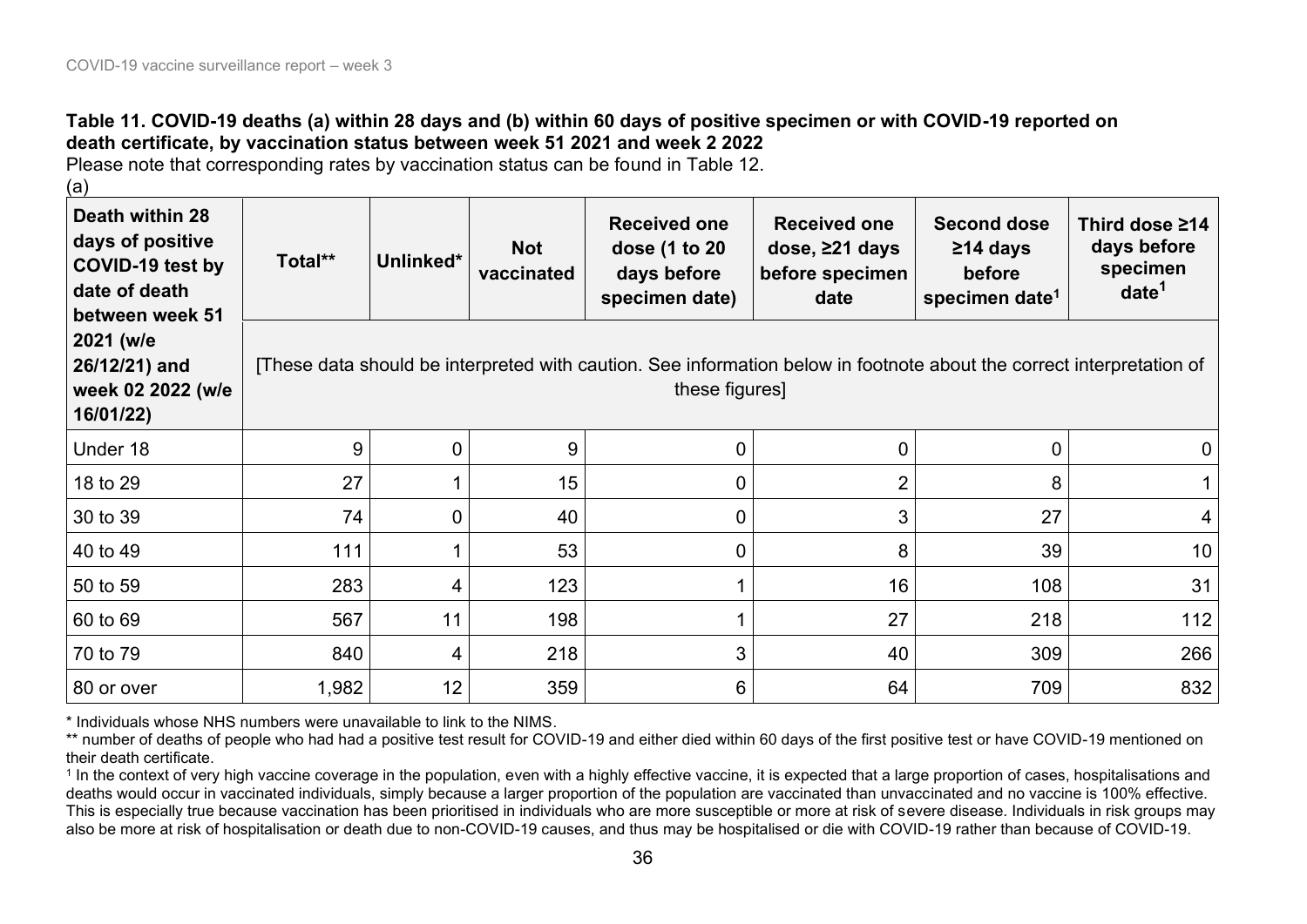| (b)                                                                                         |         |                                                                                                                       |                          |                                                                          |                                                                           |                                                                             |                                                                                |
|---------------------------------------------------------------------------------------------|---------|-----------------------------------------------------------------------------------------------------------------------|--------------------------|--------------------------------------------------------------------------|---------------------------------------------------------------------------|-----------------------------------------------------------------------------|--------------------------------------------------------------------------------|
| Death within 60<br>days of positive<br>COVID-19 test by<br>date of death<br>between week 51 | Total** | Unlinked*                                                                                                             | <b>Not</b><br>vaccinated | <b>Received one</b><br>dose (1 to 20<br>days before<br>specimen<br>date) | <b>Received one</b><br>dose, $\geq$ 21<br>days before<br>specimen<br>date | <b>Second dose</b><br>$≥14$ days<br>before<br>specimen<br>date <sup>1</sup> | <b>Third dose</b><br>$\geq$ 14 days<br>before<br>specimen<br>date <sup>1</sup> |
| 2021 (w/e<br>26/12/21) and<br>week 02 2022<br>(w/e 16/01/22)                                |         | [These data should be interpreted with caution. See information below in footnote about the correct interpretation of |                          | these figures]                                                           |                                                                           |                                                                             |                                                                                |
| Under 18                                                                                    | 10      | 0                                                                                                                     | 10                       | $\overline{0}$                                                           | 0                                                                         | 0                                                                           | $\mathbf 0$                                                                    |
| 18 to 29                                                                                    | 32      | $\overline{2}$                                                                                                        | 18                       |                                                                          | $\overline{2}$                                                            | 8                                                                           |                                                                                |
| 30 to 39                                                                                    | 100     |                                                                                                                       | 53                       | 0                                                                        | 6                                                                         | 34                                                                          | 6                                                                              |
| 40 to 49                                                                                    | 137     | $\overline{2}$                                                                                                        | 66                       | 0                                                                        | 10                                                                        | 48                                                                          | 11                                                                             |
| 50 to 59                                                                                    | 376     | 8                                                                                                                     | 159                      | 1                                                                        | 22                                                                        | 142                                                                         | 44                                                                             |
| 60 to 69                                                                                    | 698     | 13                                                                                                                    | 236                      | 1                                                                        | 30                                                                        | 278                                                                         | 140                                                                            |
| 70 to 79                                                                                    | 1039    | 4                                                                                                                     | 235                      | 4                                                                        | 45                                                                        | 426                                                                         | 325                                                                            |
| 80 or over                                                                                  | 2,347   | 14                                                                                                                    | 378                      | 6                                                                        | 67                                                                        | 900                                                                         | 982                                                                            |

\* Individuals whose NHS numbers were unavailable to link to the NIMS.

\*\* number of deaths of people who had had a positive test result for COVID-19 and either died within 60 days of the first positive test or have COVID-19 mentioned on their death certificate.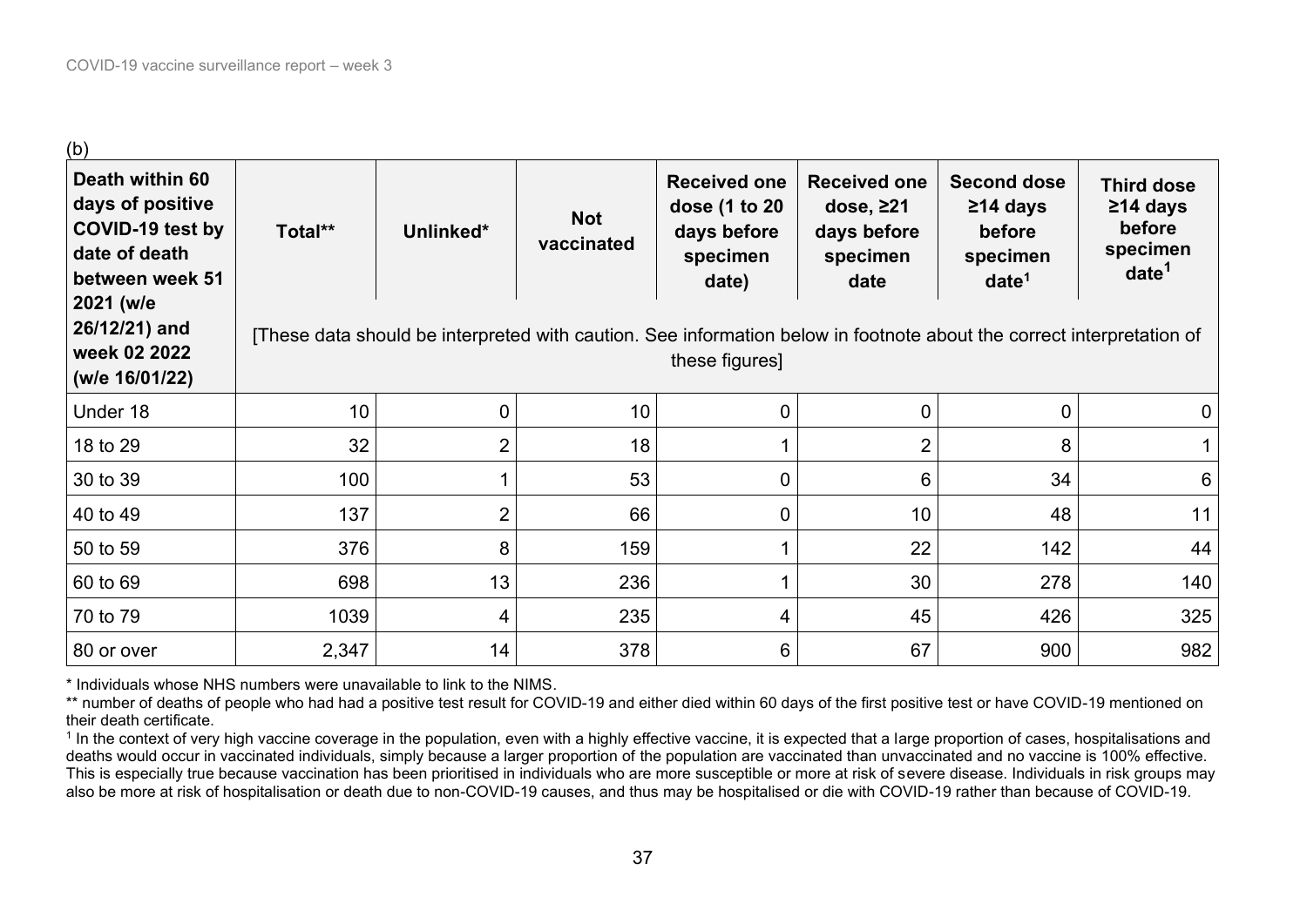- 
- 
- 

#### **Table 12. Unadjusted rates of COVID-19 infection, hospitalisation and death in vaccinated and unvaccinated populations.**

Please note that the following table should be read in conjunction with pages 30 to 33 of this report, and the footnotes provided on page 38.

<sup>1</sup> Comparing case rates among vaccinated and unvaccinated populations should not be used to estimate vaccine effectiveness against COVID-19 infection. Vaccine effectiveness has been formally estimated from a number of different sources and is summarised on pages 4 to 12 in this report.

|           | Cases reported by specimen date between<br>week 51 2021 (w/e 26/12/21) and week 02 2022<br>(w/e 16/01/22) |                                                                                                          | Cases presenting to emergency care<br>(within 28 days of a positive test) resulting<br>in overnight inpatient admission, by<br>specimen date between week 51 2021 (w/e<br>26/12/21) and week 02 2022 (w/e 16/01/22) |                                                                                           | test by date of death between week 51 2021                                                       | Death within 28 days of positive COVID-19<br>(w/e 26/12/21) and week 02 2022 (w/e<br>16/01/22) | Death within 60 days of positive COVID-19<br>test by date of death betweenweek 51 2021<br>(w/e 26/12/21) and week 02 2022 (w/e<br>16/01/22) |                                                                                           |
|-----------|-----------------------------------------------------------------------------------------------------------|----------------------------------------------------------------------------------------------------------|---------------------------------------------------------------------------------------------------------------------------------------------------------------------------------------------------------------------|-------------------------------------------------------------------------------------------|--------------------------------------------------------------------------------------------------|------------------------------------------------------------------------------------------------|---------------------------------------------------------------------------------------------------------------------------------------------|-------------------------------------------------------------------------------------------|
|           |                                                                                                           |                                                                                                          |                                                                                                                                                                                                                     |                                                                                           | [see information on population bases and unadjusted rates in footnotes 1 and 2 below this table] |                                                                                                |                                                                                                                                             |                                                                                           |
|           | <b>Unadjusted rates</b><br>among persons<br>vaccinated with at least<br>3 doses (per 100,000)             | <b>Unadjusted rates</b><br>among persons not<br>vaccinated (per<br>$100,000$ <sup><math>1,2</math></sup> | <b>Unadjusted rates</b><br>among persons<br>vaccinated with at<br>least 3 doses (per<br>100,000                                                                                                                     | <b>Unadjusted rates</b><br>among persons not<br>vaccinated (per<br>$100,000$ <sup>2</sup> | <b>Unadjusted rates</b><br>among persons<br>vaccinated with at<br>least 3 doses (per<br>100,000  | <b>Unadjusted rates</b><br>among persons not<br>vaccinated (per<br>$100,000$ <sup>2</sup>      | <b>Unadjusted rates</b><br>among persons<br>vaccinated with at<br>least 3 doses (per<br>100,000                                             | <b>Unadjusted rates</b><br>among persons not<br>vaccinated (per<br>$100,000$ <sup>2</sup> |
| Under 18  | 2,295.7                                                                                                   | 3,990.1                                                                                                  | 10.0                                                                                                                                                                                                                | 12.7                                                                                      | 0.0                                                                                              | 0.1                                                                                            | 0.0                                                                                                                                         | 0.1                                                                                       |
| 18-29     | 3,460.5                                                                                                   | 3,853.3                                                                                                  | 4.3                                                                                                                                                                                                                 | 17.0                                                                                      | 0.0                                                                                              | 0.5                                                                                            | 0.0                                                                                                                                         | 0.6                                                                                       |
| 30-39     | 3,857.1                                                                                                   | 3,251.7                                                                                                  | 5.2                                                                                                                                                                                                                 | 20.6                                                                                      | 0.1                                                                                              | 1.4                                                                                            | 0.2                                                                                                                                         | 1.9                                                                                       |
| 40-49     | 4,012.4                                                                                                   | 2,573.9                                                                                                  | 5.5                                                                                                                                                                                                                 | 28.3                                                                                      | 0.2                                                                                              | 3.2                                                                                            | 0.3                                                                                                                                         | 4.0                                                                                       |
| 50-59     | 3,995.9                                                                                                   | 2,133.3                                                                                                  | 8.2                                                                                                                                                                                                                 | 52.7                                                                                      | 0.5                                                                                              | 12.3                                                                                           | 0.7                                                                                                                                         | 15.9                                                                                      |
| 60-69     | 3,070.0                                                                                                   | 1,499.8                                                                                                  | 12.8                                                                                                                                                                                                                | 92.7                                                                                      | 2.1                                                                                              | 37.2                                                                                           | 2.7                                                                                                                                         | 44.3                                                                                      |
| 70-79     | 2,062.8                                                                                                   | 1,129.7                                                                                                  | 28.9                                                                                                                                                                                                                | 180.1                                                                                     | 5.9                                                                                              | 90.4                                                                                           | 7.2                                                                                                                                         | 97.5                                                                                      |
| $\geq 80$ | 1,842.6                                                                                                   | 1,374.8                                                                                                  | 85.5                                                                                                                                                                                                                | 347.2                                                                                     | 33.2                                                                                             | 293.3                                                                                          | 39.2                                                                                                                                        | 308.8                                                                                     |

<sup>2</sup> Case rates are calculated using NIMS - a database of named individuals from which the numerator and the denominator come from the same source and there is a record of each individuals vaccination status. Further information on the use of NIMS as the source of denominator data is presented on page 32 of this report.

The rates are calculated per 100,000 in people who have received either 3 doses of a COVID-19 vaccine or in people who have not received a COVID-19 vaccine. These figures are updated each week as the number of unvaccinated individuals and individuals vaccinated with 3 doses in the population changes.

The case rates in the vaccinated and unvaccinated populations are unadjusted crude rates that do not take into account underlying statistical biases in the data and there are likely to be systematic differences between these 2 population groups. For example:

- testing behaviour is likely to be different between people with different vaccination status, resulting in differences in the chances of being identified as a case
- many of those who were at the head of the queue for vaccination are those at higher risk from COVID-19 due to their age, their occupation, their family circumstances or because of underlying health issues
- people who are fully vaccinated and people who are unvaccinated may behave differently, particularly with regard to social interactions and therefore may have differing levels of exposure to COVID-19
- people who have never been vaccinated are more likely to have caught COVID-19 in the weeks or months before the period of the cases covered in the report. This gives them some natural immunity to the virus which may have contributed to a lower case rate in the past few weeks

Unadjusted case rates among persons vaccinated have been formatted in grey to further emphasise the caution to be employed when interpreting these data.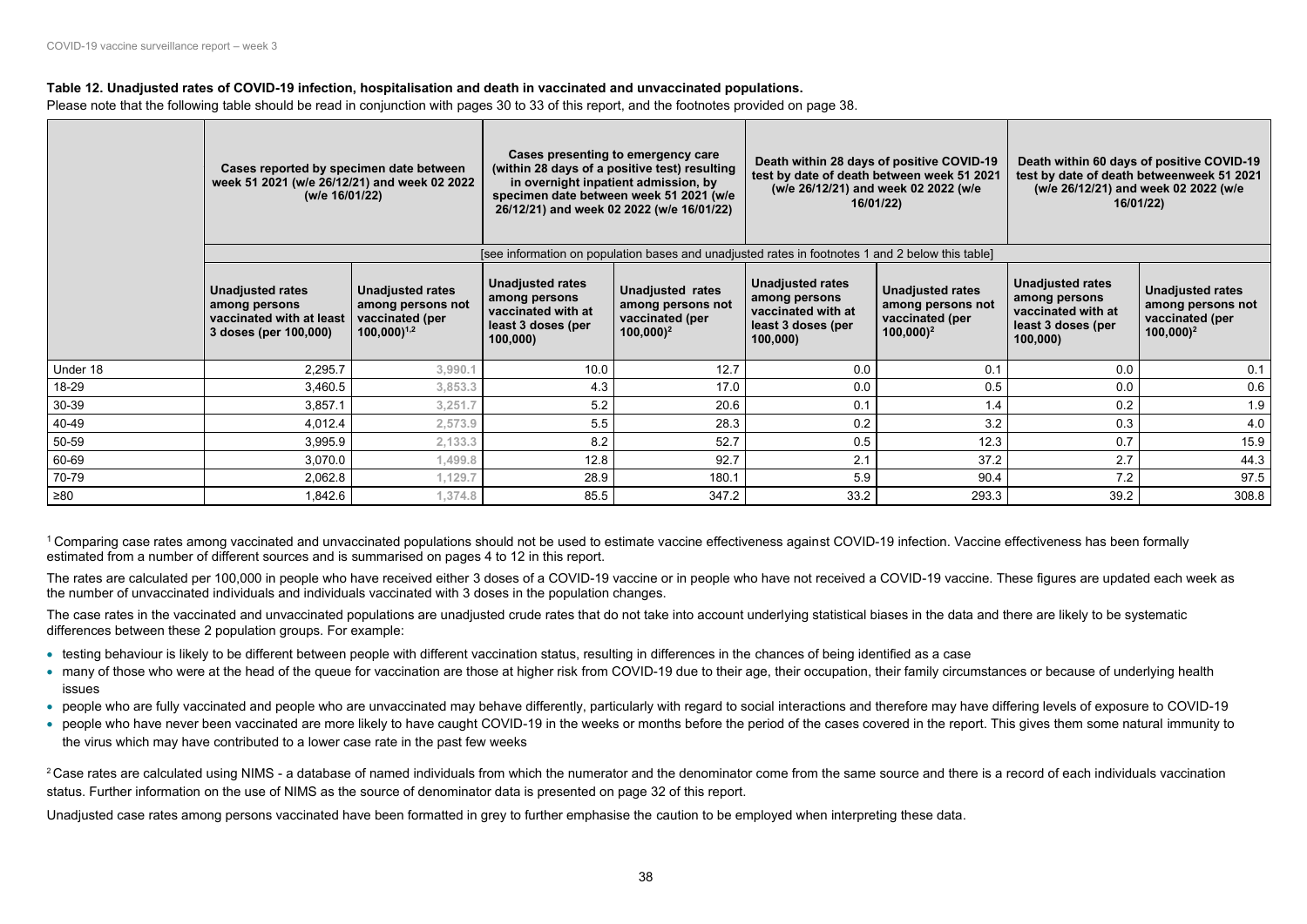## <span id="page-38-0"></span>Vaccine impact on proportion of population with antibodies to COVID-19

#### **Seroprevalence**

The results from testing samples provided by healthy adult blood donors aged 17 years and older, supplied by the NHS Blood and Transplant (NHS BT collection) between weeks 35 2020 and week 52 2021 are summarised. As of week 44 2020, approximately 250 samples from each geographic NHS region are tested each week.

The COVID-19 vaccination campaign began on the 8 December 2020 (week 50) with a phased roll out by age and risk group. From the beginning of September 2021, a third dose was offered to individuals with severe immunosuppression. A booster dose was introduced from 16 September 2021 for individuals aged 50 years and over, frontline health and social care staff, individuals aged 16 to 49 with certain underlying health conditions and household contacts of immunosuppressed individuals. Eligibility for booster doses was extended to individuals aged 40 years and over from 22 November and from December to those aged 18 to 39 in a phased rollout by age group. Booster doses are generally given at least 6 months after the second dose, although the minimum interval was reduced to at least 3 months from the second or third dose in an effort to accelerate the roll out with the emergence of the Omicron variant.

Please note that this section will be updated monthly. Last update was published on 13 January 2022.

#### Seroprevalence in blood donors aged 17 years and older

The results presented here are based on testing samples with Roche nucleoprotein (N) and Roche spike (S) antibody assays.

Nucleoprotein (Roche N) assays only detect post-infection antibodies, whereas spike (Roche S) assays will detect both post-infection antibodies and vaccine-induced antibodies. Thus, changes in seropositivity for the Roche N assay reflect the effect of natural infection. Increases in seropositivity as measured by S antibody reflect both infection and vaccination. Antibody responses to both targets reflect infection or vaccination occurring at least 2 to 3 weeks previously given the time taken to generate a COVID-19 antibody response. Currently donors are asked to defer donations for at least 7 full days post vaccination, and for at least 28 days post recovery if side-effects following vaccination or COVID-19 infection.

This report presents Roche N and Roche S seropositivity estimates on the same set of samples, using a 12-week rolling prevalence for national, age group and regional estimates. Seropositivity estimates are plotted using the mid-point of a 12-weekly rolling period that reduces to 8 weeks in the most recent weeks to allow for a more representative current estimate of seropositivity. However, this also means the data will reflect seroprevalence several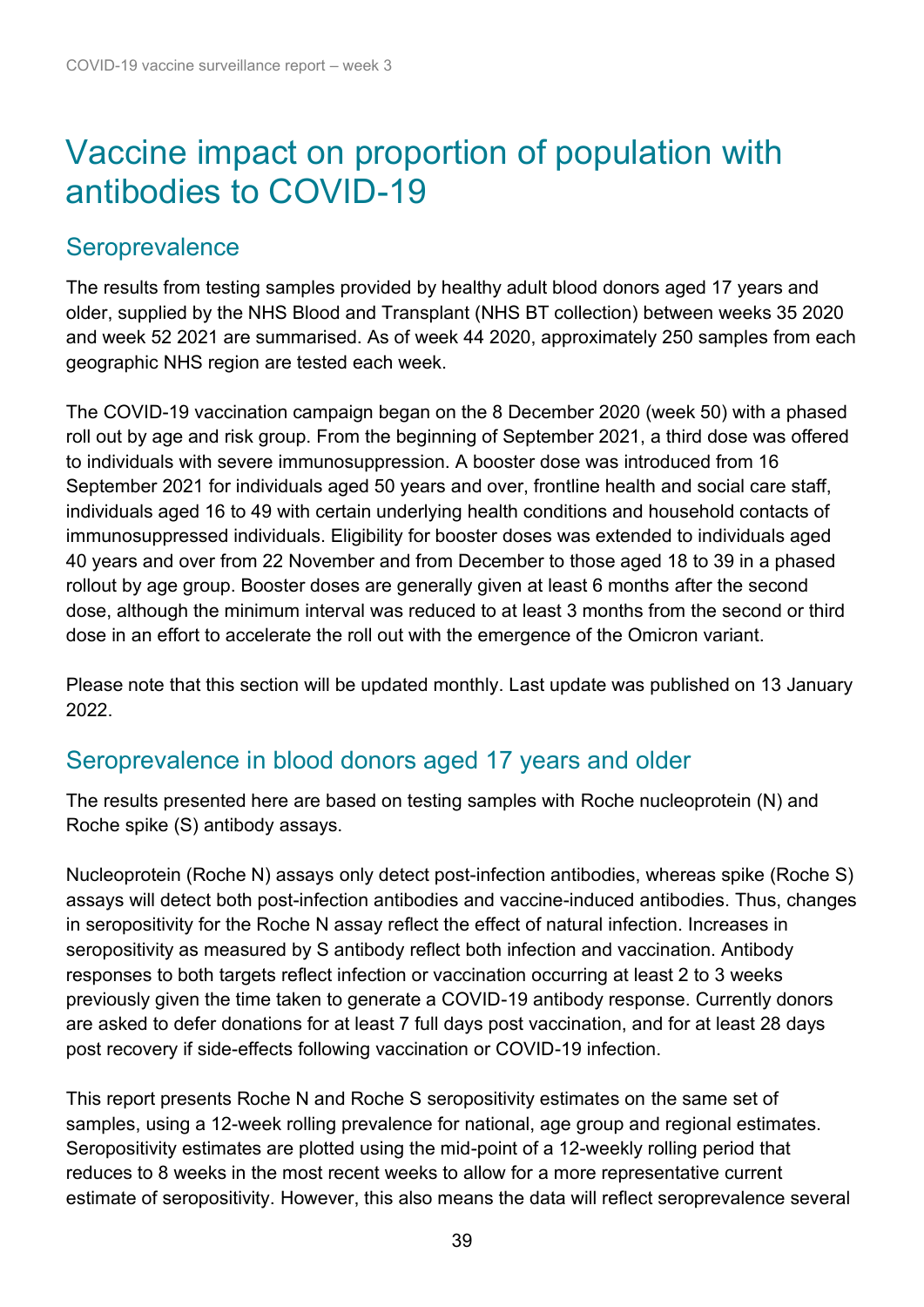weeks previously, and are unlikely to reflect the recent increase in infection due to the Omicron variant. Seroprevalence estimates reported are based on seropositivity which are unadjusted for the sensitivity and specificity of the assays used.

#### National prevalence

Overall population weighted (by age group, sex and NHS region) antibody prevalence among blood donors aged 17 years and older in England was 24.1% (95% CI 23.3% - 24.9%) using the Roche N assay and 98.7% (95% CI 98.4% - 98.9%) using the Roche S assay for the period 8 November to 31 December (weeks 45 to 52 2021). 2,855 out of 12,163 were Roche N positive and 11,848 out of 12,010 samples were Roche S positive. This compares with 20.5% (95% CI 19.9% - 21.1%) Roche N seropositivity and 98.1% (95% CI 97.9% - 98.3%) Roche S seropositivity for the period of 16 August to 7 November 2021 (weeks 33 to 44 2021).

Seropositivity (weighted by region, age group and sex) varies over time. Figure 6 shows the overall 12-weekly rolling proportion seropositive over time for the Roche N and Roche S assays. Seropositivity estimates are plotted weekly using the mid-point of a rolling 12-weekly period.



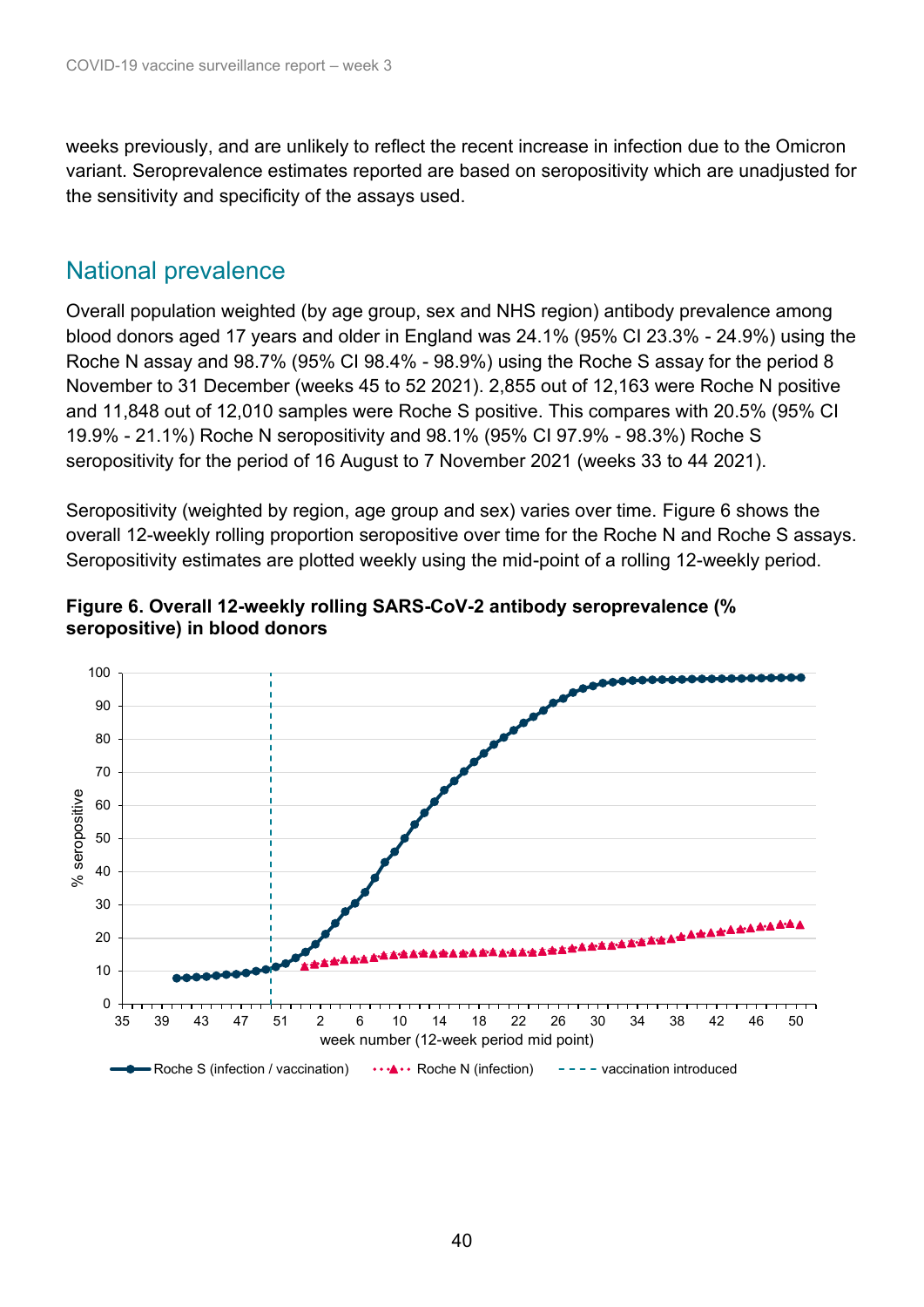#### Regional prevalence of infection over time

Seropositivity (weighted by age group and sex) using the Roche N assay which detects infection only, varies by region (Figure 7).



**Figure 7. 12-weekly rolling SARS-CoV-2 antibody seroprevalence (% seropositive) in blood donors by region, using Roche N test; error bars show 95% confidence intervals.** 

| <b>NHS region</b>        | <b>Weeks 33 to 44</b> | <b>Weeks 45 to 52</b> |
|--------------------------|-----------------------|-----------------------|
| East of England          | 15.9% (14.6% - 17.3%) | 17.5% (15.8% - 19.5%) |
| London                   | 28.6% (27.0% - 30.2%) | 29.2% (26.9% - 31.5%) |
| <b>Midlands</b>          | 19.2% (17.6% - 20.8%) | 26.5% (24.3% - 28.8%) |
| North East and Yorkshire | 21.0% (19.5% - 22.7%) | 27.7% (25.6% - 29.9%) |
| North West               | 26.6% (24.9% - 28.4%) | 28.5% (26.4% -30.8%)  |
| South East               | 16.1% (14.8% - 17.6%) | 17.8% (16.0% - 19.7%) |
| South West               | 14.0% (12.7% - 15.4%) | 17.6% (15.9% - 19.4%) |

Increases in Roche N seropositivity have recently been observed across all regions (Table 13) compared to the previous 12-week period with the most notable increases in the Midlands and North East and Yorkshire regions.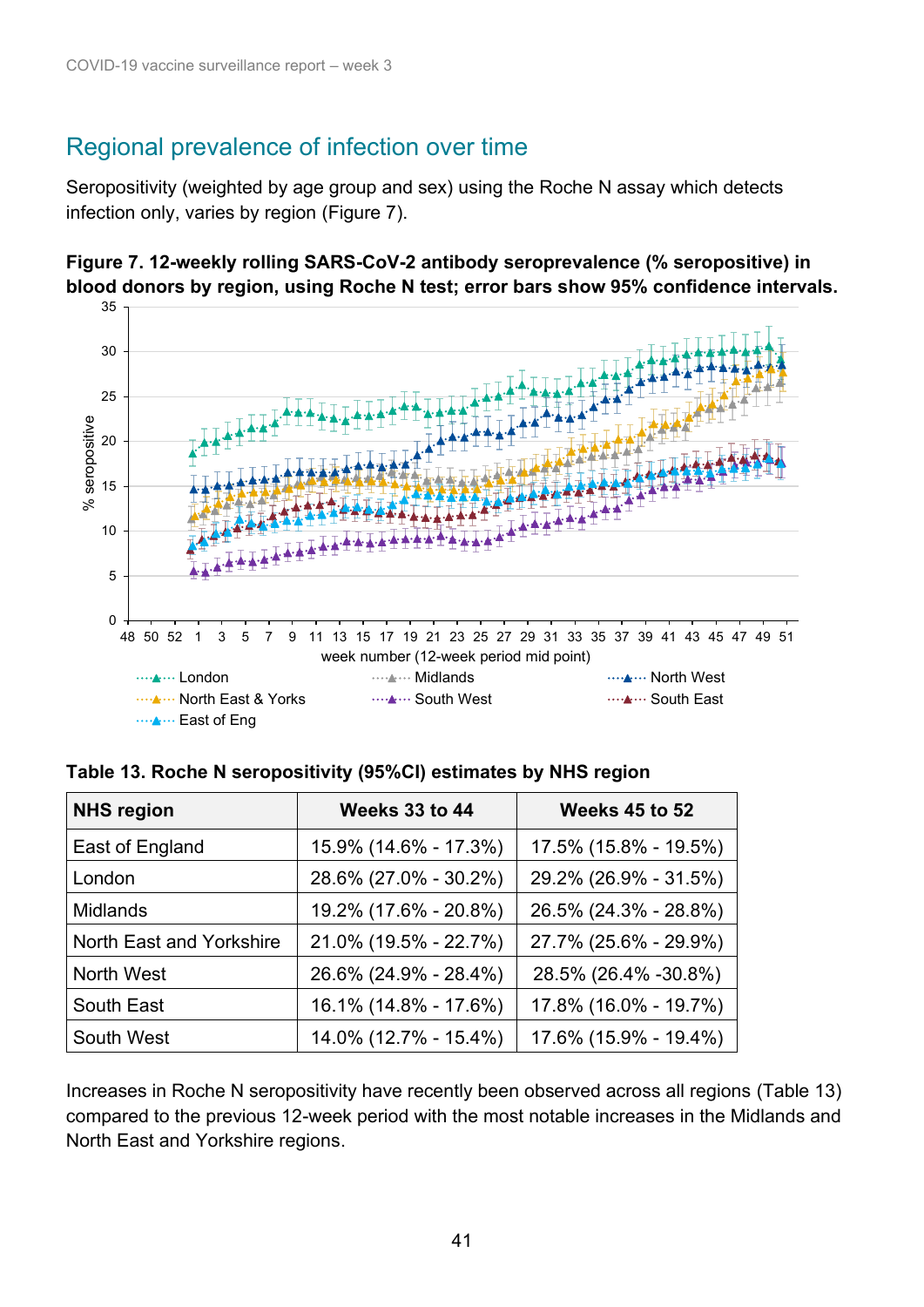London has consistently seen the highest Roche N seropositivity although levels have remained relatively stable in recent weeks. Seropositivity in the North West has continued to increase and is approaching similar levels to London. Whilst seropositivity has consistently been lowest in the South West, recent increases have resulted in the region reaching similar levels to those observed in the East of England and the South East. With the emergence of the Omicron variant considerable increases in COVID-19 case rates in England have been observed across all regions with the highest case rates are in the North West and North East [\(Weekly national](https://www.gov.uk/government/statistics/national-flu-and-covid-19-surveillance-reports-2021-to-2022-season)  [Influenza and COVID-19 surveillance report week 1](https://www.gov.uk/government/statistics/national-flu-and-covid-19-surveillance-reports-2021-to-2022-season)). However the impact of the Omicron wave is not currently evident in the most recent seroprevalence data, given that it takes approximately 2 to 3 weeks to developing an antibody response following infection and the 28 day deferral for individuals to donate following infection.

### Prevalence by age group

Seropositivity estimates by age group using the Roche N assay are presented below.



<span id="page-41-0"></span>**Figure 8. Population weighted 12-weekly rolling SARS-CoV-2 antibody seroprevalence (% seropositive) in blood donors from the Roche N assay by age group**

Based on testing samples using the Roche N assay [\(Figure 8\)](#page-41-0) as a marker of infection, the highest seropositivity continues to be observed in those aged 17 to 29 and the lowest in those aged 70 to 84.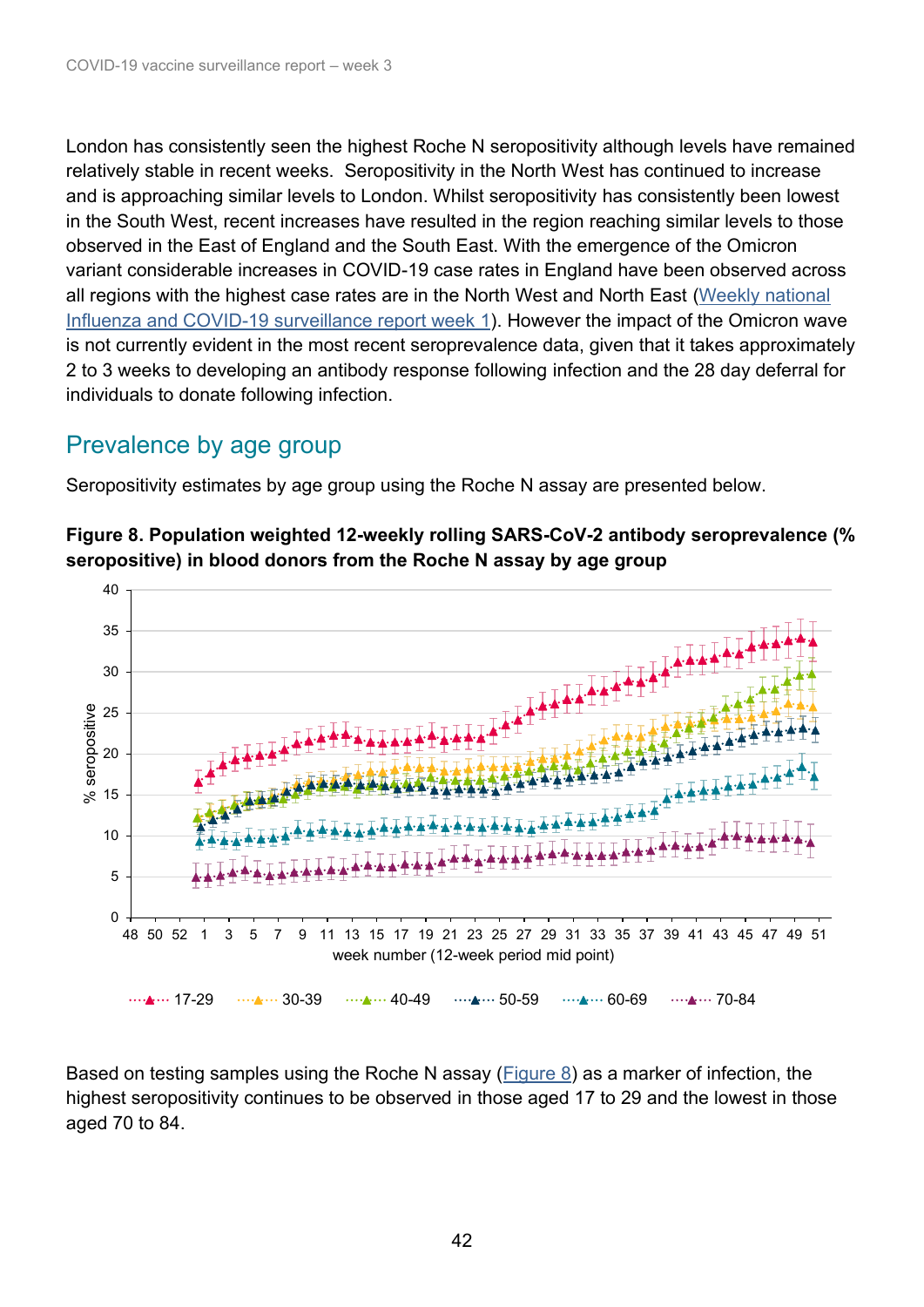| Age group | <b>Weeks 33 to 44</b>  | <b>Weeks 45 to 52</b>  |
|-----------|------------------------|------------------------|
| $17 - 29$ | 30.0% (28.2% - 31.9%)  | 33.6% (31.3% - 36.1%)  |
| 30-39     | 23.3% (22.0% - 24.7%)  | 25.7% (23.9% - 27.6%)  |
| 40-49     | 21.3% (20.1% - 22.6%)  | 29.8% (27.9% - 31.7%)  |
| 50-59     | 19.6% (18.6% - 20.7%)  | 22.9% (21.4% - 24.4%)  |
| 60-69     | 14.5% (13.4% - 15.7%)  | 17.2% (15.7% - 19.0%)  |
| 70-84     | $8.8\%$ (7.4% - 10.4%) | $9.2\%$ (7.3% - 11.4%) |

**Table 14. Roche N seropositivity (95%CI) estimates by age group** 

Increases in Roche N seropositivity have recently been observed across all age groups (Table 14) compared to the previous 12-week period. In the most recent period, the largest increase in seropositivity was observed in those aged 40 to 49, this age group has the second highest seropositivity after the 17 to 29 year olds. In England, COVID-19 case rates for weeks 48 to 52 increased across all age groups with the highest rates in individuals aged 20 to 29 followed by 30 to 39 years olds ([Weekly national Influenza and COVID-19 surveillance report week 1](https://www.gov.uk/government/statistics/national-flu-and-covid-19-surveillance-reports-2021-to-2022-season)).

Roche S seropositivity in blood donors has plateaued and is now over 96% across all age groups.

Seropositivity estimates for S antibody in blood donors are likely to be higher than would be expected in the general population and this probably reflects the fact that donors are more likely to be vaccinated. Seropositivity estimates for N antibody will underestimate the proportion of the population previously infected due to (i) blood donors are potentially less likely to be exposed to natural infection than age matched individuals in the general population (ii) waning of the N antibody response over time and (iii) recent observations from UK Health Security Agency (UKHSA) surveillance data that N antibody levels are lower in individuals who acquire infection following 2 doses of vaccination. These lower N antibody responses in individuals with breakthrough infections (post-vaccination) compared to primary infection likely reflect the shorter and milder infections in these patients. Patients with breakthrough infections do have significant increases in S antibody levels consistent with boosting of their antibody levels.

Vaccination has made an important contribution to the overall Roche S increases observed since the roll out of the vaccination programme, initially amongst individuals aged 50 years and above who were prioritised for vaccination as part of the phase 1 programme and subsequently in younger adults as part of phase 2 of the vaccination programme. The impact of the booster vaccination programme can be assessed by monitoring Roche S antibody levels across the population over time.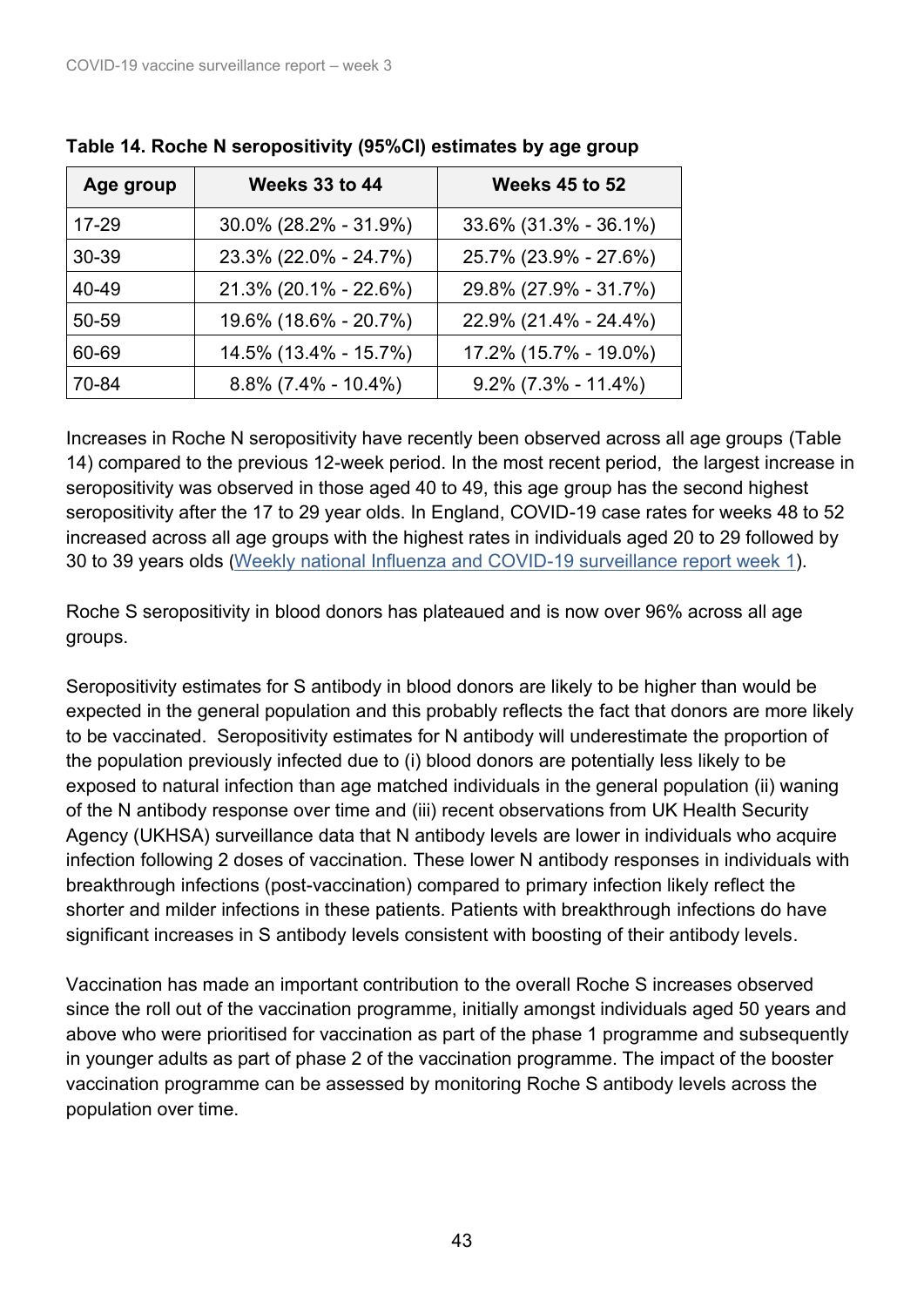### Roche S levels by age group and month

The Roche S assay that the UKHSA uses for serological surveillance is fully quantitative, meaning that it measures the level of antibodies in a blood sample; an antibody level above 0.8 AU/ml (approximately 1 IU/ml using the WHO standard) is deemed positive. The PHE/ UKHSA surveillance over the past few months has found that over 97% of the population of blood donors test positive for S-antibodies, which may have resulted from either COVID-19 infection or vaccination. With such high seropositivity, it is important to look at population antibody levels in order to assess the impact of the vaccination booster programme. In the previous report, groupings of antibody level ranges were updated to better illustrate changes over time.

[Figure 9](#page-43-0) shows monthly categorised Roche S levels in N-antibody negative individuals by age group. Almost all tested S-antibody negative during December. In the 3 oldest age groups, the impact of first vaccine dose, then second vaccine dose, can be seen from January through June, as the profile of population antibody levels increases. Then from June through September the profile of antibody levels in these cohorts gradually decreases, consistent with waning. During October there was a small increase in percentage of donors with very high antibody levels of 10,000+ AU/ml for the 50 to 84 age group, following the initiation of the booster programme. In November the proportion of donors with very high antibody levels of 10,000+ AU/ml increased further particularly in those aged 70 to 84 years. In December large increases were observed in the proportion of donors aged 50 to 69 with very high antibody levels of 10,000+ AU/ml. Increases were also observed in younger age groups as the booster programme was accelerated due to the emergence of the Omicron variant. The higher profile of antibody levels in the youngest age group, is likely a result of a combination of factors including stronger immune responses in younger individuals and the higher antibody levels produced after mRNA vaccination.

Figure 10 shows categorised Roche S levels in N-antibody positive individuals, those likely to have experienced past infection. Pre-vaccination antibody levels will be influenced by time since infection, variant and severity of infection, as well as individual factors such as underlying health conditions and age. At the start of the vaccination rollout in December 2020 antibody levels typically sat within the range of 0.8 to 2,500 AU/ml, after vaccination antibody levels typically exceed 2,500 AU/ml. In November more than half of donors aged 70 to 84 years had very high antibody levels of 25,000+ AU/ml. In December increases in the proportion of donors with very high antibody levels of 25,000+ AU/ml were observed across all age groups with the largest increases in the 50 to 69 age groups. Comparing [Figure 9](#page-43-0) with Figure 10, the overall higher profile of antibody levels in those who have experienced past infection is evident; both vaccination post infection and breakthrough infection following vaccination are expected to boost existing antibody levels.

<span id="page-43-0"></span>Researchers across the globe are working to better understand what antibody levels mean in terms of protection against COVID-19. Current thinking is that there is no threshold antibody level that offers complete protection against infection, but instead that higher antibody levels are likely to be associated with lower probability of infection.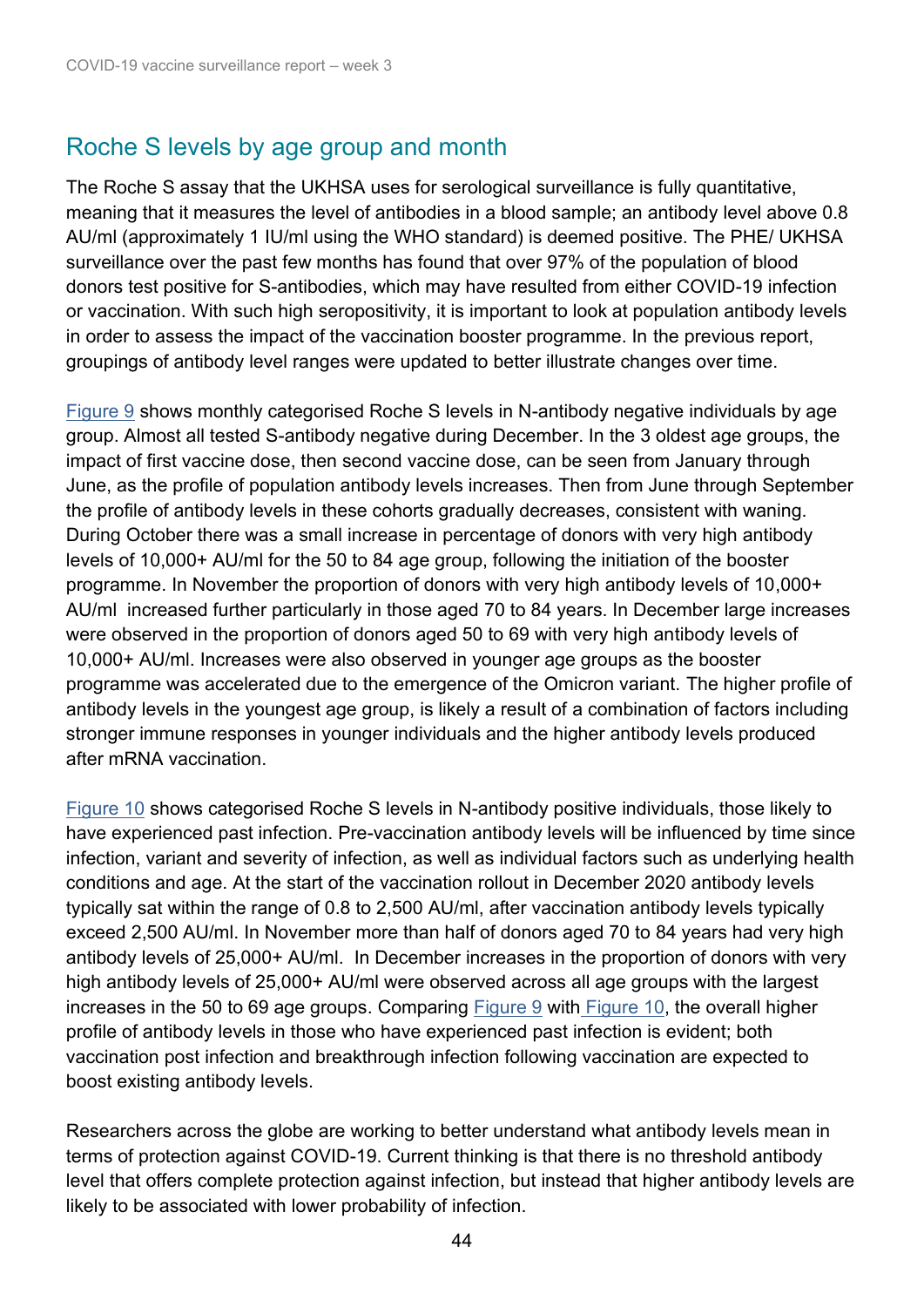



**Figure 10. Categorised Roche S antibody levels by age group and month in N positive samples, December 2020 to December 2021**

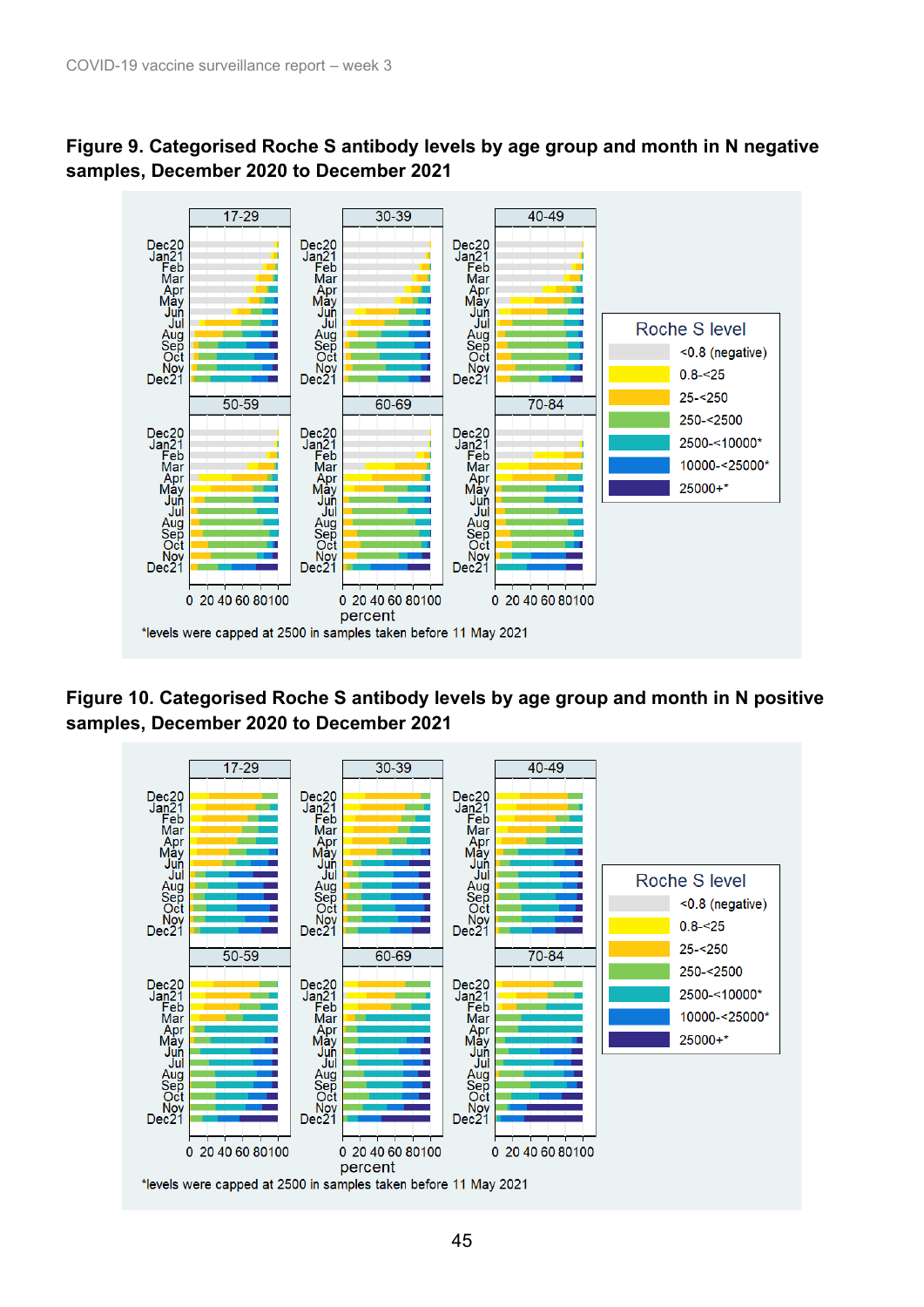## <span id="page-45-0"></span>Summary of impact on hospitalisations, infections and mortality

UKHSA previously reported on the number of hospitalisations directly averted by vaccination. In total, around 261,500 hospitalisations have been prevented in those aged 45 years and over up to 19 September 2021.

UKHSA and University of Cambridge MRC Biostatistics Unit previously reported on the direct and indirect impact of the vaccination programme on infections and mortality. Estimates suggest that 127,500 deaths and 24,144,000 infections have been prevented as a result of the COVID-19 vaccination programme, up to 24 September.

Neither of these models will be updated going forward. This is due to these models being unable to account for the interventions that would have been implemented in the absence of vaccination. Consequently, over time the state of the actual pandemic and the no-vaccination pandemic scenario have become increasingly less comparable. For further context surrounding this figure and for previous estimates, please see previous vaccine surveillance reports.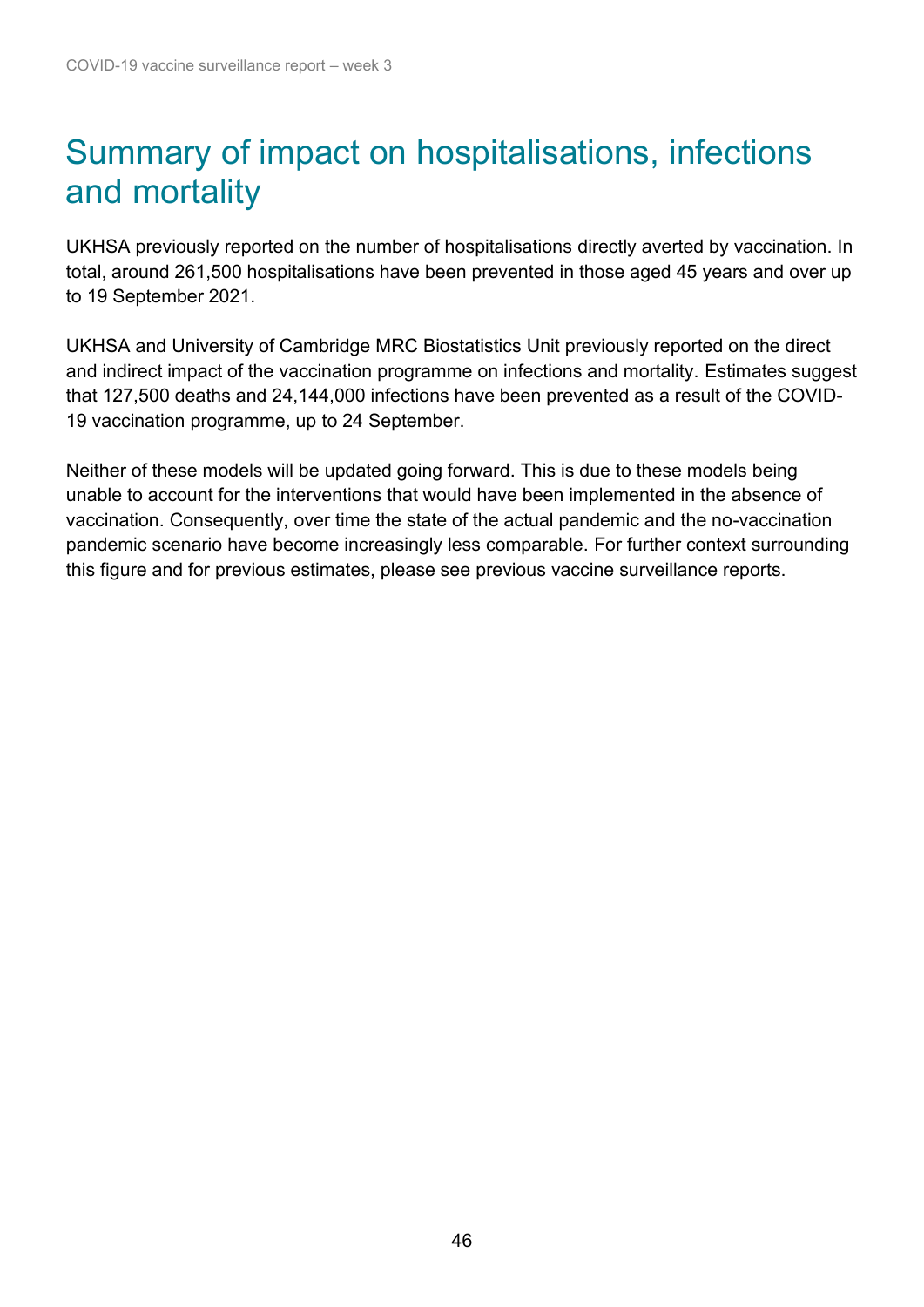# <span id="page-46-0"></span>**References**

- <span id="page-46-1"></span>1. Public Health England. ['COVID-19: vaccine surveillance strategy 2021'](https://www.gov.uk/government/publications/covid-19-vaccine-surveillance-strategy)
- <span id="page-46-2"></span>2. Medicines and Healthcare Products Regulatory Agency. ['Coronavirus vaccine –](https://www.gov.uk/government/publications/coronavirus-covid-19-vaccine-adverse-reactions/coronavirus-vaccine-summary-of-yellow-card-reporting) [weekly summary of Yellow Card reporting 2021'](https://www.gov.uk/government/publications/coronavirus-covid-19-vaccine-adverse-reactions/coronavirus-vaccine-summary-of-yellow-card-reporting)
- 3. Andrews N, Stowe J, Kirsebom F, Toffa S, Rickeard T, Gallagher E, Gower C, Kall M, Groves N, O'Connell A, Simons D, Blomquist P B, Dabrera G, Myers R, Ladhani S N, Amirthalingam G, Gharbia S, Barrett J C, Elson R, Ferguson N, Zambon M, Campbell CNJ, Brown K, Hopkins S, Chand M, Ramsay M, Lopez Bernal J. ['Effectiveness of COVID-19 vaccines against the Omicron \(B.1.1.529\) variant of](file://///COLHPAFIL003/ProjectData/Proj_Resp/Flu/Flu%20COVID%20Surveillance/Vaccine%20surveillance%20report/1.%09https:/www.medrxiv.org/content/10.1101/2021.12.14.21267615v1.article-info)  [concern'](file://///COLHPAFIL003/ProjectData/Proj_Resp/Flu/Flu%20COVID%20Surveillance/Vaccine%20surveillance%20report/1.%09https:/www.medrxiv.org/content/10.1101/2021.12.14.21267615v1.article-info) medRxiv 2021.12.14.21267615
- 4. Whitaker H, Tsang R, Byford R, Andrews N, Sherlock J, Sebastian Pillai P and others. ['Pfizer-BioNTech and Oxford AstraZeneca COVID-19 vaccine effectiveness](https://www.sciencedirect.com/science/article/pii/S0163445321006642?v=s5)  [and immune response among individuals in clinical risk groups'](https://www.sciencedirect.com/science/article/pii/S0163445321006642?v=s5)
- 5. Amirthalingam, G., Bernal, J.L., Andrews, N.J. et al. [Serological responses and](https://www.nature.com/articles/s41467-021-27410-5)  [vaccine effectiveness for extended COVID-19 vaccine schedules in England.](https://www.nature.com/articles/s41467-021-27410-5) Nat Commun 12, 7217 (2021). https://doi.org/10.1038/s41467-021-27410-5
- 6. Lopez Bernal J, Andrews N, Gower C, Robertson C, Stowe J, Tessier E and others. ['Effectiveness of the Pfizer-BioNTech and Oxford-AstraZeneca vaccines on](https://www.bmj.com/content/373/bmj.n1088)  [COVID-19-related symptoms, hospital admissions, and mortality in older adults in](https://www.bmj.com/content/373/bmj.n1088)  [England: test negative case-control study.](https://www.bmj.com/content/373/bmj.n1088)' British Medical Journal 2021: volume 373, n1,088
- 7. Vasileiou E, Simpson CR, Robertson C, Shi T, Kerr S, Agrawal U and others. 'Effectiveness of first dose of COVID-19 vaccines against hospital admissions in Scotland: national prospective cohort study of 5.4 million people.' 2021
- 8. Hyams C, Marlow R, Maseko Z, King J, Ward L, Fox K and others. ['Effectiveness](file:///C:/Users/Simon.Port/Documents/GOV-9196%20Covid%20surveillance%20report%20-%20week%2030/1.%09https:/www.thelancet.com/pdfs/journals/laninf/PIIS1473-3099(21)00330-3.pdf)  [of BNT162b2 and ChAdOx1 nCoV-19 COVID-19 vaccination at preventing](file:///C:/Users/Simon.Port/Documents/GOV-9196%20Covid%20surveillance%20report%20-%20week%2030/1.%09https:/www.thelancet.com/pdfs/journals/laninf/PIIS1473-3099(21)00330-3.pdf)  [hospitalisations in people aged at least 80 years: a test-negative, case-control](file:///C:/Users/Simon.Port/Documents/GOV-9196%20Covid%20surveillance%20report%20-%20week%2030/1.%09https:/www.thelancet.com/pdfs/journals/laninf/PIIS1473-3099(21)00330-3.pdf)  [study.'](file:///C:/Users/Simon.Port/Documents/GOV-9196%20Covid%20surveillance%20report%20-%20week%2030/1.%09https:/www.thelancet.com/pdfs/journals/laninf/PIIS1473-3099(21)00330-3.pdf) Lancet Infectious Diseases 2021
- 9. Ismail SA, Vilaplana TG, Elgohari S, Stowe J, Tessier E, Andrews N and others. ['Effectiveness of BNT162b2 mRNA and ChAdOx1 adenovirus vector COVID-19](https://khub.net/documents/135939561/430986542/Effectiveness+of+BNT162b2+mRNA+and+ChAdOx1+adenovirus+vector+COVID-19+vaccines+on+risk+of+hospitalisation+among+older+adults+in+England.pdf/9e18c525-dde6-5ee4-1537-91427798686b)  [vaccines on risk of hospitalisation among older adults in England: an observational](https://khub.net/documents/135939561/430986542/Effectiveness+of+BNT162b2+mRNA+and+ChAdOx1+adenovirus+vector+COVID-19+vaccines+on+risk+of+hospitalisation+among+older+adults+in+England.pdf/9e18c525-dde6-5ee4-1537-91427798686b)  [study using surveillance data.](https://khub.net/documents/135939561/430986542/Effectiveness+of+BNT162b2+mRNA+and+ChAdOx1+adenovirus+vector+COVID-19+vaccines+on+risk+of+hospitalisation+among+older+adults+in+England.pdf/9e18c525-dde6-5ee4-1537-91427798686b)' PHE Preprints. 2021
- 10. Lopez Bernal J, Andrews N, Gower C, Stowe J, Tessier E, Simmons R and others. ['Effectiveness of BNT162b2 mRNA vaccine and ChAdOx1 adenovirus vector](https://www.medrxiv.org/content/10.1101/2021.05.14.21257218v1)  [vaccine on mortality following COVID-19.](https://www.medrxiv.org/content/10.1101/2021.05.14.21257218v1)' medRxiv. 2021
- 11. Andrews N, Tessier E, Stowe J, Gower C, Kirsebom F, Simmons R and others. ['Vaccine effectiveness and duration of protection of Comirnaty, Vaxzevria and](https://www.medrxiv.org/content/10.1101/2021.09.15.21263583v2)  [Spikevax against mild and severe COVID-19 in the UK'](https://www.medrxiv.org/content/10.1101/2021.09.15.21263583v2). medRxiv. 2021.
- 12. Pritchard E, Matthews PC, Stoesser N, Eyre DW, Gethings O, Vihta K-D and others. 'Impact of vaccination on SARS-CoV-2 cases in the community: a population-based study using the UK's COVID-19 Infection Survey.' medRxiv 2021: 2021.04.22.21255913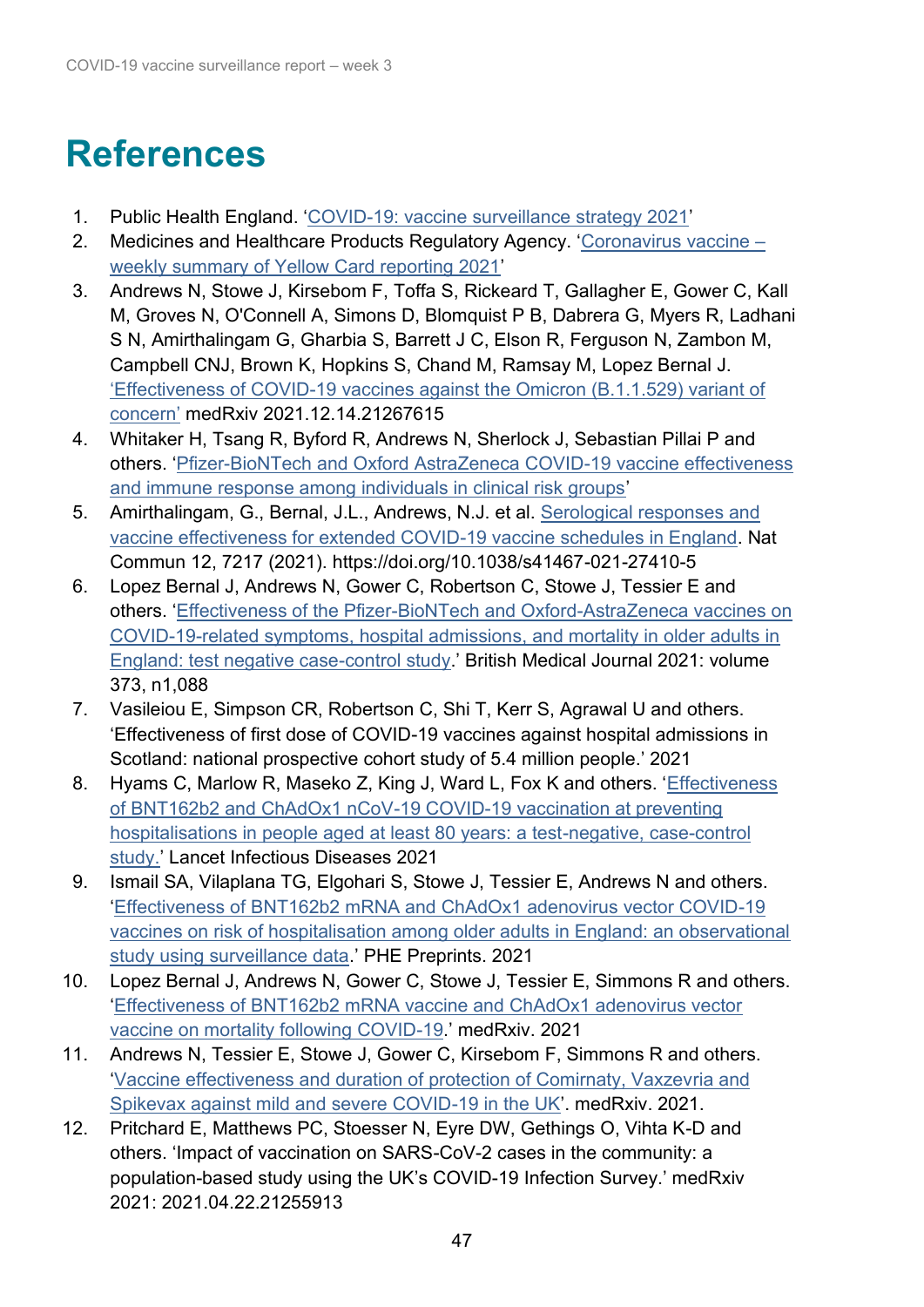- 13. Hall VJ, Foulkes S, Saei A, Andrews N, Oguti B, Charlett A and others. 'COVID-19 [vaccine coverage in health-care workers in England and effectiveness of](https://www.thelancet.com/journals/lancet/article/PIIS0140-6736(21)00790-X/fulltext)  [BNT162b2 mRNA vaccine against infection \(SIREN\): a prospective, multicentre,](https://www.thelancet.com/journals/lancet/article/PIIS0140-6736(21)00790-X/fulltext)  [cohort study.](https://www.thelancet.com/journals/lancet/article/PIIS0140-6736(21)00790-X/fulltext)' Lancet 2021
- 14. Shrotri M, Krutikov M, Palmer T, Giddings R, Azmi B, Subbarao S and others. ['Vaccine effectiveness of the first dose of ChAdOx1 nCoV-19 and BNT162b2](https://www.thelancet.com/action/showPdf?pii=S1473-3099%2821%2900289-9)  [against SARS-CoV-2 infection in residents of long-term care facilities in England](https://www.thelancet.com/action/showPdf?pii=S1473-3099%2821%2900289-9)  [\(VIVALDI\): a prospective cohort study.](https://www.thelancet.com/action/showPdf?pii=S1473-3099%2821%2900289-9)' Lancet Infectious Diseases 2021
- 15. Menni C, Klaser K, May A, Polidori L, Capdevila J, Louca P and others. 'Vaccine side-effects and SARS-CoV-2 infection after vaccination in users of the COVID Symptom Study app in the UK: a prospective observational study.' The Lancet Infectious Diseases 2021
- 16. Harris RJ, Hall JA, Zaidi A, Andrews NJ, Dunbar JK, Dabrera G. ['Effect of](https://www.nejm.org/doi/pdf/10.1056/NEJMc2107717?articleTools=true)  [Vaccination on Household Transmission of SARS-CoV-2 in England'](https://www.nejm.org/doi/pdf/10.1056/NEJMc2107717?articleTools=true) NEJM 2021
- 17. V Shah AS, Gribben C, Bishop J, Hanlon P, Caldwell D, Wood R and others. 'Effect of vaccination on transmission of COVID-19: an observational study in healthcare workers and their households.' medRxiv 2021: 2021.03.11.21253275
- 18. Eyre DW, Taylor D, Purver M, Chapman D, Fowler T, Pouwels KB, Walker S, Peto T. ['The impact of SARS-CoV-2 vaccination on Alpha and](https://www.medrxiv.org/content/10.1101/2021.09.28.21264260v1) Delta variant [transmission'](https://www.medrxiv.org/content/10.1101/2021.09.28.21264260v1) medRxiv 2021: 2021.09.28.21264260
- 19. Clifford S, Waight P, Hackman J, Hue S, Gower CM, Kirsebom FCM, Skarnes C, Letley L, Lopez Bernal J, Andrews N, Flasche S, Miller E. ['Effectiveness of](https://www.medrxiv.org/content/10.1101/2021.11.24.21266401v2)  [BNT162b2 and ChAdOx1 against SARS-CoV-2 household transmission: a](https://www.medrxiv.org/content/10.1101/2021.11.24.21266401v2)  [prospective cohort study in England'](https://www.medrxiv.org/content/10.1101/2021.11.24.21266401v2) medRxiv 2021.11.24.21266401; doi: <https://doi.org/10.1101/2021.11.24.21266401>
- 20. UKHSA, [COVID-19 vaccine weekly surveillance report week 42,](https://www.gov.uk/government/publications/covid-19-vaccine-weekly-surveillance-reports) 21 October 2021
- 21. University of Edinburgh, [Outputs and information for the public.](https://www.ed.ac.uk/usher/eave-ii/covid-19-in-pregnancy-in-scotland/outputs)
- 22. Public Health Wales, Wales COVID-19 Vaccination enhanced surveillance, Equality Report 9, 28 October 2021
- 23. Centers for Disease Control and Prevention, Vaccine Pregnancy Registry.
- 24. Goldshtein I and others. [Association between BNT162b2 vaccination and](https://pubmed.ncbi.nlm.nih.gov/34251417/)  [incidence of SARS-CoV-2 infection inpregnant women.](https://pubmed.ncbi.nlm.nih.gov/34251417/) Journal of the American Medical Association, 2021, volume 326 issue 8, pages 728-35
- 25. Dagan N and others. [Effectiveness of the BNT162b2 mRNA COVID-19 vaccine in](https://pubmed.ncbi.nlm.nih.gov/34493859/)  [pregnancy.](https://pubmed.ncbi.nlm.nih.gov/34493859/) Nature Medicine. 2021, volume 27, issue 10, pages 1693-5
- 26. Gray KJ and others. [Coronavirus disease 2019 vaccine response in pregnant and](https://pubmed.ncbi.nlm.nih.gov/33775692/)  [lactating women: a cohort study.](https://pubmed.ncbi.nlm.nih.gov/33775692/) American Journal of Obstetrics and Gynecology. 2021, volume 225, issue 3: pages 303 e1- e17.
- 27. [Key information on COVID-19 in pregnancy | UKOSS | NPEU \(ox.ac.uk\)](https://www.npeu.ox.ac.uk/ukoss/news/2172-covid-19-in-pregnancy)
- 28. Public Health Scotland, Scottish Intensive Care Society Audit Group report on [COVID-19, 23 September 2021](https://publichealthscotland.scot/publications/scottish-intensive-care-society-audit-group-report-on-covid-19/scottish-intensive-care-society-audit-group-report-on-covid-19-as-at-23-september-2021/)
- 29. Stock S and others. [COVID-19 vaccination rates and SARS-CoV-2 infection in](https://www.researchsquare.com/article/rs-1051010/v1)  [pregnant women in Scotland.](https://www.researchsquare.com/article/rs-1051010/v1) Research Square, 2021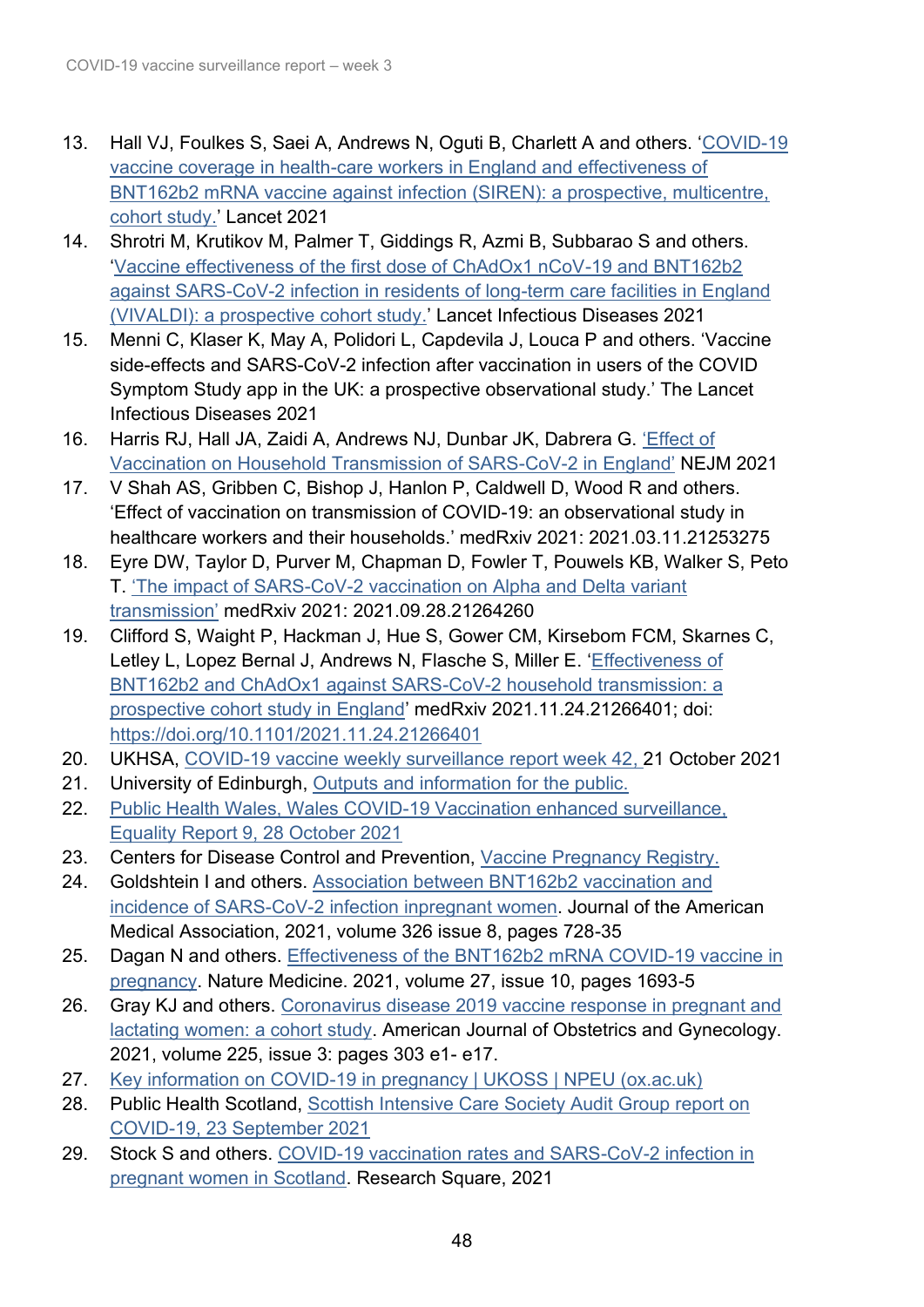- 30. Shimabukuro TT and others. [Preliminary findings of mRNA COVID-19 vaccine](https://pubmed.ncbi.nlm.nih.gov/33882218/)  [safety in pregnant](https://pubmed.ncbi.nlm.nih.gov/33882218/) persons. New England Journal of Medicine, 2021, volume 384, issue 24, pages 2273-82
- 31. Kharbanda EO and others. [Spontaneous abortion following COVID-19 vaccination](https://pubmed.ncbi.nlm.nih.gov/34495304/)  [during pregnancy.](https://pubmed.ncbi.nlm.nih.gov/34495304/) Journal of the American Medical Association, 2021, volume 326, issue 16, pages 1629-1631
- 32. Magnus MC and others. [COVID-19 vaccination during pregnancy and first](https://pubmed.ncbi.nlm.nih.gov/34670062/)[trimester miscarriage.](https://pubmed.ncbi.nlm.nih.gov/34670062/) New England Journal of Medicine 2021
- 33. Vousden N and others. [Impact of SARS-CoV-2 variant on the severity of maternal](https://www.medrxiv.org/content/10.1101/2021.07.22.21261000v1)  [infection and perinatal outcomes: Data from the UK Obstetric Surveillance System](https://www.medrxiv.org/content/10.1101/2021.07.22.21261000v1)  [national cohort.](https://www.medrxiv.org/content/10.1101/2021.07.22.21261000v1) medRxiv, 2021
- 34. Zauche LH and others. Receipt of mRNA COVID-19 vaccines and risk of spontaneous abortion. New England Journal of Medicine, 2021 volume 385, issue 16, pages 1533-5
- 35. Kadiwar S and others. [Were pregnant women more affected by COVID-19 in the](https://pubmed.ncbi.nlm.nih.gov/33864751/)  [second wave of the pandemic?.](https://pubmed.ncbi.nlm.nih.gov/33864751/) The Lancet, 2021, volume 397 issue 10284, pages 1539-40
- 36. Zambrano LD and others. [Update: characteristics of symptomatic women of](https://pubmed.ncbi.nlm.nih.gov/33151921/)  [reproductive age with laboratory-confirmed SARS-CoV-2 infection by pregnancy](https://pubmed.ncbi.nlm.nih.gov/33151921/)  status - [United States, January 22](https://pubmed.ncbi.nlm.nih.gov/33151921/) to October 3
- 37. Wilson EB. 'Probable inference, the law of succession, and statistical inference.' The Journal of the American Statistical Association, 1927;22:209-12